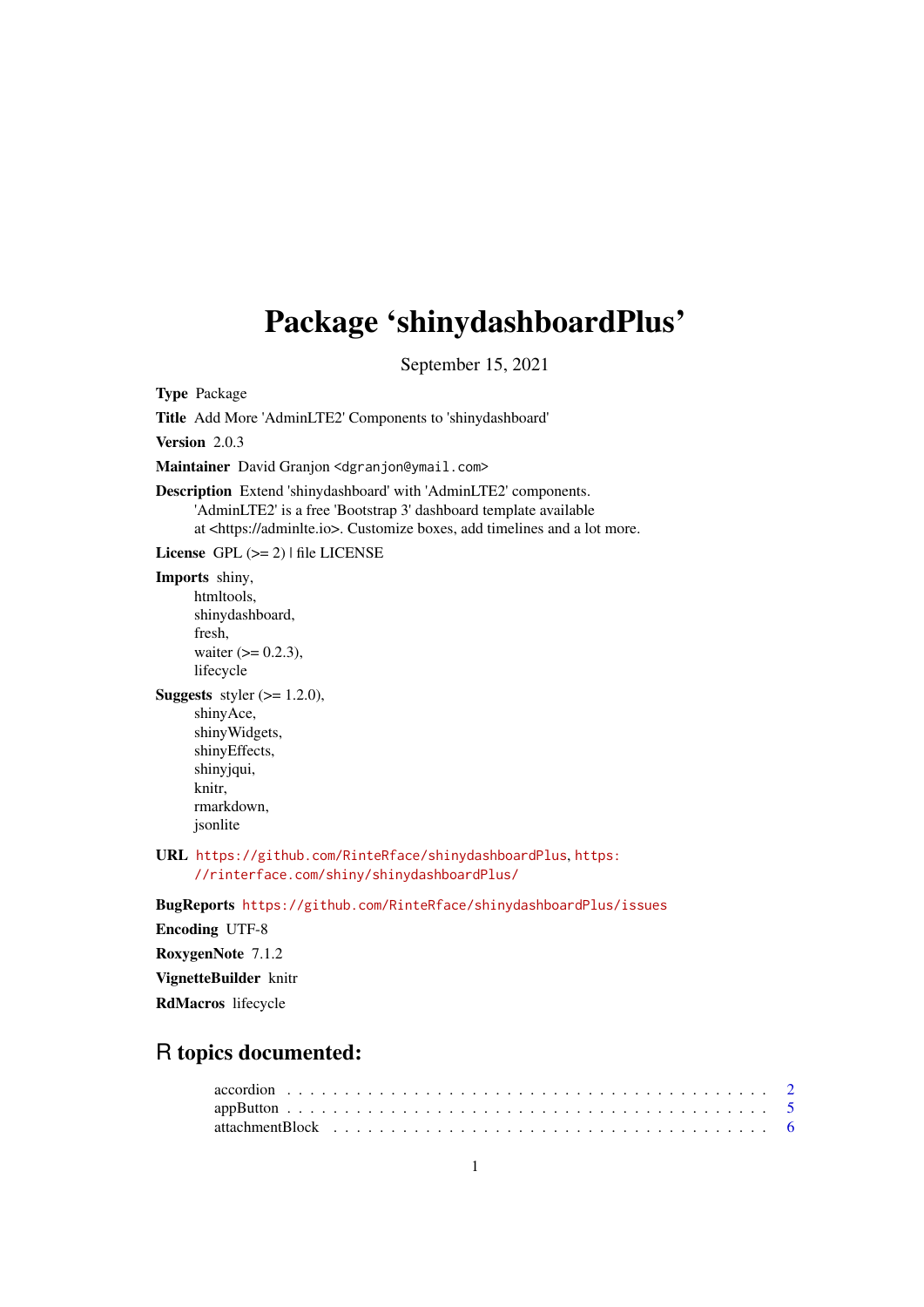#### <span id="page-1-0"></span>2 accordion and  $\alpha$  accordion and  $\alpha$  accordion and  $\alpha$  accordion

| Index |                                                  | 72             |
|-------|--------------------------------------------------|----------------|
|       |                                                  | 69             |
|       |                                                  | 68             |
|       |                                                  | 64             |
|       |                                                  | 63             |
|       |                                                  | 60             |
|       | $\text{todol.}$ ist                              | 58             |
|       | timelineBlock                                    | 55             |
|       | $taskItem \ldots \ldots$                         | 54             |
|       | starBlock                                        | 53             |
|       |                                                  | 52             |
|       | socialBox                                        | 50             |
|       | skinSelectorItem                                 | 50             |
|       |                                                  | 49             |
|       |                                                  | 49             |
|       |                                                  | 48             |
|       |                                                  | 47             |
|       |                                                  | 45             |
|       |                                                  | 44             |
|       |                                                  | 43             |
|       |                                                  | 40             |
|       |                                                  | 40             |
|       |                                                  | 39             |
|       | flipBox                                          | 36             |
|       |                                                  | 35             |
|       |                                                  | 35             |
|       | dashboardUser                                    | 34             |
|       |                                                  | 32             |
|       | dashboardPage                                    | 30             |
|       |                                                  | 29             |
|       |                                                  | 27             |
|       | dashboardFooter<br>$\mathbf{L}$ and $\mathbf{L}$ | 26             |
|       | dashboardControlbar                              | 22             |
|       |                                                  | 21             |
|       |                                                  | 20             |
|       | boxSidebar                                       | 19             |
|       |                                                  | 17             |
|       | boxLabel                                         | 17             |
|       | box<br>.                                         | 8              |
|       | blockOuote                                       | $\overline{7}$ |

<span id="page-1-2"></span>accordion *AdminLTE2 accordion container*

## <span id="page-1-1"></span>Description

Create an accordion container. Accordions are part of collapsible elements. [accordionItem](#page-1-1) creates an accordion item to put inside an [accordion](#page-1-2) container. [updateAccordion](#page-1-1) toggles an [accordion](#page-1-2) on the client.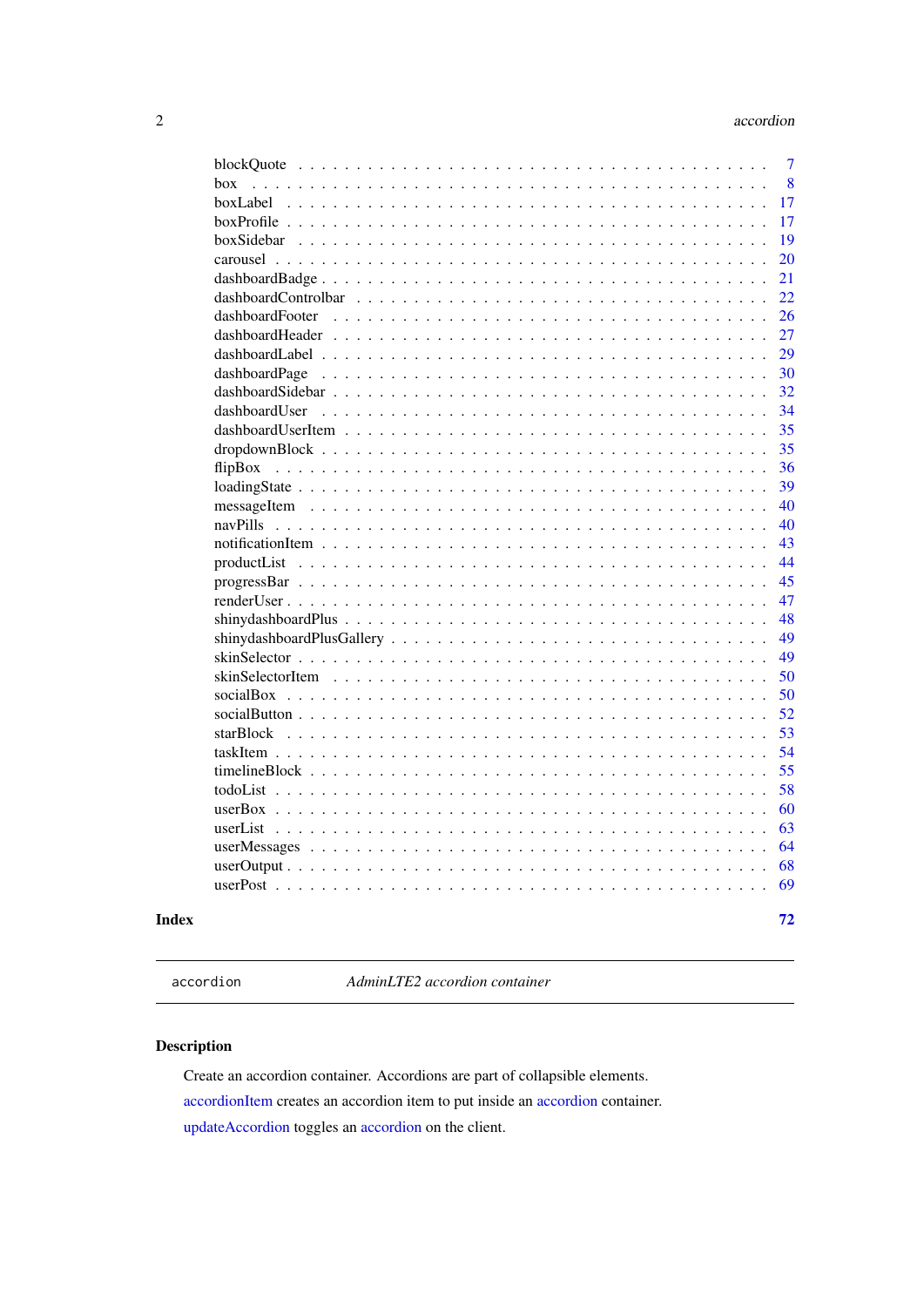#### accordion 3

## Usage

```
accordion(..., id = NULL, width = 12)accordionItem(..., title, status = NULL, collapsed = TRUE, solidHeader = TRUE)
updateAccordion(id, selected, session = shiny::getDefaultReactiveDomain())
```
#### Arguments

| .           | slot for accordionItem.                                                                                         |
|-------------|-----------------------------------------------------------------------------------------------------------------|
| id          | Accordion to target.                                                                                            |
| width       | The width of the accordion.                                                                                     |
| title       | Optional title.                                                                                                 |
| status      | The status of the item This determines the item's background color. Valid sta-<br>tuses are defined as follows: |
|             | • primary: $\#3c8dbc$                                                                                           |
|             | • success: $\#00a65a$                                                                                           |
|             | $\cdot$ info: #00 $c$ 0ef                                                                                       |
|             | • warning: $\#f39c12$                                                                                           |
|             | • danger: # $f56954$                                                                                            |
|             | • navy: $\#001F3F$                                                                                              |
|             | $\cdot$ teal: #39CCCC                                                                                           |
|             | • purple: $\#605ca8$                                                                                            |
|             | • orange: $\#ff851b$                                                                                            |
|             | · maroon: #D81B60                                                                                               |
|             | • black: $\#111111$                                                                                             |
|             | Only primary, success, info, warning and danger are compatible with solid-<br>Header!                           |
| collapsed   | If TRUE, start collapsed. This must be used with collapsible=TRUE.                                              |
| solidHeader | Should the header be shown with a solid color background?                                                       |
| selected    | Index of the newly selected accordionItem.                                                                      |
| session     | Shiny session object.                                                                                           |

## Author(s)

David Granjon, <dgranjon@ymail.com>

```
if (interactive()) {
library(shiny)
 library(shinydashboard)
 library(shinydashboardPlus)
 shinyApp(
 ui = dashboardPage(
    dashboardHeader(),
    dashboardSidebar(),
    dashboardBody(
```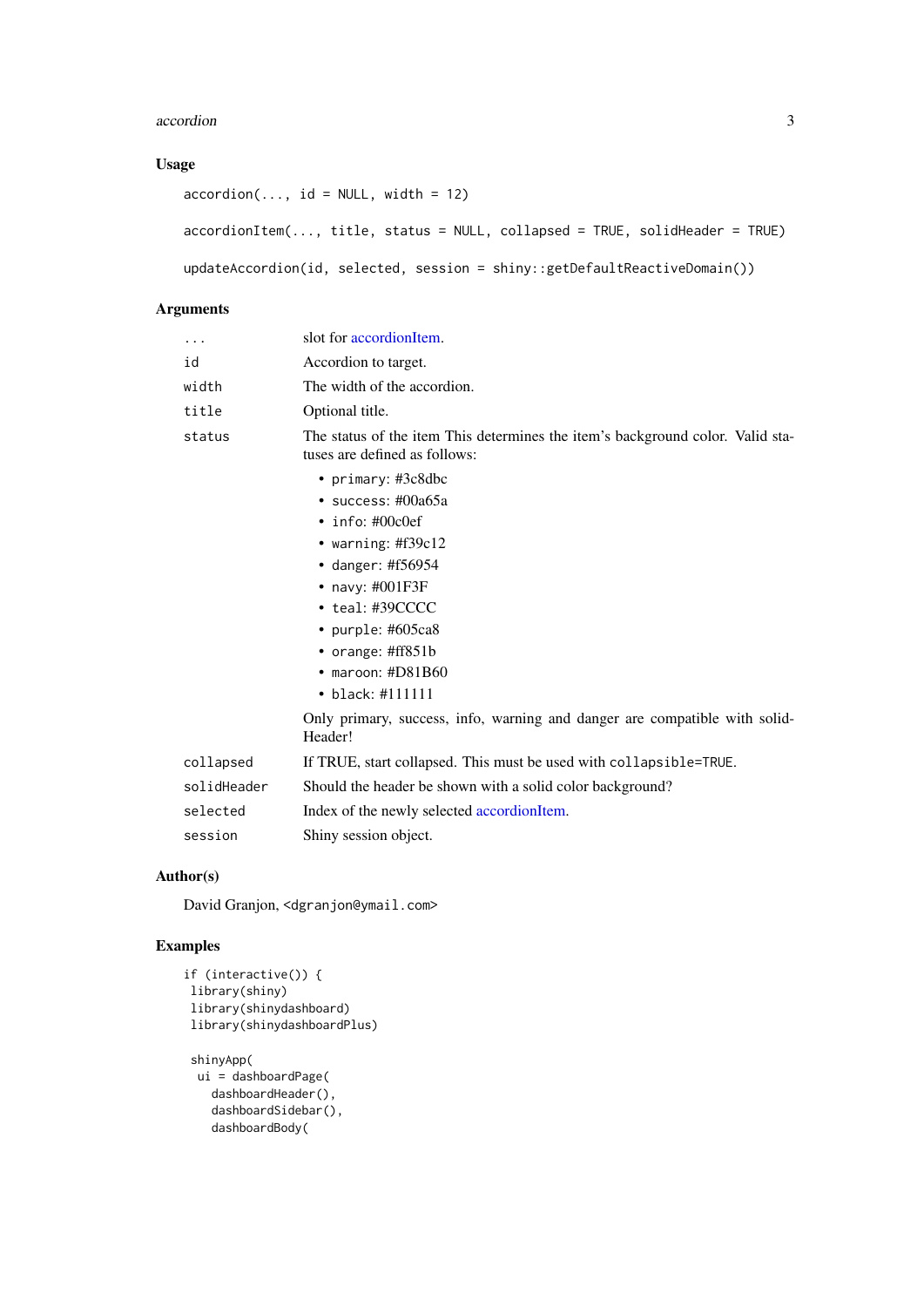```
accordion(
      id = "accordion1",
        accordionItem(
         title = "Accordion 1 Item 1",
         status = "danger",
         collapsed = TRUE,
          "This is some text!"
        ),
        accordionItem(
         title = "Accordion 1 Item 2",
         status = "warning",
         collapsed = FALSE,
          "This is some text!"
       )
      ),
      accordion(
      id = "accordion2",
       accordionItem(
         title = "Accordion 2 Item 1",
          status = "info",
          collapsed = TRUE,
          "This is some text!"
        ),
        accordionItem(
         title = "Accordion 2 Item 2",
         status = "success",
         collapsed = FALSE,
          "This is some text!"
        \lambda)
   ),
   title = "Accordion"
  ),
  server = function(input, output) \{ \})
}
# Update accordion
if (interactive()) {
library(shiny)
 library(shinydashboard)
library(shinydashboardPlus)
 shinyApp(
 ui = dashboardPage(
   dashboardHeader(),
    dashboardSidebar(),
    dashboardBody(
      radioButtons("controller", "Controller", choices = c(1, 2)),
      br(),
      accordion(
       id = "accordion1",
        accordionItem(
         title = "Accordion 1 Item 1",
         status = "danger",
         collapsed = TRUE,
```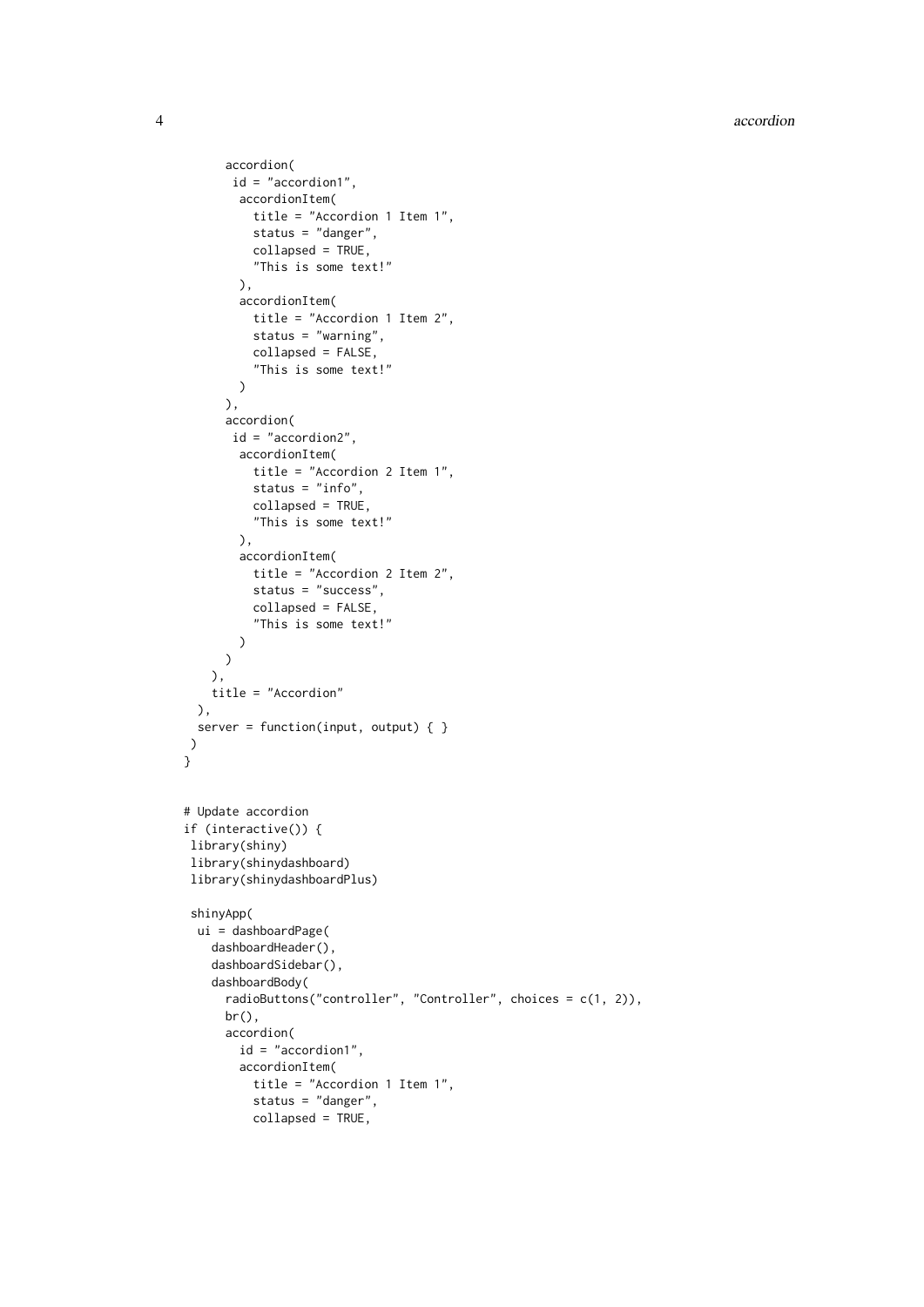```
"This is some text!"
       ),
       accordionItem(
          title = "Accordion 1 Item 2",
          status = "warning",
          collapsed = TRUE,
          "This is some text!"
       \lambda\lambda),
   title = "Update Accordion"
 ),
 server = function(input, output, session) {
   observeEvent(input$controller, {
     updateAccordion(id = "accordion1", selected = input$controller)
   })
   observe(print(input$accordion1))
   observeEvent(input$accordion1, {
   showNotification(sprintf("You selected accordion N° %s", input$accordion1), type = "message")
   })
 }
 )
}
```
#### appButton *AdminLTE2 special large button*

#### Description

Create a large button ideal for web applications but identical to the classic Shiny action button.

#### Usage

```
appButton(..., inputId, label, icon = NULL, width = NULL)
```
#### Arguments

| $\ddots$ . | Named attributes to be applied to the button or link.                                                             |
|------------|-------------------------------------------------------------------------------------------------------------------|
| inputId    | The input slot that will be used to access the value.                                                             |
| label      | The contents of the button or link–usually a text label, but you could also use<br>any other HTML, like an image. |
| icon       | An optional icon() to appear on the button.                                                                       |
| width      | The width of the input, e.g. '400px', or '100%'; see validateCssUnit().                                           |

## Author(s)

David Granjon, <dgranjon@ymail.com>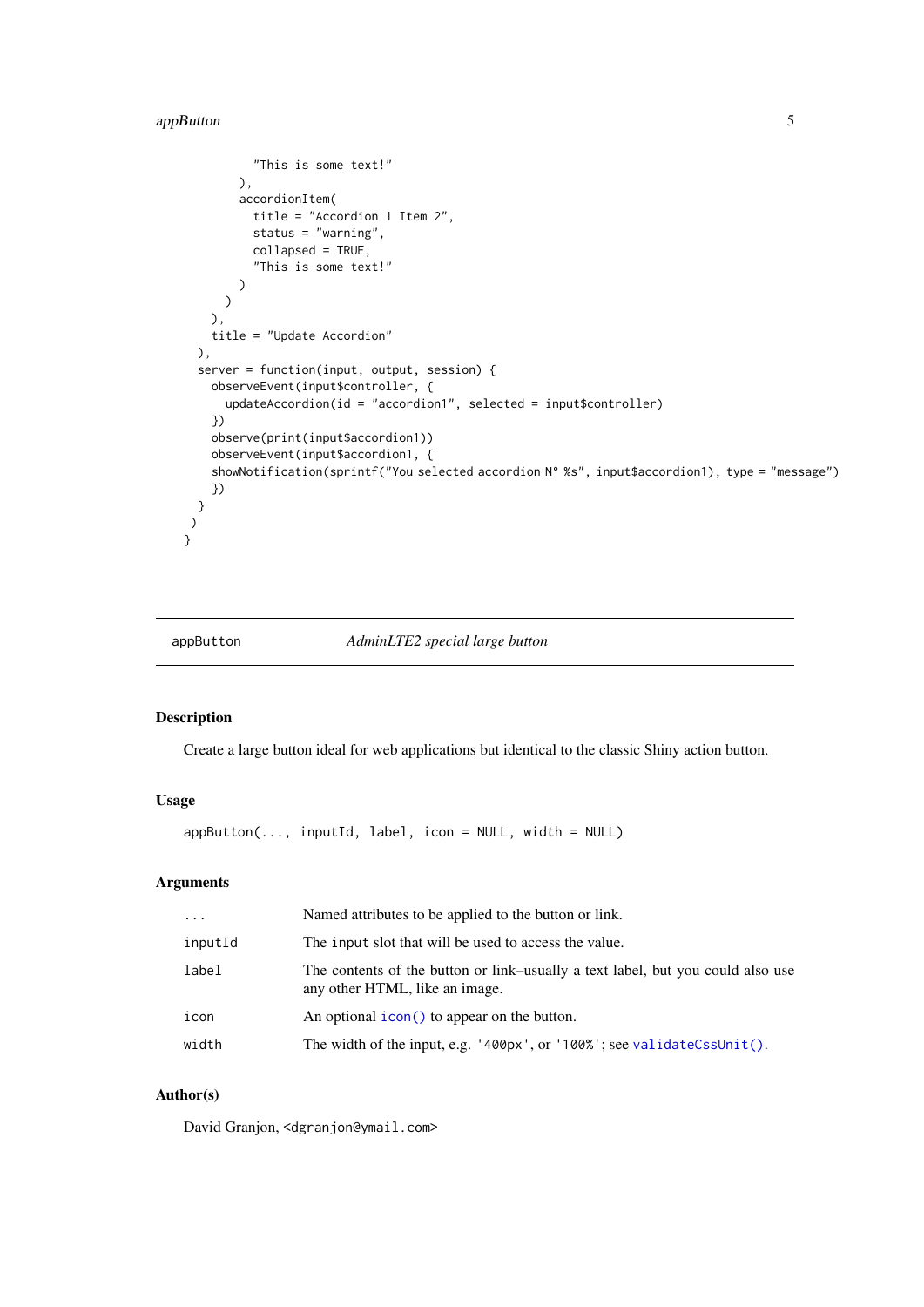## Examples

```
if (interactive()) {
library(shiny)
 library(shinydashboard)
library(shinydashboardPlus)
 shinyApp(
 ui = dashboardPage(
   dashboardHeader(),
    dashboardSidebar(),
    dashboardBody(
    box(
     title = "App Buttons",
      status = NULL,
      appButton(
       inputId = "myAppButton",
       label = "Users",
       icon = icon("users"),
        dashboardBadge(textOutput("btnVal"), color = "blue")
     )
    )
   ),
    title = "App buttons"
  ),
  server = function(input, output) {
  output$btnVal <- renderText(input$myAppButton)
 }
)
}
```
<span id="page-5-1"></span>attachmentBlock *AdminLTE2 attachment container*

## Description

[attachmentBlock](#page-5-1) create an attachment container, nice to wrap articles... and insert in a [box.](#page-7-1)

## Usage

```
attachmentBlock(..., image, title = NULL, href = NULL)
```
## Arguments

| .     | any element.              |
|-------|---------------------------|
| image | url or path to the image. |
| title | attachment title.         |
| href  | external link.            |

## Author(s)

David Granjon, <dgranjon@ymail.com>

<span id="page-5-0"></span>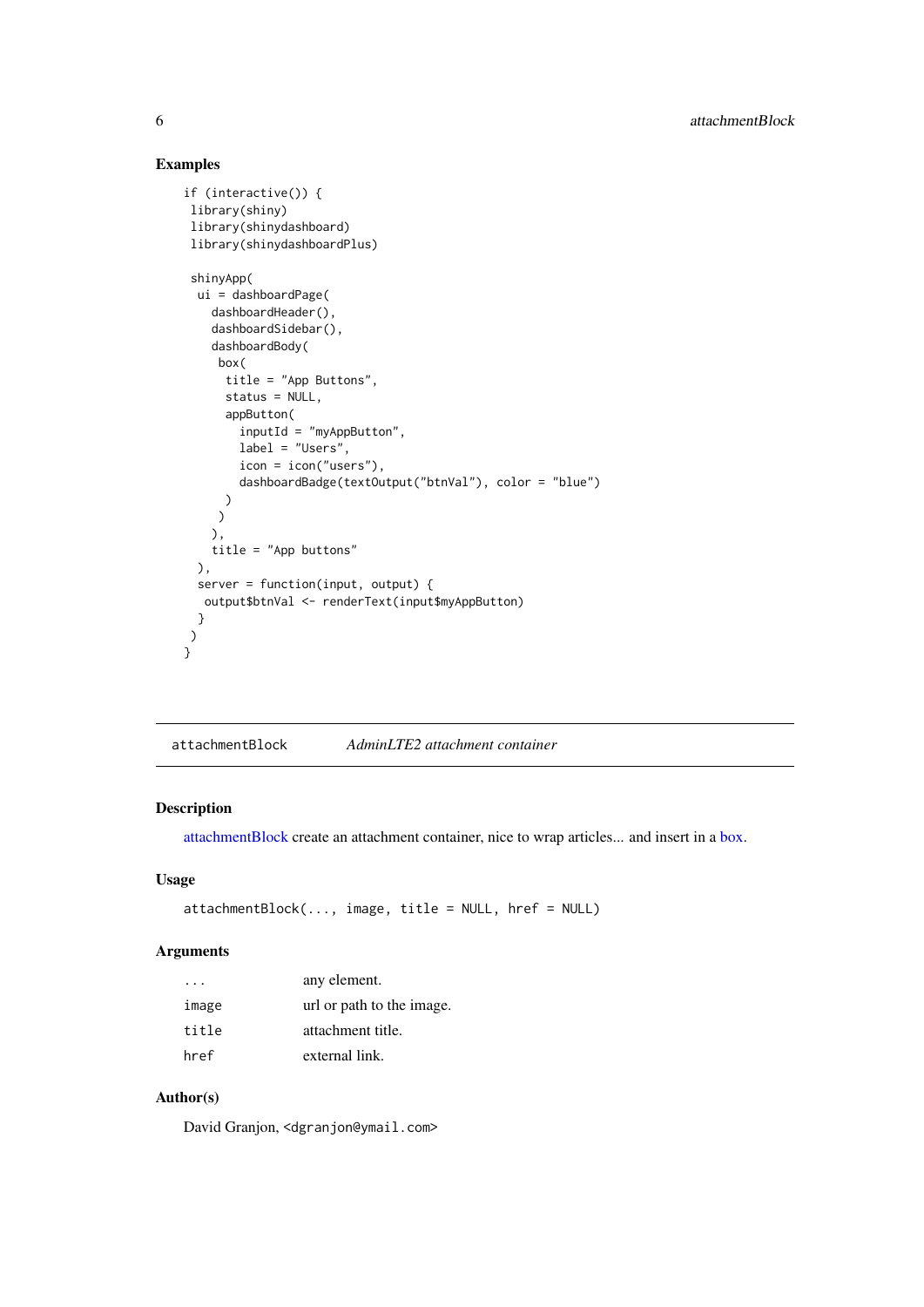## <span id="page-6-0"></span>blockQuote 7

#### Examples

```
# Box with attachmentBlock
if (interactive()) {
library(shiny)
library(shinydashboard)
library(shinydashboardPlus)
 shinyApp(
 ui = dashboardPage(
   dashboardHeader(),
   dashboardSidebar(),
   dashboardBody(
    box(
      title = "Attachment example",
      attachmentBlock(
      image = "https://adminlte.io/themes/AdminLTE/dist/img/photo1.png",
      title = "Test",
      href = "https://google.com",
       "This is the content"
      \lambda\lambda),
    title = "AttachmentBlock"
 ),
 server = function(input, output) \{ \})
}
```
blockQuote *AdminLTE2 block quote*

## Description

If you want to quote text

#### Usage

```
blockQuote(..., side = "left")
```
## Arguments

| $\cdots$ | any element.                                                      |
|----------|-------------------------------------------------------------------|
| side     | blockquote orientation. "left" by default, can be set to "right". |

## Author(s)

David Granjon, <dgranjon@ymail.com>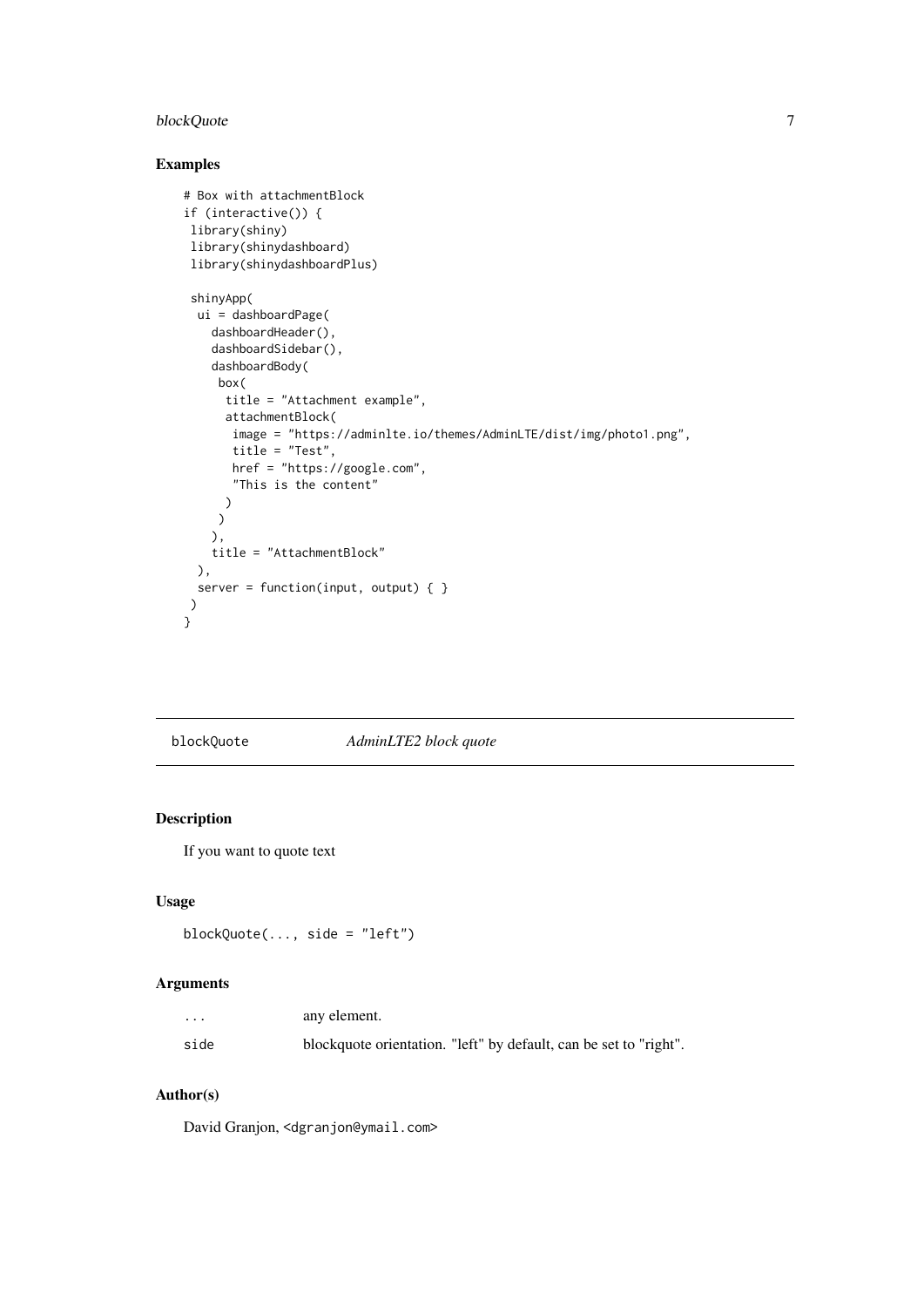## Examples

```
if (interactive()) {
library(shiny)
 library(shinydashboard)
library(shinydashboardPlus)
 shinyApp(
 ui = dashboardPage(
   dashboardHeader(),
   dashboardSidebar(),
   dashboardBody(
     box(
      title = "BlockQuote example",
      blockQuote("I quote some text here!"),
      blockQuote("I quote some text here!", side = "right")
    \lambda),
   title = "blockQuote"
 ),
 server = function(input, output) { }
)
}
```
<span id="page-7-1"></span>box *Create a box for the main body of a dashboard*

## <span id="page-7-2"></span>Description

[box](#page-7-1) can be used to hold content in the main body of a dashboard. [updateBox](#page-7-2) is used to toggle, close or restore a [box](#page-7-1) on the client. [boxDropdown](#page-7-2) is used in the dropdown parameter of [box.](#page-7-1) [boxDropdownItem](#page-7-2) goes in [boxDropdown.](#page-7-2) [dropdownDivider](#page-7-2) goes in [boxDropdown](#page-7-2) but also in any dropdown menu container. [boxPad](#page-7-2) creates a vertical container for [descriptionBlock.](#page-7-2) It has to be included in a [box.](#page-7-1) [descriptionBlock](#page-7-2) creates a description block, perfect for writing statistics to insert in a [box](#page-7-1)

## Usage

```
box(
  ...,
  title = NULL,
  footer = NULL,
  status = NULL,
  solidHeader = FALSE,
  background = NULL,
  width = 6,
  height = NULL,collapsible = FALSE,
  collapsed = FALSE,
```
<span id="page-7-0"></span>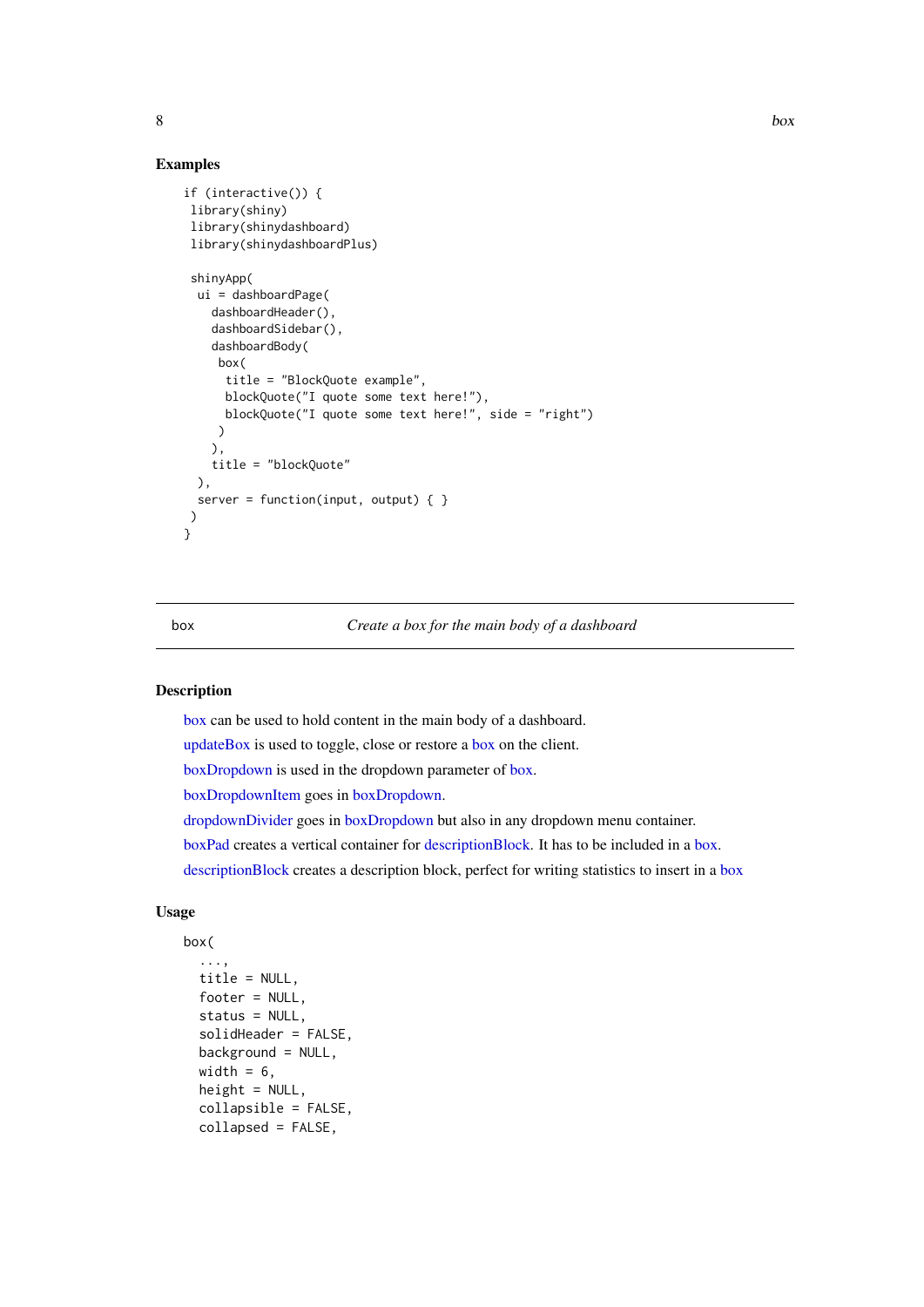```
closable = FALSE,
  icon = NULL,
  gradient = FALSE,
  boxToolSize = "sm",
  headerBorder = TRUE,
  label = NULL,dropdownMenu = NULL,
  sidebar = NULL,
  id = NULL\lambdaupdateBox(
  id,
  action = c("remove", "toggle", "restore", "update"),
  options = NULL,
  session = shiny::getDefaultReactiveDomain()
)
boxDropdown(..., icon = shiny::icon("wrench"))
boxDropdownItem(..., id = NULL, href = NULL, icon = NULL)dropdownDivider()
boxPad(..., color = NULL, style = NULL)descriptionBlock(
  number = NULL,
  numberColor = NULL,
  numberIcon = NULL,
  header = NULL,
  text = NULL,rightBorder = TRUE,
  marginBottom = FALSE
```

```
)
```
#### Arguments

|        | any element such as description Block.                                                                                                                |
|--------|-------------------------------------------------------------------------------------------------------------------------------------------------------|
| title  | Optional title.                                                                                                                                       |
| footer | Optional footer text.                                                                                                                                 |
| status | The status of the item This determines the item's background color. Valid sta-<br>tuses are defined as follows:                                       |
|        | • primary: $\#3c8dbc$<br>• success: $\text{\#}00a65a$<br>$\cdot$ info: #00c0ef<br>• warning: $\#f39c12$<br>• danger: # $f56954$<br>• navy: $\#001F3F$ |
|        | $\cdot$ teal: #39CCCC<br>• purple: $\#605ca8$                                                                                                         |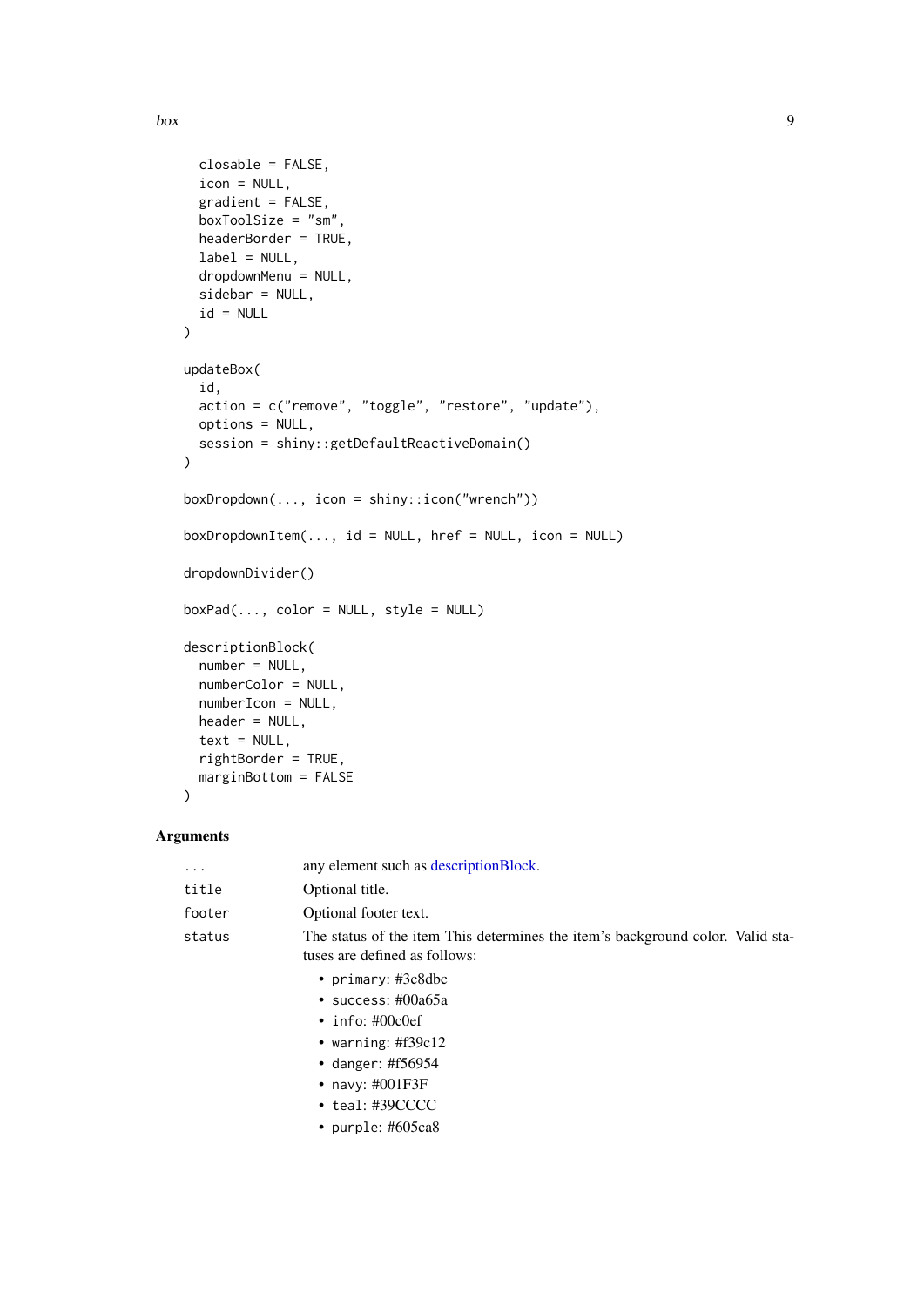|              | • orange: #ff851b                                                                                                                                                                                                                                                                                                |
|--------------|------------------------------------------------------------------------------------------------------------------------------------------------------------------------------------------------------------------------------------------------------------------------------------------------------------------|
|              | • maroon: #D81B60                                                                                                                                                                                                                                                                                                |
|              | • black: #111111                                                                                                                                                                                                                                                                                                 |
|              | Only primary, success, info, warning and danger are compatible with solid-<br>Header!                                                                                                                                                                                                                            |
| solidHeader  | Should the header be shown with a solid color background?                                                                                                                                                                                                                                                        |
| background   | If NULL (the default), the background of the box will be white. Otherwise, a<br>color string. Valid colors are listed in validColors. See below:                                                                                                                                                                 |
|              | • light-blue (primary status): #3c8dbc.                                                                                                                                                                                                                                                                          |
|              | • red (danger status): #dd4b39.                                                                                                                                                                                                                                                                                  |
|              | • green (success status): #00a65a.                                                                                                                                                                                                                                                                               |
|              | • aqua (info status): $\#00c0ef$ .                                                                                                                                                                                                                                                                               |
|              | • yellow (warning status): #f39c12.                                                                                                                                                                                                                                                                              |
|              | • blue: #0073b7.                                                                                                                                                                                                                                                                                                 |
|              | • navy: $\#001F3F$ .                                                                                                                                                                                                                                                                                             |
|              | $\bullet$ teal: #39CCCC.                                                                                                                                                                                                                                                                                         |
|              | • olive: #3D9970.                                                                                                                                                                                                                                                                                                |
|              | • lime: #01FF70.                                                                                                                                                                                                                                                                                                 |
|              | • orange: $\#FF851B$ .                                                                                                                                                                                                                                                                                           |
|              | • fuchsia: #F012BE.                                                                                                                                                                                                                                                                                              |
|              | • purple: #605ca8.                                                                                                                                                                                                                                                                                               |
|              | • maroon: # $D81B60$ .                                                                                                                                                                                                                                                                                           |
|              | $\bullet$ black: #111.                                                                                                                                                                                                                                                                                           |
|              | • gray: $\#d2d6de$ .                                                                                                                                                                                                                                                                                             |
| width        | The width of the box, using the Bootstrap grid system. This is used for row-<br>based layouts. The overall width of a region is 12, so the default valueBox<br>width of 4 occupies 1/3 of that width. For column-based layouts, use NULL for<br>the width; the width is set by the column that contains the box. |
| height       | The height of a box, in pixels or other CSS unit. By default the height scales<br>automatically with the content.                                                                                                                                                                                                |
| collapsible  | If TRUE, display a button in the upper right that allows the user to collapse the<br>box.                                                                                                                                                                                                                        |
| collapsed    | If TRUE, start collapsed. This must be used with collapsible=TRUE.                                                                                                                                                                                                                                               |
| closable     | If TRUE, display a button in the upper right that allows the user to close the box.                                                                                                                                                                                                                              |
| icon         | Optional icon. Expect icon.                                                                                                                                                                                                                                                                                      |
| gradient     | Whether to allow gradient effect for the background color. Default to FALSE.                                                                                                                                                                                                                                     |
| boxToolSize  | Size of the toolbox: choose among "xs", "sm", "md", "lg".                                                                                                                                                                                                                                                        |
| headerBorder | Whether to display a border between the header and body. TRUE by default.                                                                                                                                                                                                                                        |
| label        | Slot for boxLabel.                                                                                                                                                                                                                                                                                               |
| dropdownMenu | List of items in the boxtool dropdown menu. Use boxDropdown.                                                                                                                                                                                                                                                     |
| sidebar      | Slot for boxSidebar.                                                                                                                                                                                                                                                                                             |
| id           | If passed, the item will behave like an action button.                                                                                                                                                                                                                                                           |
| action       | Action to trigger: either collapse, remove, restore or update.                                                                                                                                                                                                                                                   |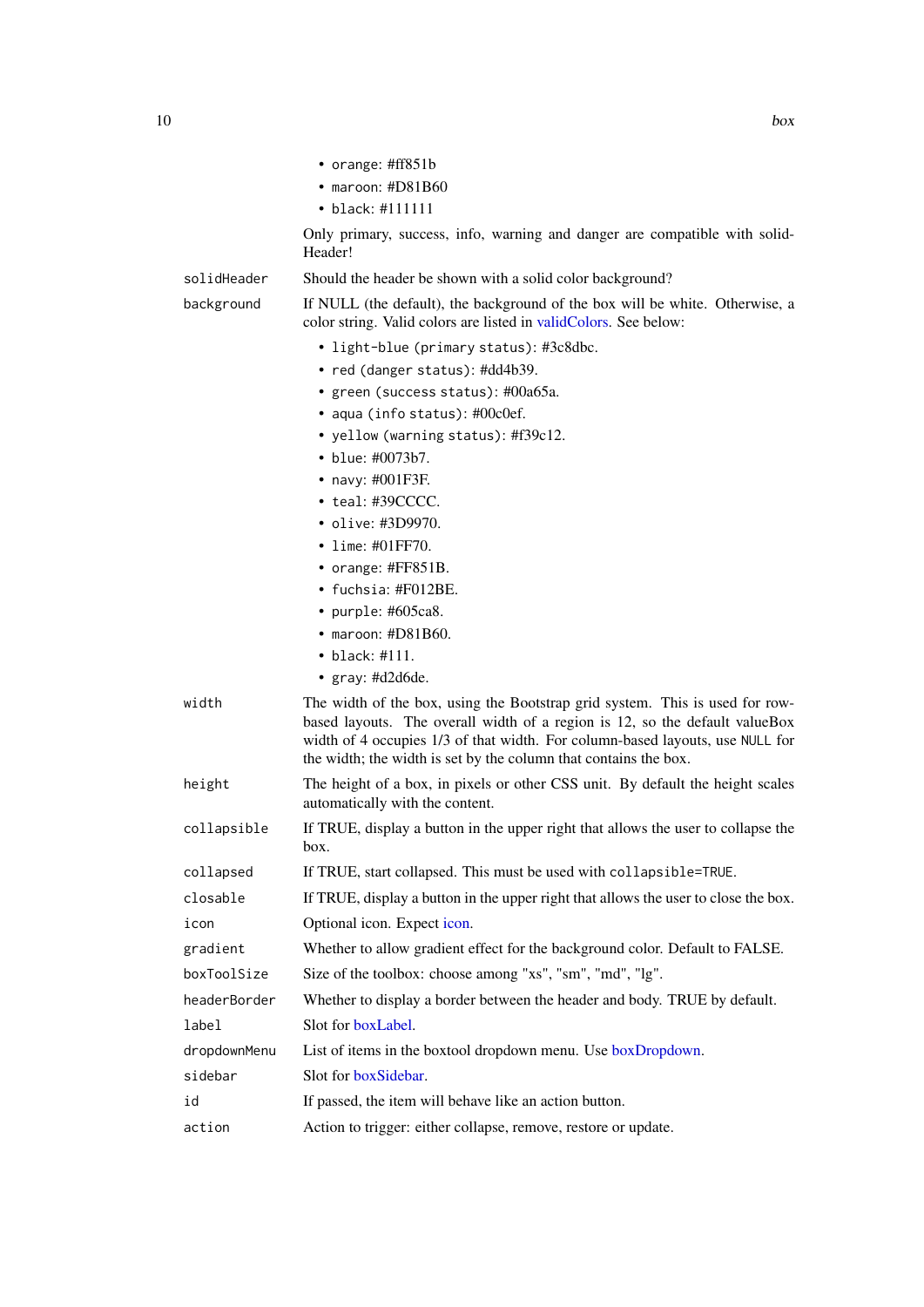| options     | If action is update, a list of new options to configure the box, such as list (title<br>= "new title", status = NULL, solidHeader = FALSE, background = "red", width<br>= 6, height = "200px", collapsible = FALSE, closable = FALSE). If the box<br>had a background/status (any item that may be NULL), you must explicitly pass<br>background = NULL, if you want to remove the background value.                                                   |
|-------------|--------------------------------------------------------------------------------------------------------------------------------------------------------------------------------------------------------------------------------------------------------------------------------------------------------------------------------------------------------------------------------------------------------------------------------------------------------|
| session     | Shiny session object.                                                                                                                                                                                                                                                                                                                                                                                                                                  |
| href        | Target url or page.                                                                                                                                                                                                                                                                                                                                                                                                                                    |
| color       | background color: see here for a list of valid colors https://adminlte.io/<br>themes/AdminLTE/pages/UI/general.html. See below:                                                                                                                                                                                                                                                                                                                        |
|             | • light-blue (primary status): #3c8dbc.<br>• red (danger status): #dd4b39.<br>• green (success status): #00a65a.<br>• aqua (info status): #00c0ef.<br>• yellow (warning status): #f39c12.<br>• blue: #0073b7.<br>• navy: $\text{\#001F3F.}$<br>$\bullet$ teal: #39CCCC.<br>• olive: #3D9970.<br>• lime: $\#01FF70$ .<br>• orange: $\#FF851B$ .<br>• fuchsia: #F012BE.<br>• purple: $#605ca8$ .<br>$\bullet$ maroon: #D81B60.<br>$\bullet$ black: #111. |
|             | • $gray: #d2d6de.$                                                                                                                                                                                                                                                                                                                                                                                                                                     |
| style       | custom CSS, if any.                                                                                                                                                                                                                                                                                                                                                                                                                                    |
| number      | any number.                                                                                                                                                                                                                                                                                                                                                                                                                                            |
| numberColor | number color: see here for a list of valid colors https://adminlte.io/themes/<br>AdminLTE/pages/UI/general.html. See below:                                                                                                                                                                                                                                                                                                                            |
|             | • light-blue (primary status): #3c8dbc.                                                                                                                                                                                                                                                                                                                                                                                                                |
|             | • red (danger status): #dd4b39.                                                                                                                                                                                                                                                                                                                                                                                                                        |
|             | · green (success status): #00a65a.                                                                                                                                                                                                                                                                                                                                                                                                                     |
|             | • aqua (info status): #00c0ef.                                                                                                                                                                                                                                                                                                                                                                                                                         |
|             | • yellow (warning status): #f39c12.                                                                                                                                                                                                                                                                                                                                                                                                                    |
|             | • blue: #0073b7.                                                                                                                                                                                                                                                                                                                                                                                                                                       |
|             | • navy: $\text{\#001F3F.}$                                                                                                                                                                                                                                                                                                                                                                                                                             |
|             | • teal: #39CCCC.                                                                                                                                                                                                                                                                                                                                                                                                                                       |
|             | • olive: #3D9970.                                                                                                                                                                                                                                                                                                                                                                                                                                      |
|             | • lime: #01FF70.                                                                                                                                                                                                                                                                                                                                                                                                                                       |
|             | • orange: #FF851B.                                                                                                                                                                                                                                                                                                                                                                                                                                     |
|             | • fuchsia: #F012BE.                                                                                                                                                                                                                                                                                                                                                                                                                                    |
|             | • purple: #605ca8.                                                                                                                                                                                                                                                                                                                                                                                                                                     |
|             | $\bullet$ maroon: #D81B60.                                                                                                                                                                                                                                                                                                                                                                                                                             |
|             | $\bullet$ black: #111.                                                                                                                                                                                                                                                                                                                                                                                                                                 |
|             | • gray: #d2d6de.                                                                                                                                                                                                                                                                                                                                                                                                                                       |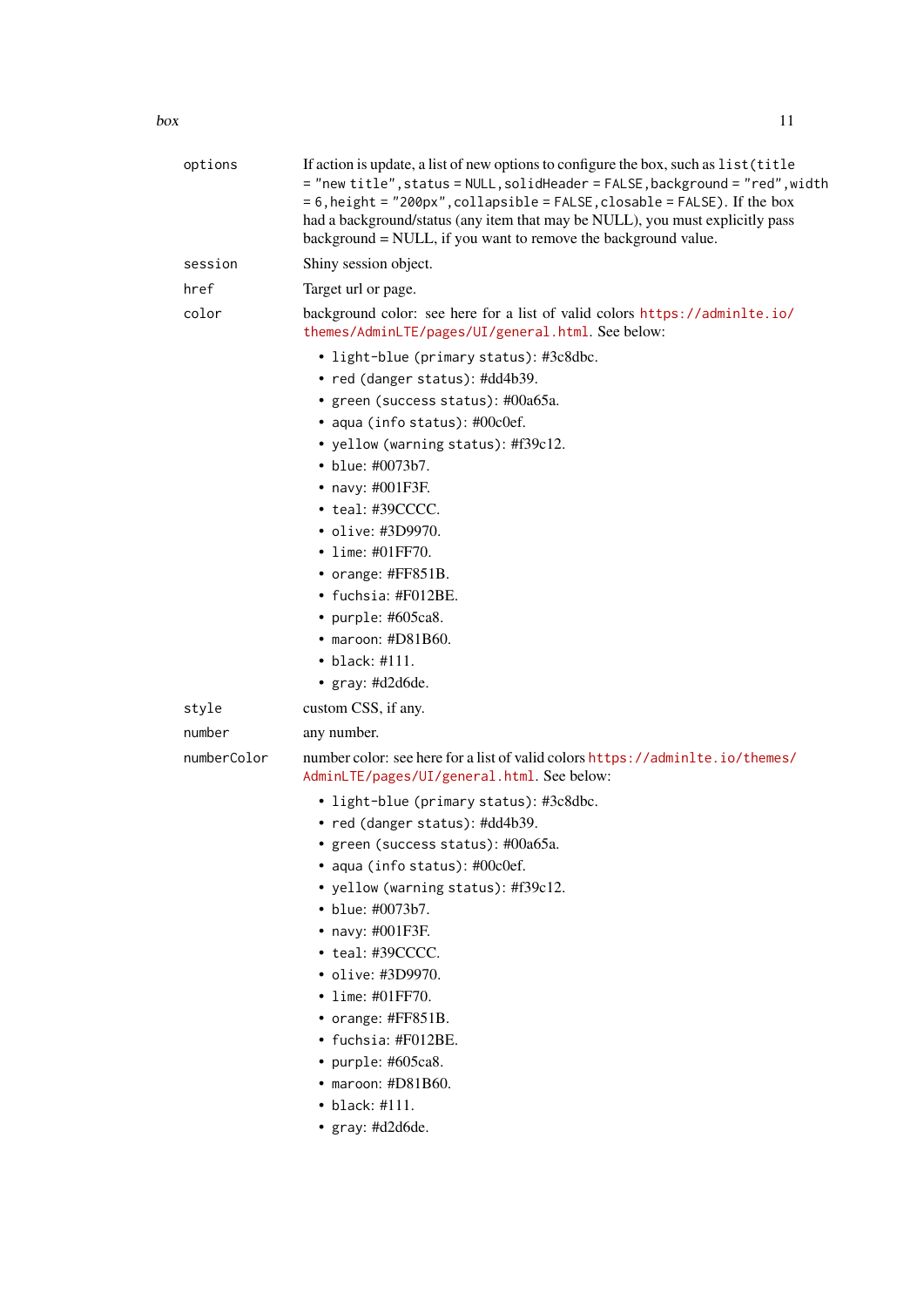| numberIcon   | number icon, if any. Expect icon.                                                                                                         |
|--------------|-------------------------------------------------------------------------------------------------------------------------------------------|
| header       | bold text.                                                                                                                                |
| text         | additional text.                                                                                                                          |
| rightBorder  | TRUE by default. Whether to display a right border to separate two blocks. The<br>last block on the right should not have a right border. |
| marginBottom | FALSE by default. Set it to TRUE when the description Block is used in a box-<br>Pad context.                                             |

```
# A box with label, sidebar, dropdown menu
if (interactive()) {
library(shiny)
library(shinydashboard)
library(shinydashboardPlus)
 shinyApp(
   ui = dashboardPage(
     dashboardHeader(),
     dashboardSidebar(),
     dashboardBody(
     box(
        title = "Closable Box with dropdown",
        closable = TRUE,
        width = 12,
        status = "warning",
        solidHeader = FALSE,
        collapsible = TRUE,
        label = boxLabel(
        text = 1,
        status = "danger",
        style = "circle"
        ),
        dropdownMenu = boxDropdown(
        boxDropdownItem("Link to google", href = "http://www.google.com"),
         boxDropdownItem("item 2", href = "#"),
         dropdownDivider(),
        boxDropdownItem("item 3", href = "#", icon = icon("th"))
        ),
        sidebar = boxSidebar(
         startOpen = TRUE,
         id = "mycardsidebar",
         sliderInput(
          "obs",
          "Number of observations:",
         min = 0,
         max = 1000,value = 500)
        ),
        plotOutput("distPlot")
       \lambda\lambda),
   server = function(input, output) {
```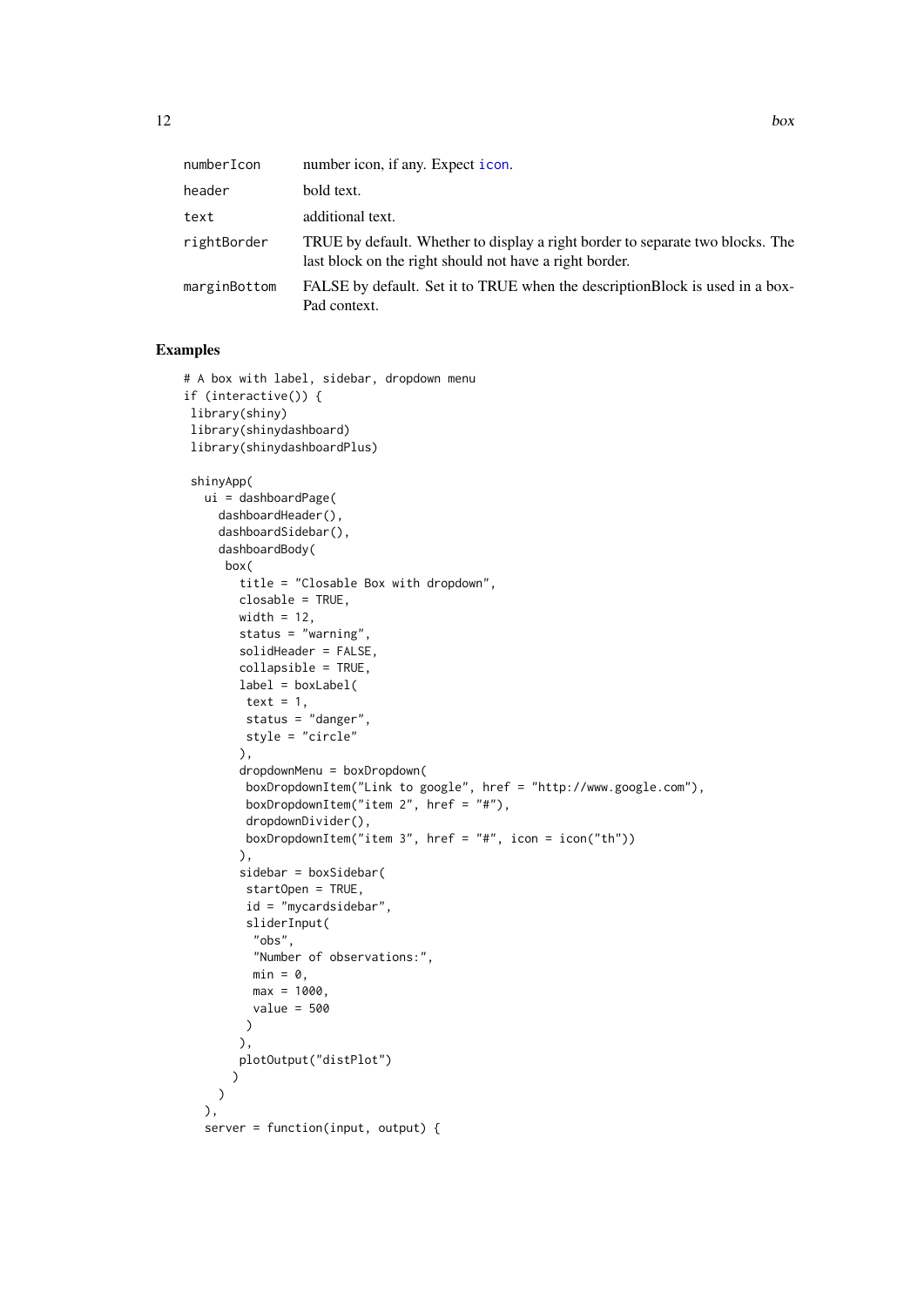```
output$distPlot <- renderPlot({
    hist(rnorm(input$obs))
    })
   }
\lambda}
# Toggle a box on the client
if (interactive()) {
library(shiny)
library(shinydashboard)
library(shinydashboardPlus)
ui <- dashboardPage(
   dashboardHeader(),
   dashboardSidebar(),
   dashboardBody(
     tags$style("body { background-color: ghostwhite}"),
     fluidRow(
       actionButton("toggle_box", "Toggle Box"),
       actionButton("remove_box", "Remove Box", class = "bg-danger"),
       actionButton("restore_box", "Restore Box", class = "bg-success")
     ),
     actionButton("update_box", "Update Box", class = "bg-info"),
     actionButton("update_box2", "Update Box 2", class = "bg-info"),
     br(),
     br(),
     box(
       title = textOutput("box_state"),
       id = "mybox",
       status = "danger",
       background = "maroon",
       gradient = TRUE,
       collapsible = TRUE,
       closable = TRUE,
       plotOutput("plot")
     )
  )
\lambdaserver <- function(input, output, session) {
   output$plot <- renderPlot({
     req(!input$mybox$collapsed)
     plot(rnorm(200))
   })
   output$box_state <- renderText({
     state <- if (input$mybox$collapsed) "collapsed" else "uncollapsed"
    paste("My box is", state)
   })
   observeEvent(input$toggle_box, {
     updateBox("mybox", action = "toggle")
   })
   observeEvent(input$remove_box, {
     updateBox("mybox", action = "remove")
```

```
\mathbf{b} \infty 13
```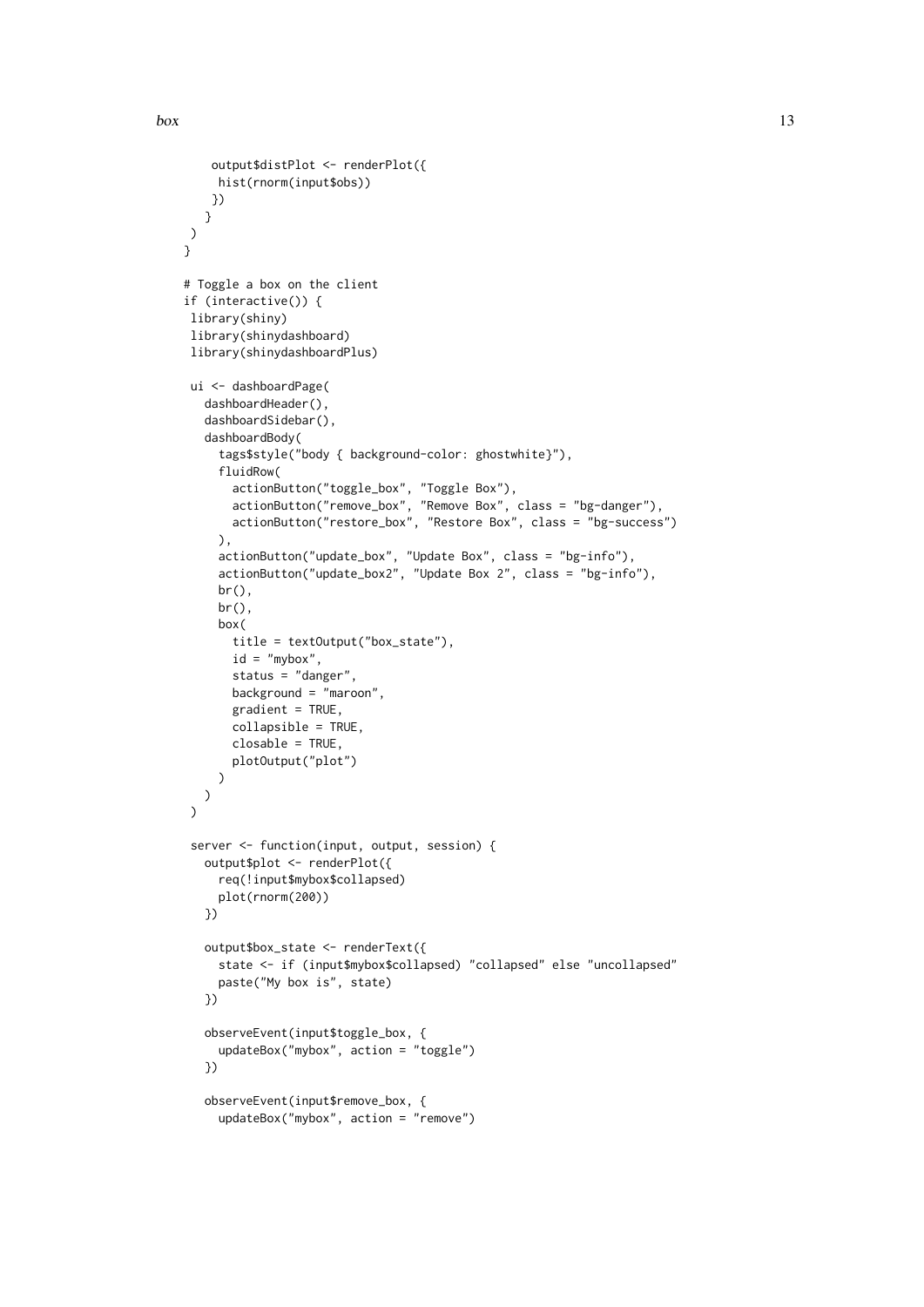```
})
   observeEvent(input$restore_box, {
     updateBox("mybox", action = "restore")
   })
  observeEvent(input$mybox$visible, {
     collapsed <- if (input$mybox$collapsed) "collapsed" else "uncollapsed"
     visible <- if (input$mybox$visible) "visible" else "hidden"
    message <- paste("My box is", collapsed, "and", visible)
     showNotification(message, type = "warning", duration = 1)
  })
   observeEvent(input$update_box, {
    updateBox(
       "mybox",
       action = "update",
       options = list(
         title = h2("hello", dashboardLabel(1, status = "primary")),
         status = "warning",
         solidHeader = TRUE,
         width = 12,
        background = NULL,
        height = "900px",
         closable = FALSE
       \lambda\lambda})
   observeEvent(input$update_box2, {
      updateBox(
        "mybox",
        action = "update",
        options = list(
          status = NULL,
          solidHeader = FALSE,
         width = 4,
         background = "green",
          height = "500px",
          closable = TRUE
        )
      )
   })
 }
 shinyApp(ui, server)
}
# Box with dropdown items and input
if (interactive()) {
library(shiny)
library(shinydashboard)
library(shinydashboardPlus)
 shinyApp(
  ui = dashboardPage(
```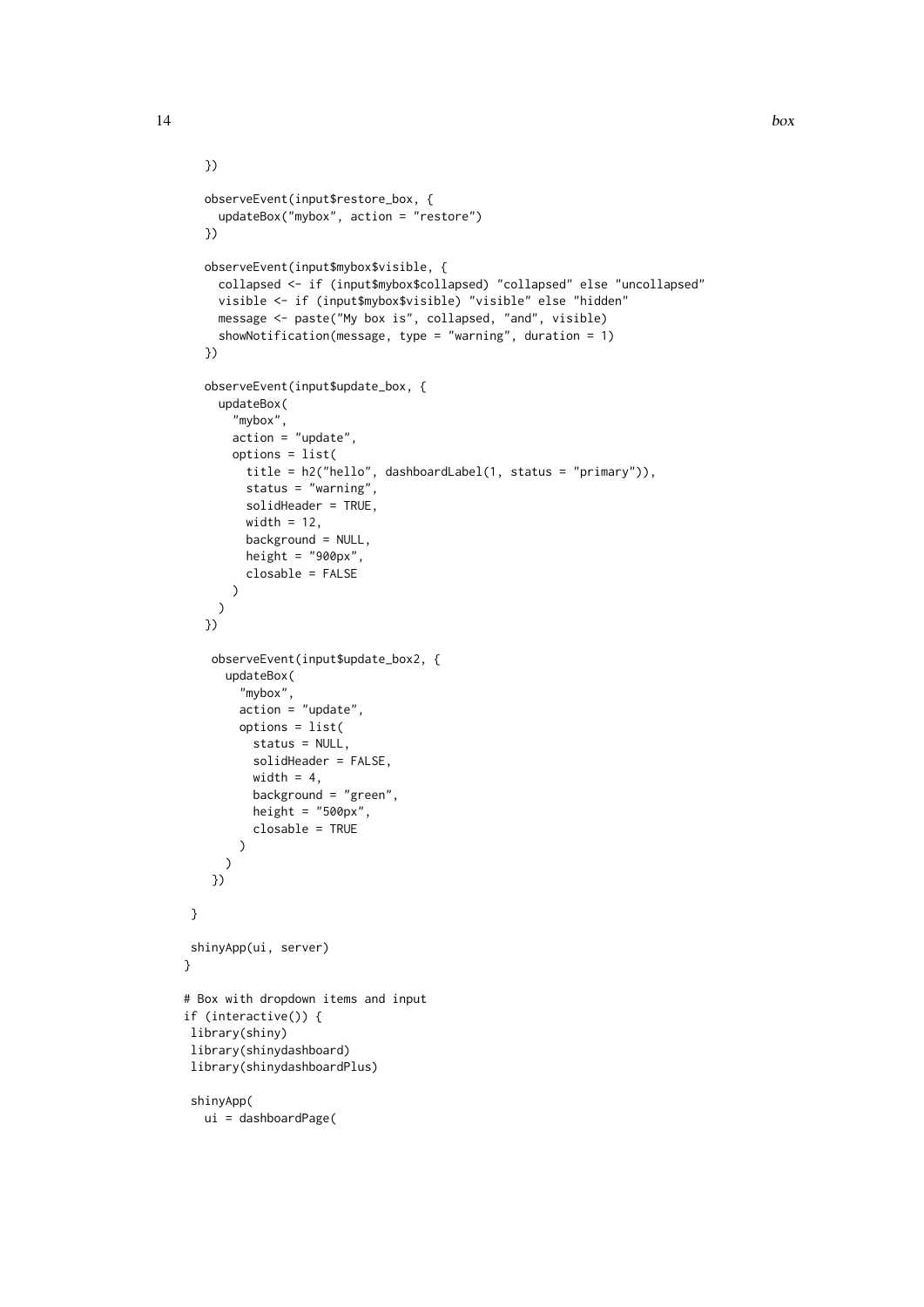$\lambda$ }

),

descriptionBlock( header = "30%", text = "REFERRALS", rightBorder = FALSE,

```
\mathbf{b} \infty 15
        dashboardHeader(),
        dashboardSidebar(),
        dashboardBody(
          box(
            title = "Closable Box with dropdown",
            closable = TRUE,
            width = 12.
           status = "warning",
            solidHeader = FALSE,
            collapsible = TRUE,
            dropdownMenu = boxDropdown(
             boxDropdownItem("Click me", id = "dropdownItem", icon = icon("heart")),
             boxDropdownItem("item 2", href = "https://www.google.com/"),
             dropdownDivider(),
             boxDropdownItem("item 3", icon = icon("th"))
            ),
            "My box"
          \lambda)
      ),
      server = function(input, output) {
        observeEvent(input$dropdownItem, {
          showNotification("Hello", duration = 1, type = "message")
        })
      }
   # Box with boxPad container + descriptionBlock
   if (interactive()) {
    library(shiny)
    library(shinydashboard)
    library(shinydashboardPlus)
    shinyApp(
     ui = dashboardPage(
       dashboardHeader(),
       dashboardSidebar(),
       dashboardBody(
        box(title = "Box with right pad",
         status = "warning",
         fluidRow(
           column(width = 6),
           column(
             width = 6,
             boxPad(
              color = "green",
              descriptionBlock(
                header = "8390",
                text = "VISITS",
                rightBorder = FALSE,
                marginBottom = TRUE
```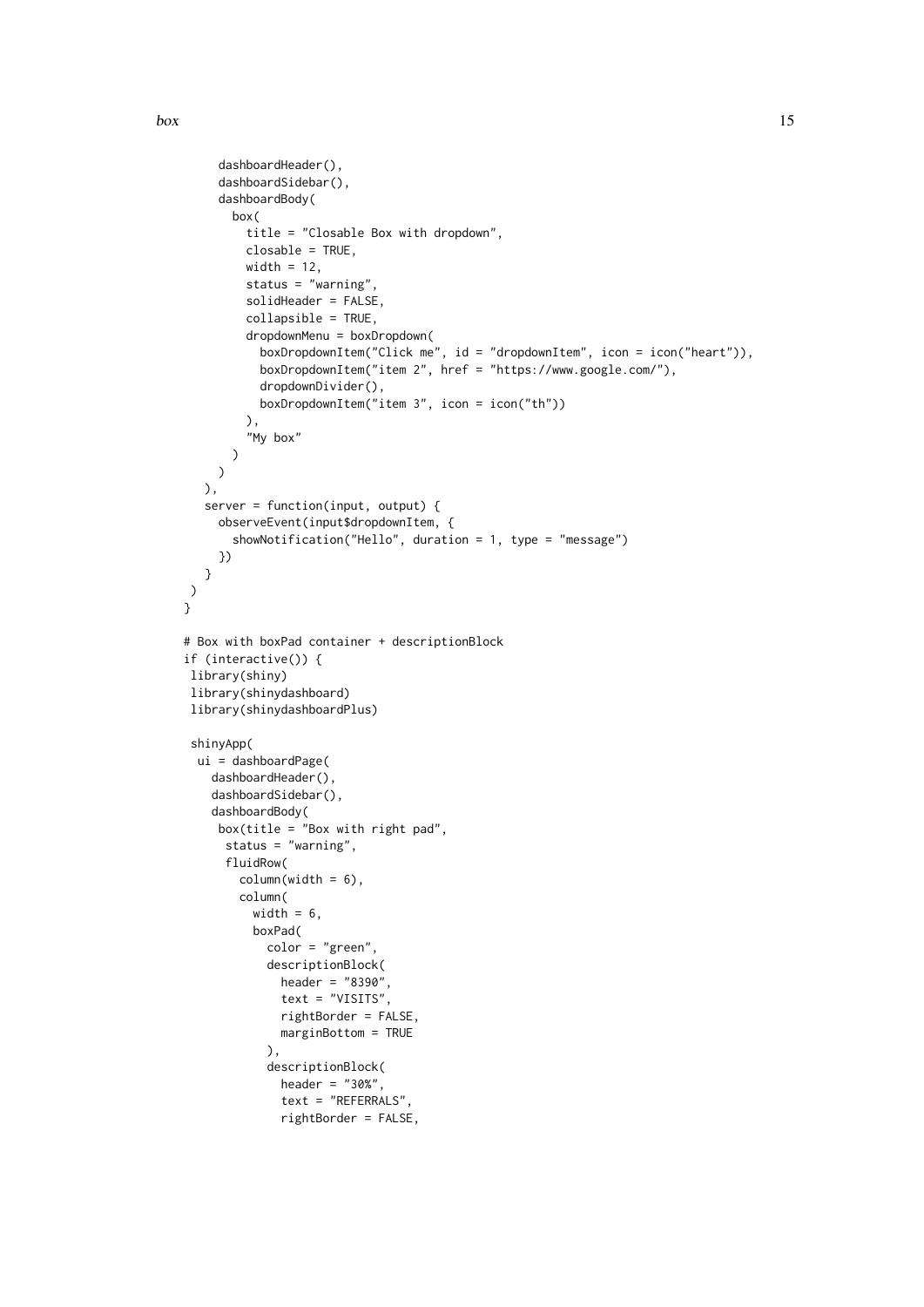```
marginBottom = TRUE
            ),
            descriptionBlock(
              header = "70%",
              text = "ORGANIC",rightBorder = FALSE,
              marginBottom = FALSE
            \lambda\lambda)
     )
    )
    ),
    title = "boxPad"
 ),
 server = function(input, output) \{ \})
}
# Box with descriptionBlock
if (interactive()) {
library(shiny)
 library(shinydashboard)
 library(shinydashboardPlus)
 shinyApp(
 ui = dashboardPage(
    dashboardHeader(),
    dashboardSidebar(),
    dashboardBody(
    box(
      solidHeader = FALSE,
      background = NULL,
      width = 4,
      status = idanger",
      footer = fluidRow(
```

```
title = "Status summary",
 column(
    width = 6,
    descriptionBlock(
      number = "17%",
      numberColor = "green",
      numberIcon = icon("caret-up"),
      header = "$35,210.43",
      text = "TOTAL REVENUE",
      rightBorder = TRUE,
      marginBottom = FALSE
   \lambda),
  column(
   width = 6.
    descriptionBlock(
      number = "18%",
      numberColor = "red",
      numberIcon = icon("caret-down"),
```
header =  $"1200"$ ,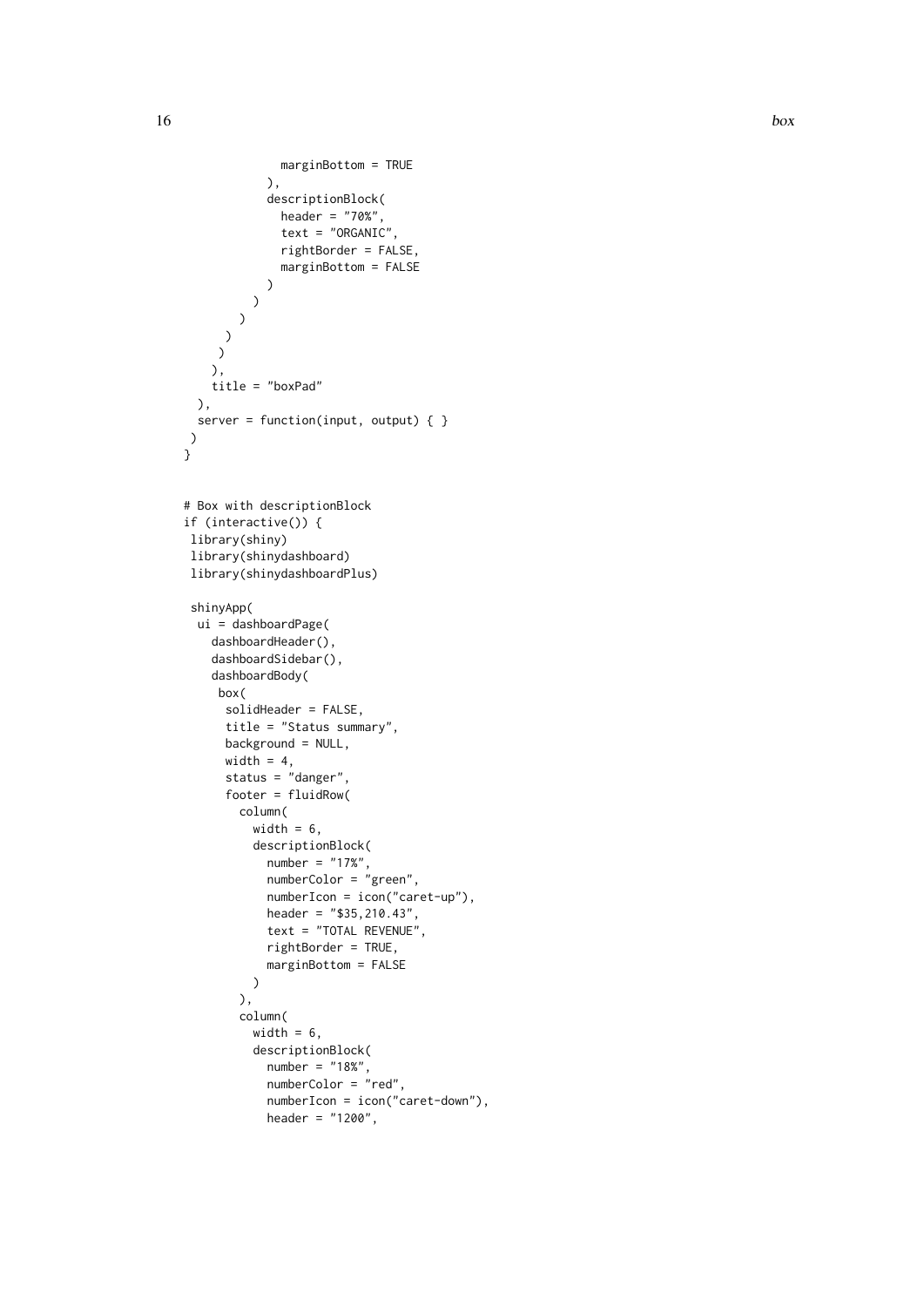#### <span id="page-16-0"></span>boxLabel 17

```
text = "GOAL COMPLETION",
            rightBorder = FALSE,
            marginBottom = FALSE
          )
        \lambda)
     )
    ),
   title = "Description Blocks"
 ),
 server = function(input, output) \{ \})
}
```
## <span id="page-16-1"></span>boxLabel *Create a label for [box](#page-7-1)*

## Description

[boxLabel](#page-16-1) is inserted in the label slot of [box.](#page-7-1)

## Usage

boxLabel(text, status, style = "default")

## Arguments

| text   | Label text. In practice only few letters or a number.                                                                          |
|--------|--------------------------------------------------------------------------------------------------------------------------------|
| status | label color status. See https://adminlte.io/themes/AdminLTE/pages/UI/<br>general, html. Valid statuses are defined as follows: |
|        | • primary: $\#3c8dbc$                                                                                                          |
|        | • success: $\#00a65a$                                                                                                          |
|        | $\cdot$ info: #00c0ef                                                                                                          |
|        | • warning: #f39c12                                                                                                             |
|        | • danger: # $f56954$                                                                                                           |
| style  | label border style: "default" (rounded angles), "circle" or "square".                                                          |
|        |                                                                                                                                |

<span id="page-16-2"></span>boxProfile *AdminLTE2 box profile*

## <span id="page-16-3"></span>Description

[boxProfile](#page-16-2) goes inside a [box.](#page-7-1) Displays user information in an elegant container. [boxProfileItem](#page-16-3) is an sub-element of a [boxProfile.](#page-16-2)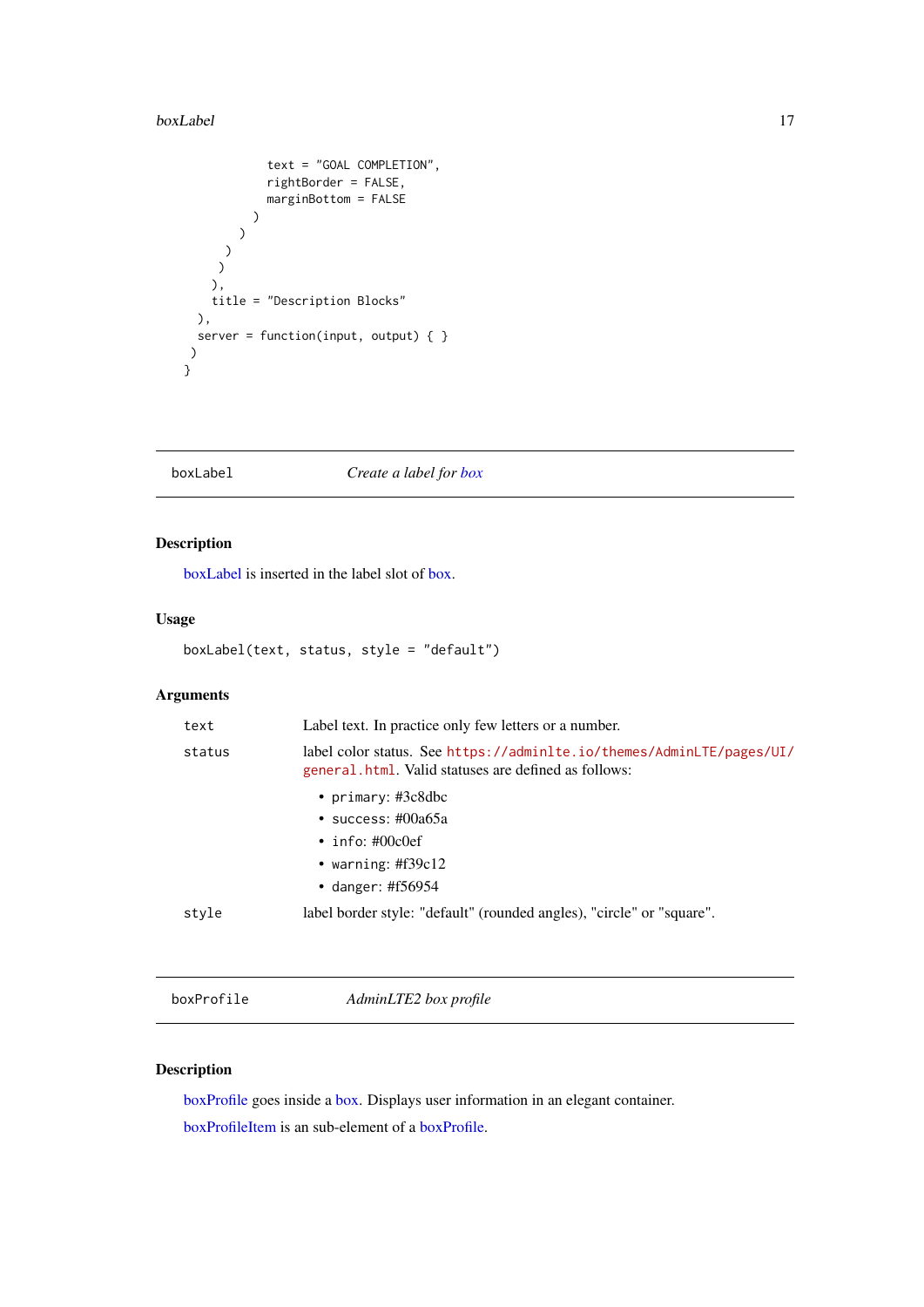## Usage

```
boxProfile(..., image = NULL, title, subtitle = NULL, bordered = FALSE)
```

```
boxProfileItem(title, description)
```
## Arguments

| $\cdots$    | any element such as <b>boxProfileItem</b> .                          |
|-------------|----------------------------------------------------------------------|
| image       | profile image, if any.                                               |
| title       | item title.                                                          |
| subtitle    | subtitle.                                                            |
| bordered    | Whether the container should have a border or not. FALSE by default. |
| description | item info.                                                           |

## Author(s)

David Granjon, <dgranjon@ymail.com>

```
# Box with boxProfile
if (interactive()) {
library(shiny)
library(shinydashboard)
library(shinydashboardPlus)
 shinyApp(
 ui = dashboardPage(
   dashboardHeader(),
   dashboardSidebar(),
   dashboardBody(
    box(
     title = "Box with profile",
     status = "primary",
     boxProfile(
      image = "https://adminlte.io/themes/AdminLTE/dist/img/user4-128x128.jpg",
      title = "Nina Mcintire",
      subtitle = "Software Engineer",
       bordered = TRUE,
      boxProfileItem(
       title = "Followers",
       description = 1322
       ),
       boxProfileItem(
       title = "Following",
       description = 543
       ),
       boxProfileItem(
       title = "Friends",
       description = 13287
      )
     )
    \lambda),
```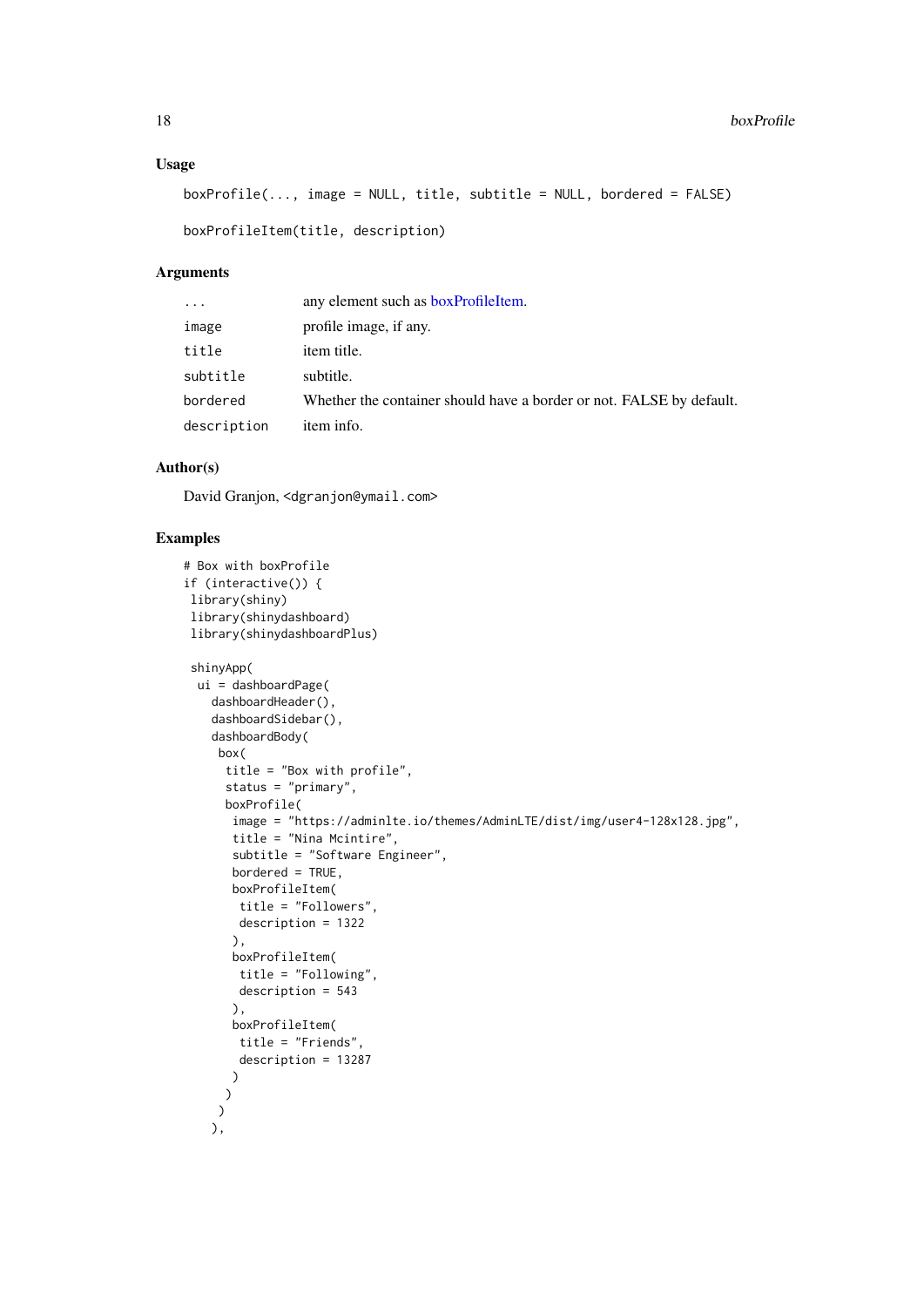```
title = "boxProfile"
  ),
  server = function(input, output) \{ \})
}
```
## <span id="page-18-1"></span>boxSidebar *Create a sidebar for a box*

## <span id="page-18-2"></span>Description

[boxSidebar](#page-18-1) is inserted in the sidebar slot of [box.](#page-7-1) [updateBoxSidebar](#page-18-2) toggle a [boxSidebar](#page-18-1) on the client.

## Usage

```
boxSidebar(
  ...,
  id = NULL,width = 50.
  background = "#333a40",
  startOpen = FALSE,
  icon = shiny::icon("cogs")
)
```
updateBoxSidebar(id, session = shiny::getDefaultReactiveDomain())

#### Arguments

| $\cdot$    | Sidebar content.                                                                                                                |  |
|------------|---------------------------------------------------------------------------------------------------------------------------------|--|
| id         | Sidebar id.                                                                                                                     |  |
| width      | Sidebar opening width in percentage. 50% by default, means the card sidebar<br>will take 50 A numeric value between 25 and 100. |  |
| background | Sidebar background color. Dark by default. Expect a HEX code.                                                                   |  |
| startOpen  | Whether the sidebar is open at start. FALSE by default.                                                                         |  |
| icon       | Sidebar icon. Expect icon.                                                                                                      |  |
| session    | Shiny session object.                                                                                                           |  |

```
# Toggle a box sidebar
if (interactive()) {
library(shiny)
 library(shinydashboard)
 library(shinydashboardPlus)
 shinyApp(
  ui = dashboardPage(
    header = dashboardHeader(),
```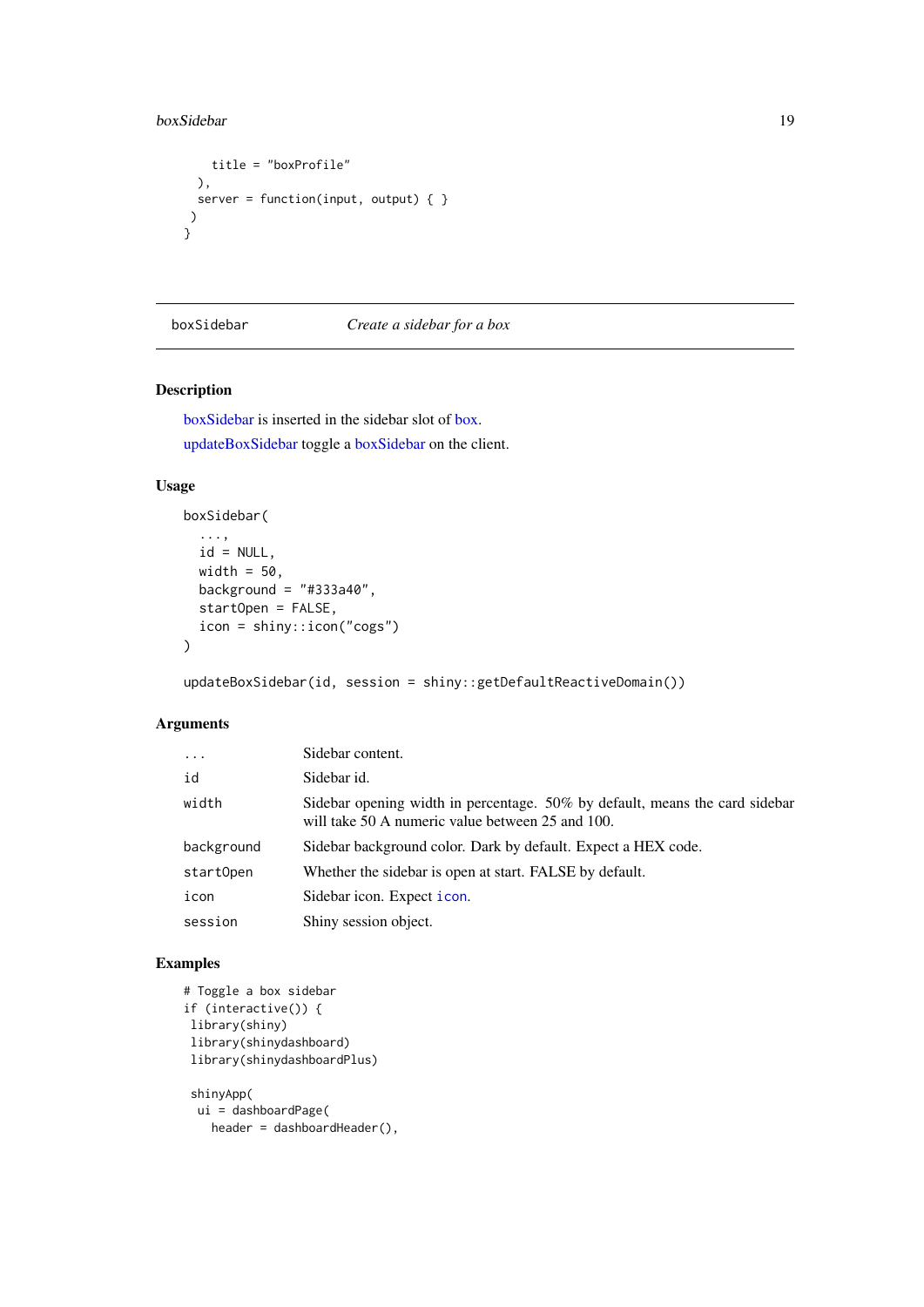```
body = dashboardBody(
      box(
        title = "Update box sidebar",
        closable = TRUE,
        width = 12,
        height = "500px",
        solidHeader = FALSE,
        collapsible = TRUE,
        actionButton("update", "Toggle card sidebar"),
        sidebar = boxSidebar(
           id = "mycardsidebar",
          p("Sidebar Content")
        \lambda)
    ),
    sidebar = dashboardSidebar()
  ),
  server = function(input, output, session) {
    observe(print(input$mycardsidebar))
    observeEvent(input$update, {
      updateBoxSidebar("mycardsidebar")
    })
  }
\overline{\phantom{a}}}<sup>1</sup>
```
#### <span id="page-19-1"></span>carousel *AdminLTE2 carousel container*

## <span id="page-19-2"></span>Description

[carousel](#page-19-1) creates a carousel container to display media content. [carouselItem](#page-19-2) creates a carousel item to insert in a [carousel.](#page-19-1)

## Usage

```
carousel(..., id, indicators = TRUE, width = 6, .list = NULL)
```
 $carcuselItem(..., caption = NULL, active = FALSE)$ 

#### Arguments

| $\ddotsc$  | Element such as images, if rame,                                                                              |
|------------|---------------------------------------------------------------------------------------------------------------|
| id         | Carousel id. Must be unique.                                                                                  |
| indicators | Whether to display left and right indicators.                                                                 |
| width      | Carousel width. 6 by default.                                                                                 |
| .list      | Should you need to pass carouselltem via lapply or similar, put these item here<br>instead of passing them in |
| caption    | Item caption.                                                                                                 |
| active     | Whether the item is active or not at start.                                                                   |
|            |                                                                                                               |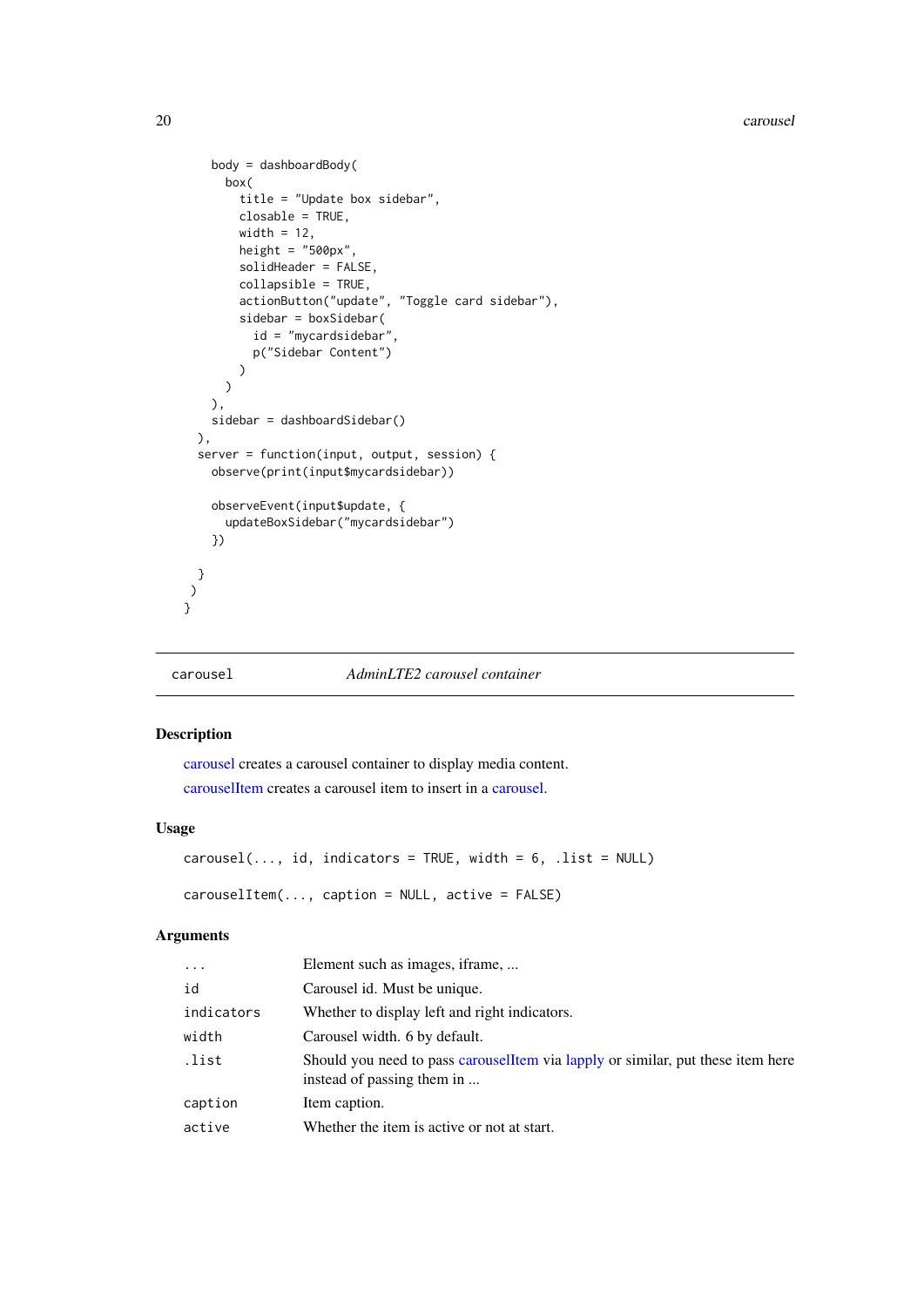#### <span id="page-20-0"></span>dashboardBadge 21

## Author(s)

David Granjon, <dgranjon@ymail.com>

## Examples

```
if (interactive()) {
library(shiny)
 library(shinydashboard)
library(shinydashboardPlus)
 shinyApp(
  ui = dashboardPage(
    header = dashboardHeader(),
     sidebar = dashboardSidebar(),
    body = dashboardBody(
     carousel(
      id = "mycarousel",
      carouselItem(
       caption = "Item 1",
      tags$img(src = "https://placehold.it/900x500/3c8dbc/ffffff&text=I+Love+Bootstrap")
      ),
      carouselItem(
        caption = "Item 2",
      tags$img(src = "https://placehold.it/900x500/39CCCC/ffffff&text=I+Love+Bootstrap")
       )
      )
     ),
    title = "Carousel"
   ),
   server = function(input, output) \{ \}\lambda}
```
dashboardBadge *AdminLTE2 badge*

#### Description

Create a badge. It may be inserted in any element like inside a [actionButton](#page-0-0) or a [dashboardSidebar.](#page-31-1)

## Usage

```
dashboardBadge(..., color)
```
#### Arguments

| $\cdot$ $\cdot$ $\cdot$ | Any html text element.                        |  |
|-------------------------|-----------------------------------------------|--|
| color                   | label color. See below:                       |  |
|                         | • light-blue (primary status): $\#3c8dbc$ .   |  |
|                         | • red (danger status): #dd4b39.               |  |
|                         | • green (success status): $\text{\#}00a65a$ . |  |
|                         | • aqua (info status): $\text{\#00c0ef.}$      |  |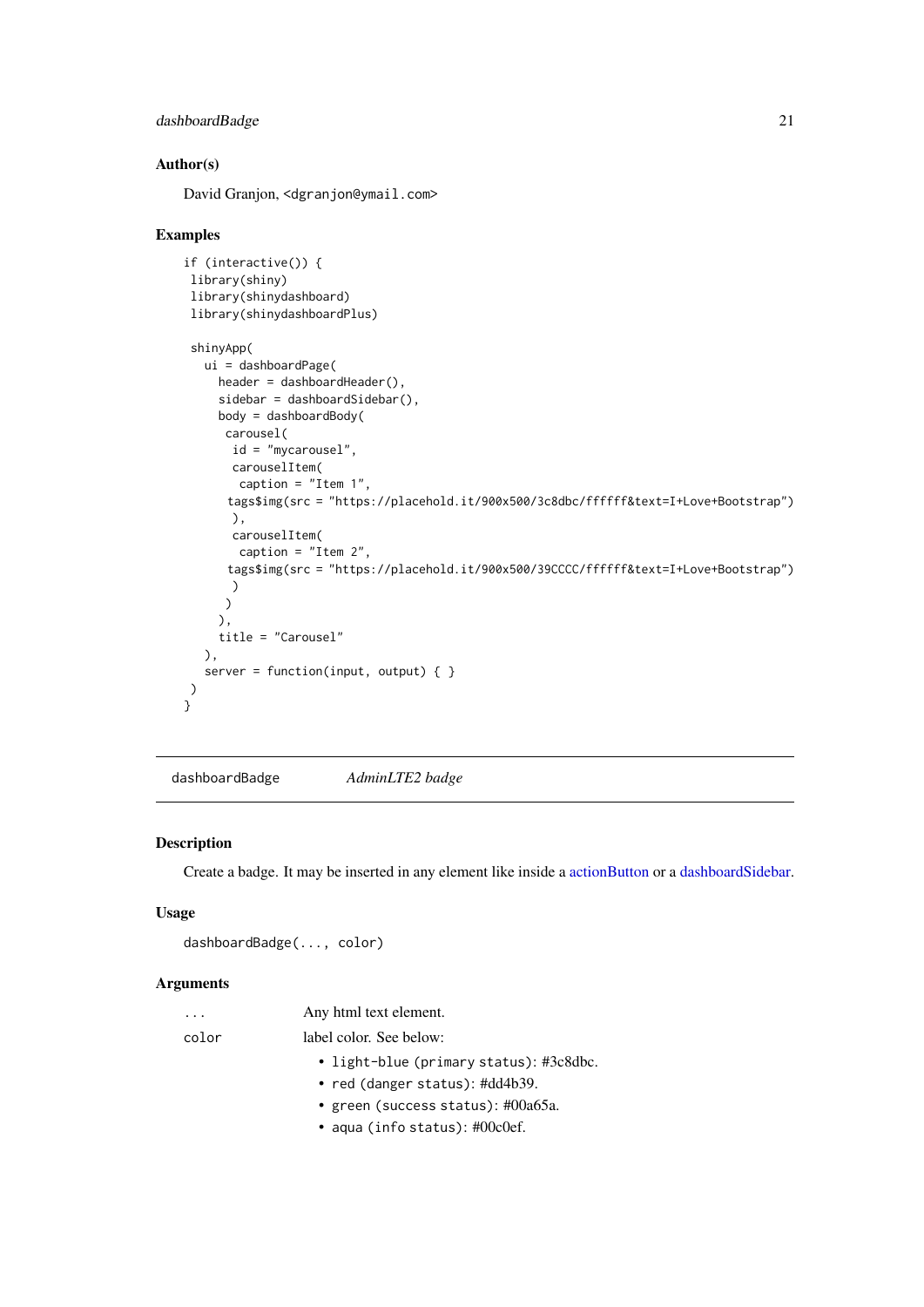- <span id="page-21-0"></span>• yellow (warning status): #f39c12.
- blue: #0073b7.
- navy: #001F3F.
- teal: #39CCCC.
- olive: #3D9970.
- lime: #01FF70.
- orange: #FF851B.
- fuchsia: #F012BE.
- purple: #605ca8.
- maroon: #D81B60.
- black: #111.
- gray: #d2d6de.

## Author(s)

David Granjon, <dgranjon@ymail.com>

```
if (interactive()) {
 library(shiny)
 library(shinydashboard)
 library(shinydashboardPlus)
 shinyApp(
 ui = dashboardPage(
   dashboardHeader(),
   dashboardSidebar(),
   dashboardBody(
    dashboardBadge("Badge 1", color = "blue"),
     actionButton(
     inputId = "badge",label = "Hello",
     icon = NULL,
     width = NULL,
      dashboardBadge(1, color = "orange")
    )
   )
  ),
 server = function(input, output) \{ \})
}
```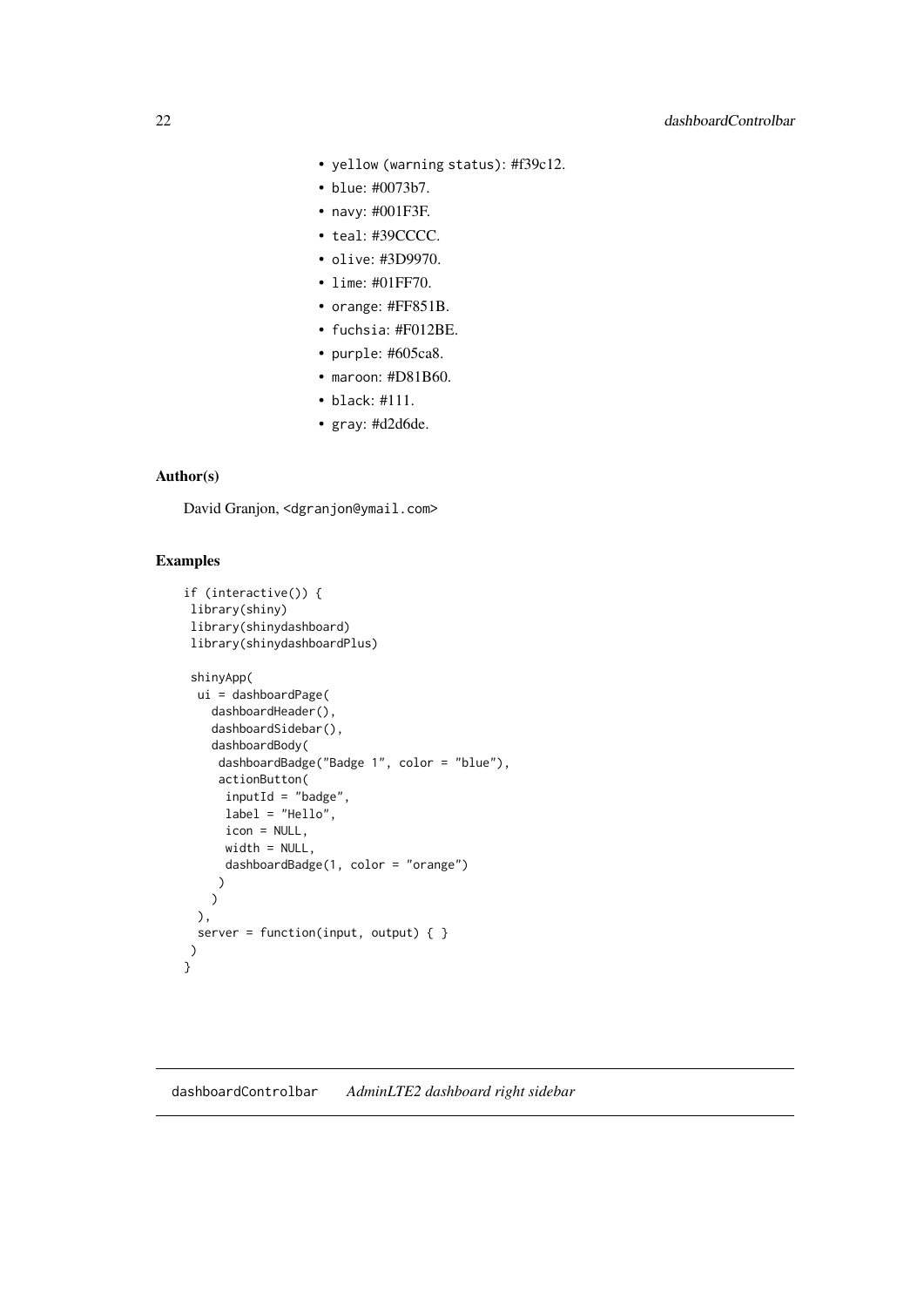#### Description

[dashboardControlbar](#page-21-1) create a right sidebar container.

[updateControlbar](#page-21-2) allows to toggle a [dashboardControlbar.](#page-21-1)

[controlbarMenu](#page-21-2) is a tabset panel for the [dashboardControlbar.](#page-21-1)

[controlbarItem](#page-21-2) is a tabPanel for the [controlbarMenu.](#page-21-2)

[updateControlbarMenu](#page-21-2) allows to programmatically change the currently selected [controlbarItem](#page-21-2) on the client.

## Usage

```
dashboardControlbar(
  ...,
  id = NULL,disable = FALSE,
  width = 230,
  collapsed = TRUE,
  overlay = TRUE,
  skin = "dark",
  .list = NULL
)
updateControlbar(id, session = shiny::getDefaultReactiveDomain())
controlbarMenu(..., id = NULL, selected = NULL)controlbarItem(title, ..., value = title, icon = NULL)
updateControlbarMenu(
  id,
  selected = NULL,
  session = shiny::getDefaultReactiveDomain()
\lambda
```
## Arguments

| $\ddotsc$ | slot for controlbarMenu. Not compatible with .items.                                        |
|-----------|---------------------------------------------------------------------------------------------|
| id        | Controlbar id.                                                                              |
| disable   | If TRUE, the sidebar will be disabled.                                                      |
| width     | Sidebar width in pixels. Numeric value expected. 230 by default.                            |
| collapsed | Whether the control bar on the right side is collapsed or not at start. TRUE by<br>default. |
| overlay   | Whether the sidebar covers the content when expanded. Default to TRUE.                      |
| skin      | background color: "dark" or "light".                                                        |
| .list     | Pass element here if you do not want to embed them in panels. Not compatible<br>with        |
| session   | Shiny session object.                                                                       |
| selected  | Item to select.                                                                             |
| title     | Display title for tab                                                                       |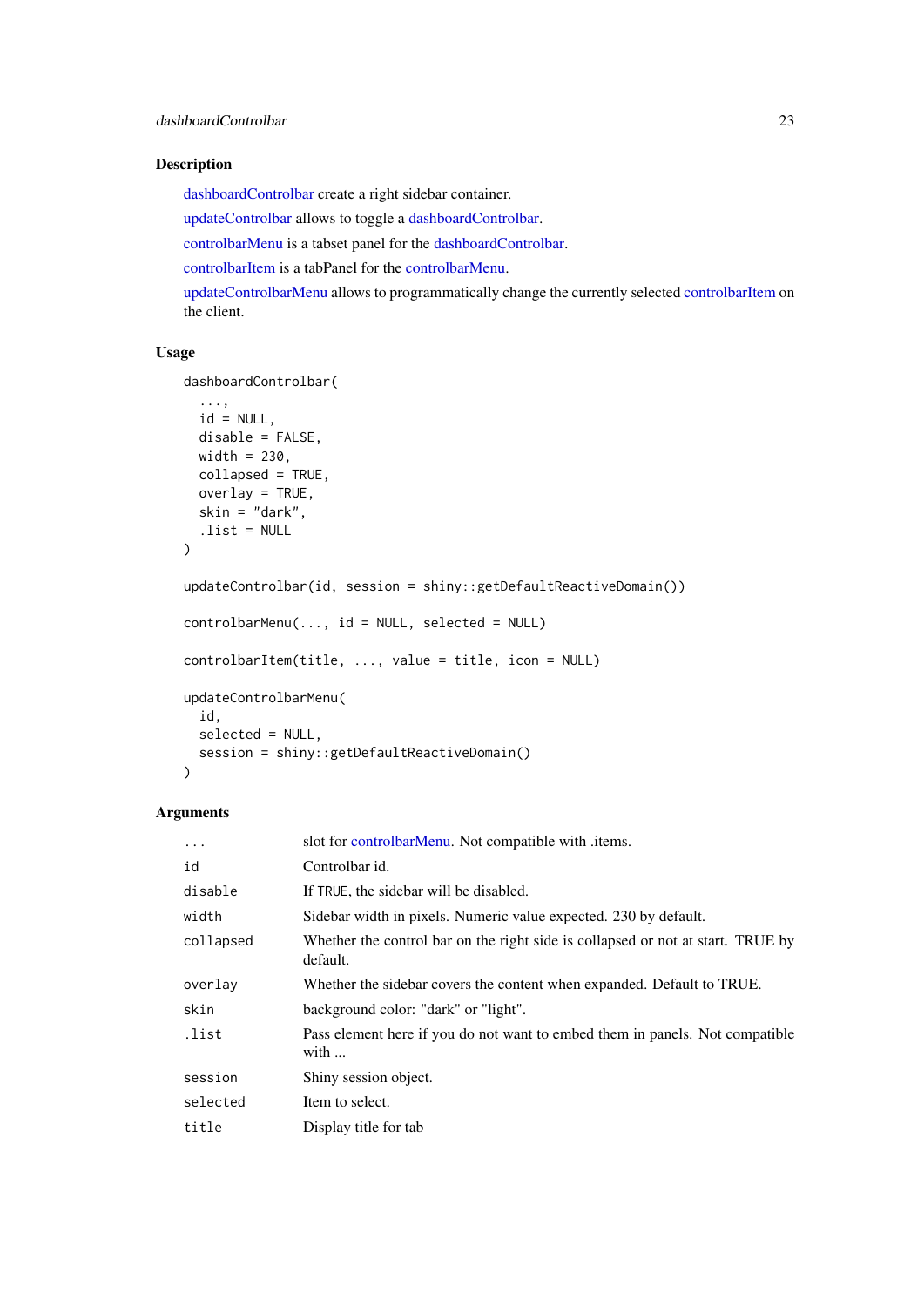| value | The value that should be sent when tabset Panel reports that this tab is selected.<br>If omitted and tabset Panel has an id, then the title will be used. |  |
|-------|-----------------------------------------------------------------------------------------------------------------------------------------------------------|--|
| icon  | Optional icon to appear on the tab. This attribute is only valid when using a<br>tabPanel within a navbarPage().                                          |  |

## Note

Until a maximum of 5 [controlbarItem!](#page-21-2) AdminLTE 2 does not support more panels.

#### Author(s)

David Granjon, <dgranjon@ymail.com>

```
# Controlbar example
if (interactive()) {
library(shiny)
library(shinydashboard)
library(shinydashboardPlus)
 shinyApp(
   ui = dashboardPage(
     header = dashboardHeader(),
     sidebar = dashboardSidebar(),
    body = dashboardBody(),
    controlbar = dashboardControlbar(
     skin = "dark",
     controlbarMenu(
      id = "menu",
      controlbarItem(
        "Tab 1",
       "Welcome to tab 1"
      ),
      controlbarItem(
       "Tab 2",
        "Welcome to tab 2"
      )
     )
    ),
    title = "Right Sidebar"
   ),
   server = function(input, output) { }
)
}
# Toggle the dashboard controlbar
if (interactive()) {
library(shiny)
library(shinydashboard)
library(shinydashboardPlus)
 shinyApp(
   ui = dashboardPage(
    header = dashboardHeader(),
     sidebar = dashboardSidebar(),
     body = dashboardBody(
```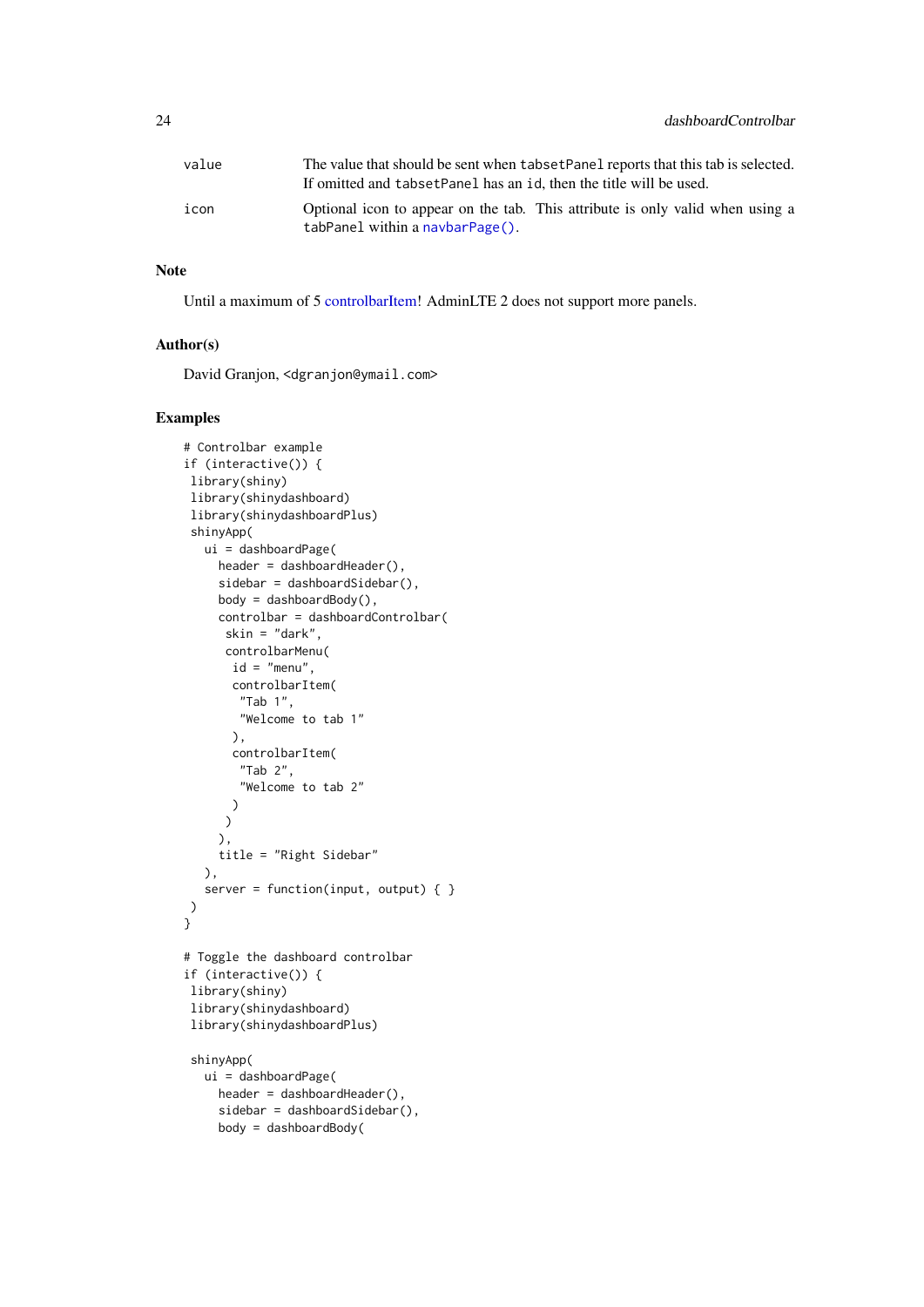```
actionButton(inputId = "controlbarToggle", label = "Toggle Controlbar")
     ),
     controlbar = dashboardControlbar(id = "controlbar")
   ),
   server = function(input, output, session) {
     observeEvent(input$controlbar, {
       if (input$controlbar) {
         showModal(modalDialog(
           title = "Alert",
           "The controlbar is opened.",
           easyClose = TRUE,
           footer = NULL
         ))
       }
     })
     observeEvent(input$controlbarToggle, {
       updateControlbar("controlbar")
     })
     observe({
       print(input$controlbar)
     })
   }
\lambda}
# controlbar with controlbarMenu
if (interactive()) {
library(shiny)
library(shinydashboard)
library(shinydashboardPlus)
 shinyApp(
  ui = dashboardPage(
    header = dashboardHeader(),
     sidebar = dashboardSidebar(),
     body = dashboardBody(),
     controlbar = dashboardControlbar(
      id = "controlbar",
      controlbarMenu(
      id = "menu",
       controlbarItem(
       "Tab 1",
        "Welcome to tab 1"
       ),
       controlbarItem(
        "Tab 2",
        "Welcome to tab 2"
       )
      \lambda)
   ),
   server = function(input, output, session) {
     observeEvent(input$menu, {
```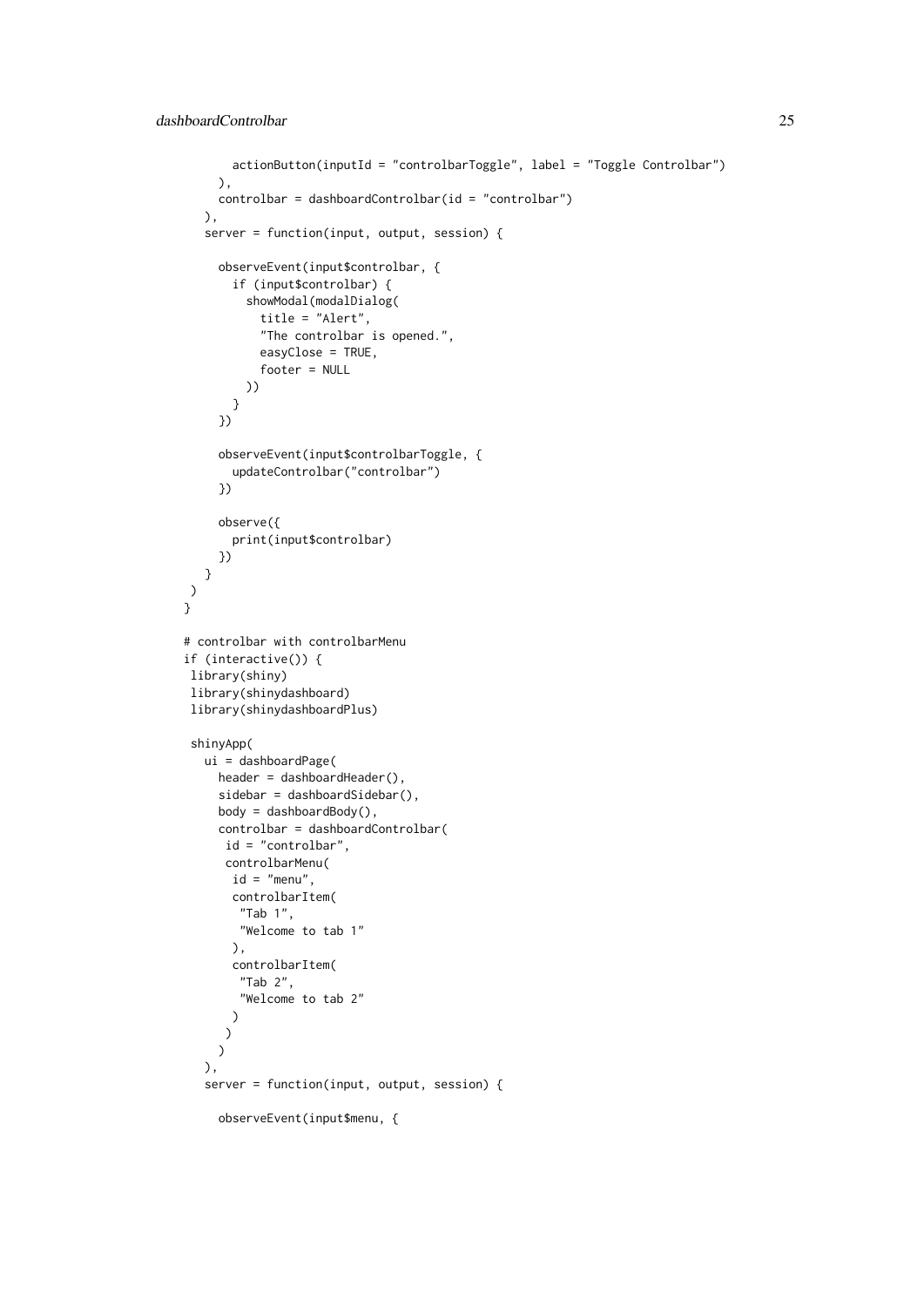```
showModal(modalDialog(
         title = "Alert",
         sprintf(" %s is active", input$menu),
         easyClose = TRUE,
         footer = NULL
       ))
    })
  }
)
}
# Update a controlbar menu
if (interactive()) {
library(shiny)
library(shinydashboard)
library(shinydashboardPlus)
 shinyApp(
  ui = dashboardPage(
    header = dashboardHeader(),
     sidebar = dashboardSidebar(),
     body = dashboardBody(
     radioButtons("controller", "Controller", choices = c(1, 2, 3))
     ),
     controlbar = dashboardControlbar(
      id = "controlbar",
      controlbarMenu(
       id = "menu",
       controlbarItem(
         paste0("Tab", 1),
        paste("Welcome to tab", 1)
       ),
       controlbarItem(
         paste0("Tab", 2),
        paste("Welcome to tab", 2)
       ),
       controlbarItem(
         paste0("Tab", 3),
         paste("Welcome to tab", 3)
       )
      )
    )
   ),
   server = function(input, output, session) {
    observeEvent(input$controller, {
     updateControlbarMenu(
      "menu",
      selected = paste0("Tab", input$controller)
    \lambda})
  }
\lambda}
```
<span id="page-25-1"></span>dashboardFooter *Dashboard Footer*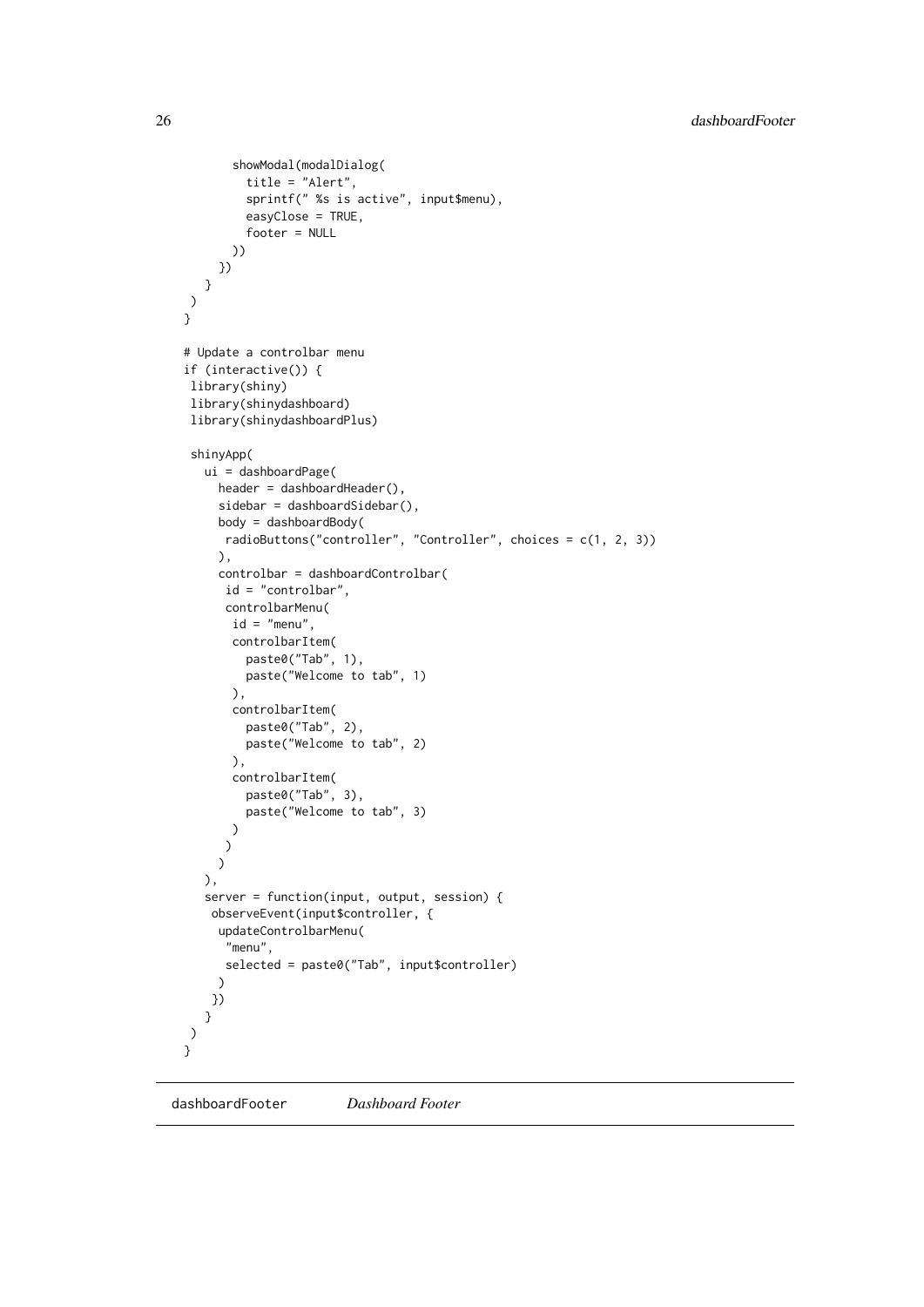#### <span id="page-26-0"></span>dashboardHeader 27

## Description

This creates a dashboard footer

## Usage

dashboardFooter(left = NULL, right = NULL)

#### Arguments

| left  | Left text.  |
|-------|-------------|
| right | Right text. |

## Examples

```
if (interactive()) {
library(shiny)
library(shinydashboard)
library(shinydashboardPlus)
shinyApp(
  ui = dashboardPage(
    header = dashboardHeader(),
    sidebar = dashboardSidebar(),
    body = dashboardBody(),
    footer = dashboardFooter(
    left = "By Divad Nojnarg",
    right = "Zurich, 2019"
    ),
    title = "DashboardPage"
  ),
  server = function(input, output) { }
)
}
```
<span id="page-26-1"></span>dashboardHeader *Create a header for a dashboard page*

## Description

A dashboard header can be left blank, or it can include dropdown menu items on the right side.

#### Usage

```
dashboardHeader(
  ...,
  title = NULL,
  titleWidth = NULL,
  disable = FALSE,
  .list = NULL,
  leftUI = NULL,controlbarIcon = shiny::icon("gears"),
  fixed = FALSE)
```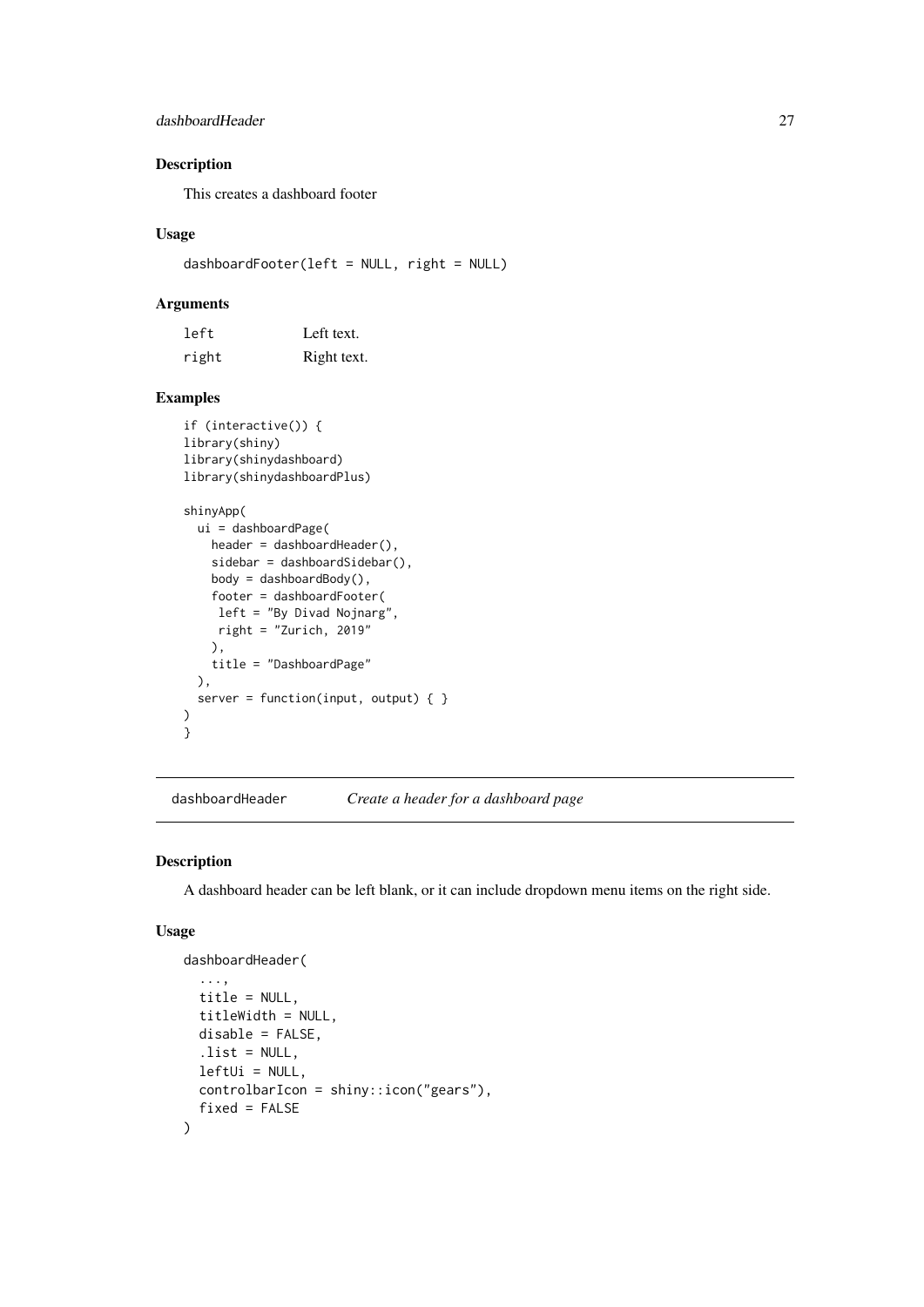## Arguments

| $\ddotsc$  | Items to put in the header. Should be dropdown Menus.                                                                                                                                                                                           |  |
|------------|-------------------------------------------------------------------------------------------------------------------------------------------------------------------------------------------------------------------------------------------------|--|
| title      | An optional title to show in the header bar By default, this will also be used as<br>the title shown in the browser's title bar. If you want that to be different from<br>the text in the dashboard header bar, set the title in dashboardPage. |  |
| titleWidth | The width of the title area. This must either be a number which specifies the<br>width in pixels, or a string that specifies the width in CSS units.                                                                                            |  |
| disable    | If TRUE, don't display the header bar.                                                                                                                                                                                                          |  |
| .list      | An optional list containing items to put in the header. Same as the  argu-<br>ments, but in list format. This can be useful when working with programmati-<br>cally generated items.                                                            |  |
| leftUi     | Items that will appear on the left part of the navbar. Should be wrapped in a<br>tagList.                                                                                                                                                       |  |
|            | controlbarIcon Customize the trigger icon of the right sidebar.                                                                                                                                                                                 |  |
| fixed      | Whether the navbar is fixed-top or not. FALSE by default.                                                                                                                                                                                       |  |
|            |                                                                                                                                                                                                                                                 |  |

#### Note

We do not recommend to insert shiny input elements (such as sliderInput) in the left menu, since they will not be well displayed. Instead, wrap them in a [dropdownBlock](#page-34-1)

## See Also

[dropdownMenu](#page-0-0)

```
if (interactive()) {
library(shiny)
library(shinyWidgets)
library(shinydashboard)
library(shinydashboardPlus)
 shinyApp(
 ui = dashboardPage(
   header = dashboardHeader(
     leftUi = tagList(
       dropdownBlock(
         id = "mydropdown",
         title = "Dropdown 1",
         icon = icon("sliders"),
         sliderInput(
           inputId = "n",label = "Number of observations",
           min = 10, max = 100, value = 30
         ),
         prettyToggle(
           inputId = "na",label_on = "NAs kept",
           label_off = "NAs removed",
           icon_on = icon("check"),
           icon_off = icon("remove")
         )
```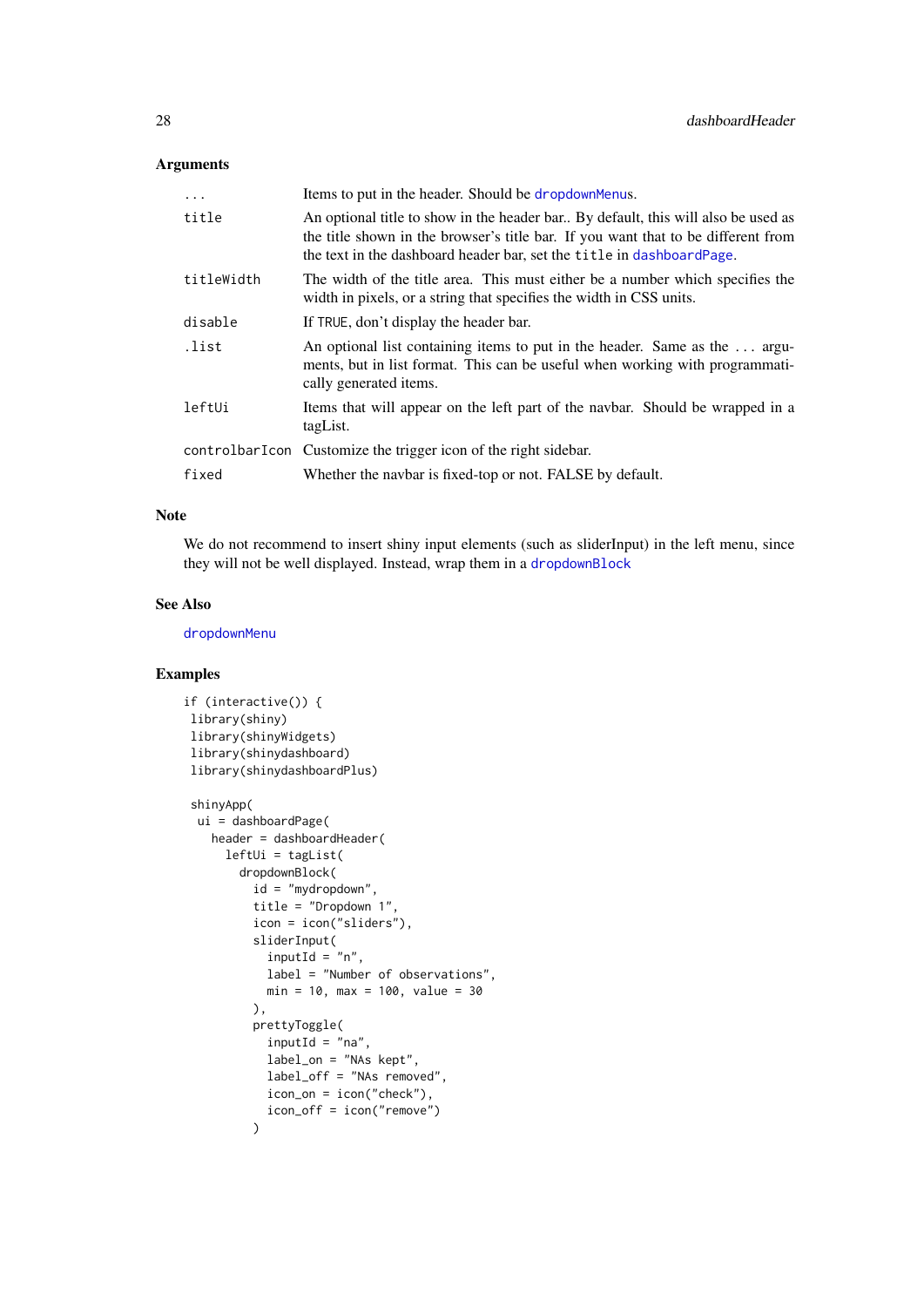```
),
      dropdownBlock(
       id = "mydropdown2",
        title = "Dropdown 2",
       icon = icon("sliders"),
        prettySwitch(
          inputId = "switch4",
         label = "Fill switch with status:",
         fill = TRUE.
          status = "primary"
        ),
        prettyCheckboxGroup(
          inputId = "checkgroup2",
          label = "Click me!",
          thick = TRUE,
          choices = c("Click me!", "Me!", "Or me!"),animation = "pulse",
          status = "info"
       )
      \lambda),
    dropdownMenu(
      type = "tasks",badgeStatus = "danger",
      taskItem(value = 20, color = "aqua", "Refactor code"),
      taskItem(value = 40, color = "green", "Design new layout"),
      taskItem(value = 60, color = "yellow", "Another task"),
      taskItem(value = 80, color = "red", "Write documentation")
    \lambda),
  sidebar = dashboardSidebar(),
  body = dashboardBody(
   setShadow(class = "dropdown-menu")
 ),
 title = "DashboardPage"
),
server = function(input, output) { }
```

```
dashboardLabel AdminLTE2 label
```
#### Description

) }

Create a label

#### Usage

```
dashboardLabel(..., status, style = "default")
```
#### Arguments

... any text.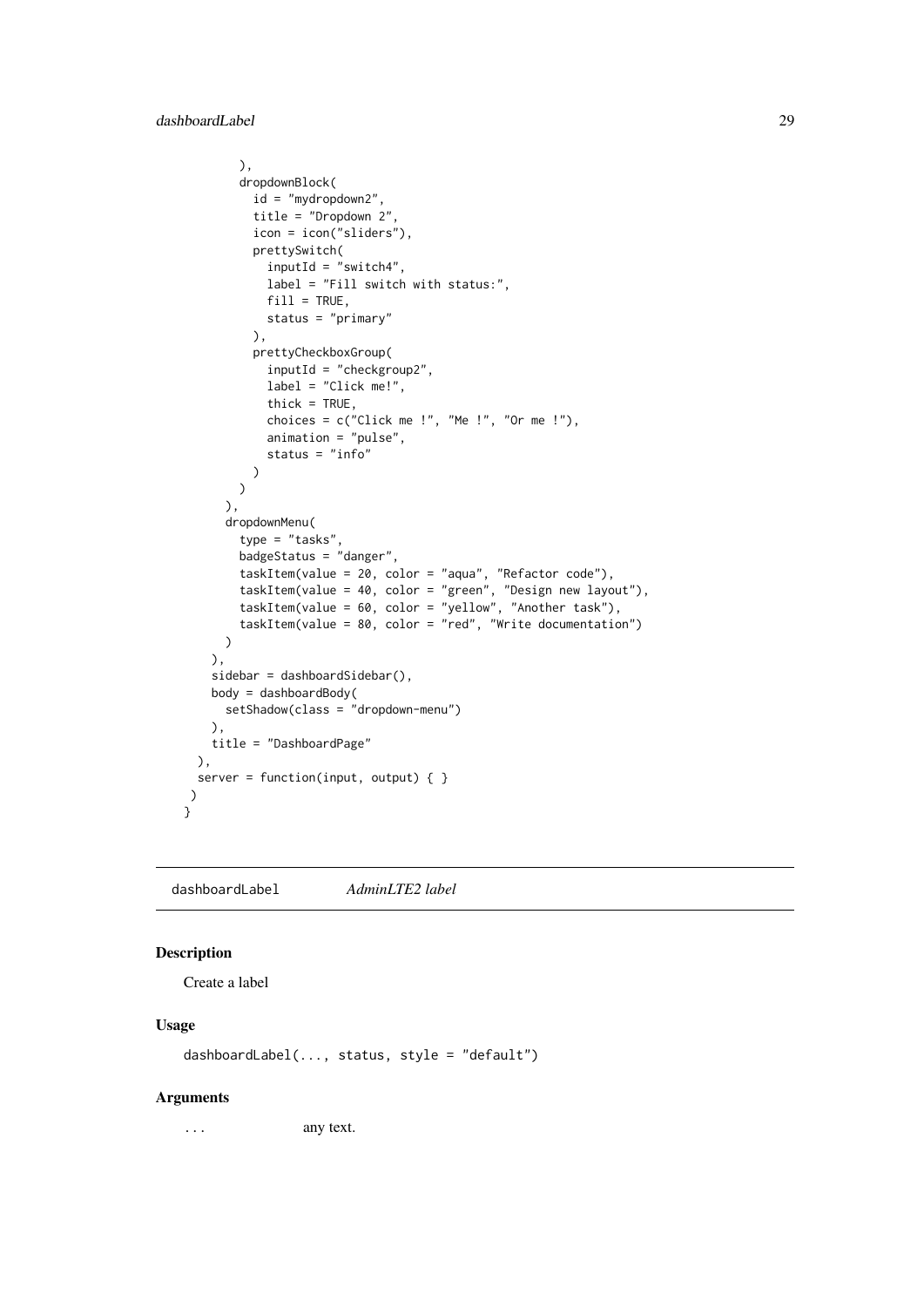<span id="page-29-0"></span>

| status | label status. Valid statuses are defined as follows:                  |  |
|--------|-----------------------------------------------------------------------|--|
|        | • primary: $\#3c8dbc$                                                 |  |
|        | • success: $\#00a65a$                                                 |  |
|        | $\cdot$ info: #00c0ef                                                 |  |
|        | • warning: $\text{\#f39c12}$                                          |  |
|        | • danger: # $f56954$                                                  |  |
| style  | label border style: "default" (rounded angles), "circle" or "square". |  |

#### Author(s)

David Granjon, <dgranjon@ymail.com>

#### Examples

```
if (interactive()) {
library(shiny)
library(shinydashboard)
library(shinydashboardPlus)
 shinyApp(
 ui = dashboardPage(
    dashboardHeader(),
    dashboardSidebar(),
    dashboardBody(
     dashboardLabel("Label 1", status = "info"),
     dashboardLabel("Label 2", status = "danger", style = "circle"),
     dashboardLabel("Label 3", status = "success", style = "square")
   )
 ),
  server = function(input, output) { }
)
}
```
<span id="page-29-1"></span>dashboardPage *Dashboard Page with a right sidebar*

## Description

This creates a dashboard page for use in a Shiny app.

## Usage

```
dashboardPage(
  header,
  sidebar,
  body,
  controlbar = NULL,
  footer = NULL,
  title = NULL,
 skin = c("blue", "blue-light", "black", "black-light", "purple", "purple-light",
  "green", "green-light", "red", "red-light", "yellow", "yellow-light", "midnight"),
```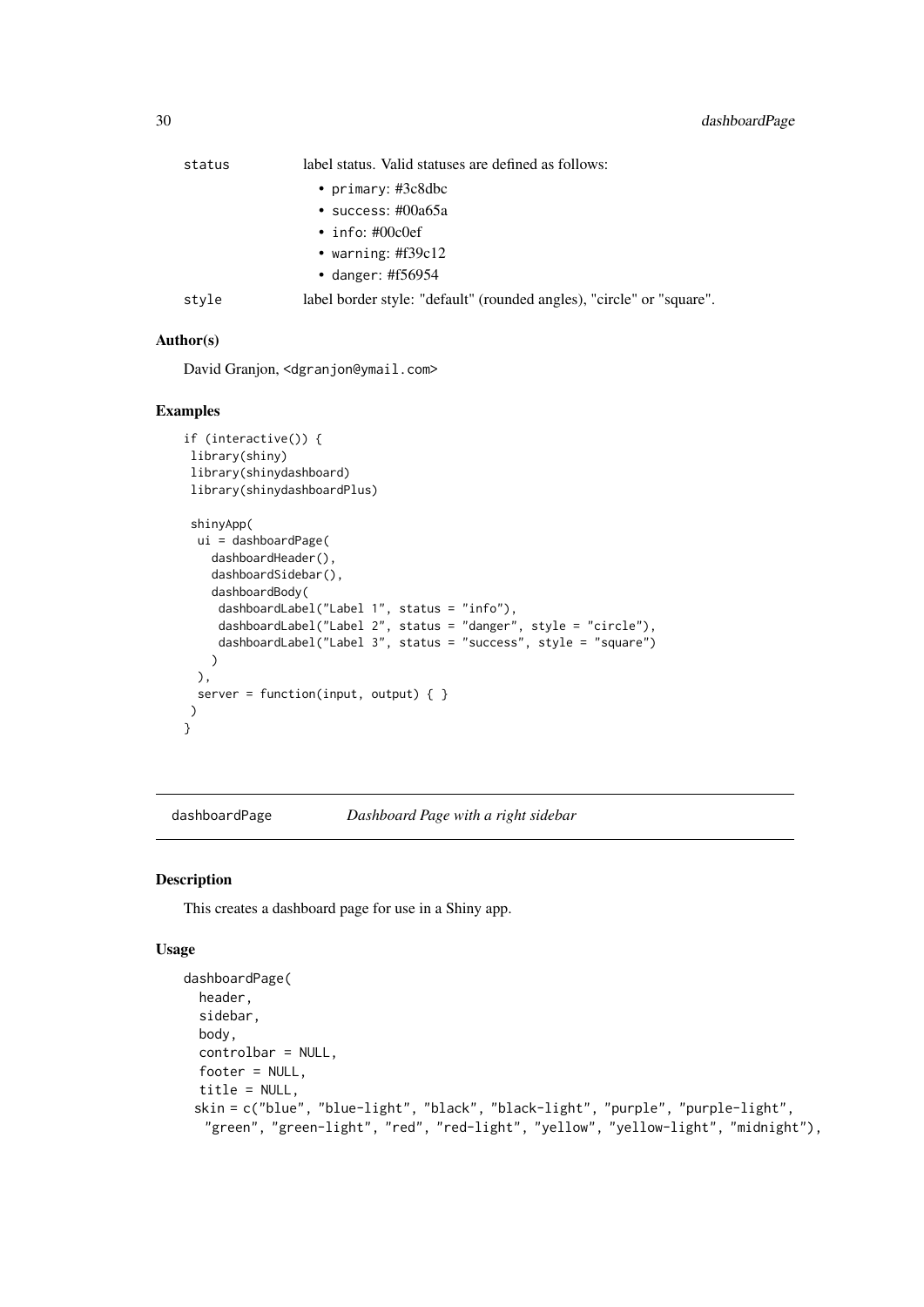## dashboardPage 31

```
freshTheme = NULL,
 preloader = NULL,
 md = FALSE,options = NULL,
 scrollToTop = FALSE
)
```
## Arguments

| header      | A header created by dashboardHeader.                                                                                                                                                                                                                                                              |  |
|-------------|---------------------------------------------------------------------------------------------------------------------------------------------------------------------------------------------------------------------------------------------------------------------------------------------------|--|
| sidebar     | A sidebar created by dashboardSidebar.                                                                                                                                                                                                                                                            |  |
| body        | A body created by dashboardBody.                                                                                                                                                                                                                                                                  |  |
| controlbar  | A right sidebar created by dashboardControlbar. NULL by default.                                                                                                                                                                                                                                  |  |
| footer      | A footer created by dashboardFooter.                                                                                                                                                                                                                                                              |  |
| title       | A title to display in the browser's title bar. If no value is provided, it will try to<br>extract the title from the dashboardHeaderPlus.                                                                                                                                                         |  |
| skin        | A color theme. See https://adminlte.io/themes/AdminLTE/pages/UI/general.<br>html. If the skin is light, the sidebar will have a light background. Not compat-<br>ible with fresh Theme.                                                                                                           |  |
| freshTheme  | A skin powered by the fresh package. Not compatible with skin. See https:<br>//dreamrs.github.io/fresh/articles/vars-shinydashboard.html.                                                                                                                                                         |  |
| preloader   | shinydashboardPlus uses waiter (see https://waiter.john-coene.com/#/).<br>Pass a list like $list$ (html = spin_1(), color = "#333e48"). waiter expects<br>to provide a sub-list to configure waiterShowOnLoad (refer to the package help<br>for all styles). duration defines the loader timeout. |  |
| md          | Whether to enable material design. Experimental                                                                                                                                                                                                                                                   |  |
| options     | Extra option to overwrite the vanilla AdminLTE configuration. See https://<br>adminlte.io/themes/AdminLTE/documentation/index.html#adminlte-options.<br>Expect a list.                                                                                                                            |  |
| scrollToTop | Whether to display a scroll to top button whenever the page height is too large.<br>Default to FALSE.                                                                                                                                                                                             |  |

## See Also

[dashboardHeader](#page-26-1), [dashboardSidebar](#page-31-1), [dashboardBody](#page-0-0).

```
if (interactive()) {
library(shiny)
library(shinydashboard)
library(shinydashboardPlus)
library(fresh)
```

```
shinyApp(
 ui = dashboardPage(
   freshTheme = create_theme(
     adminlte_color(
       light\_blue = "#55e7ff",blue = "#2011a2",
      navy = "#201148",
```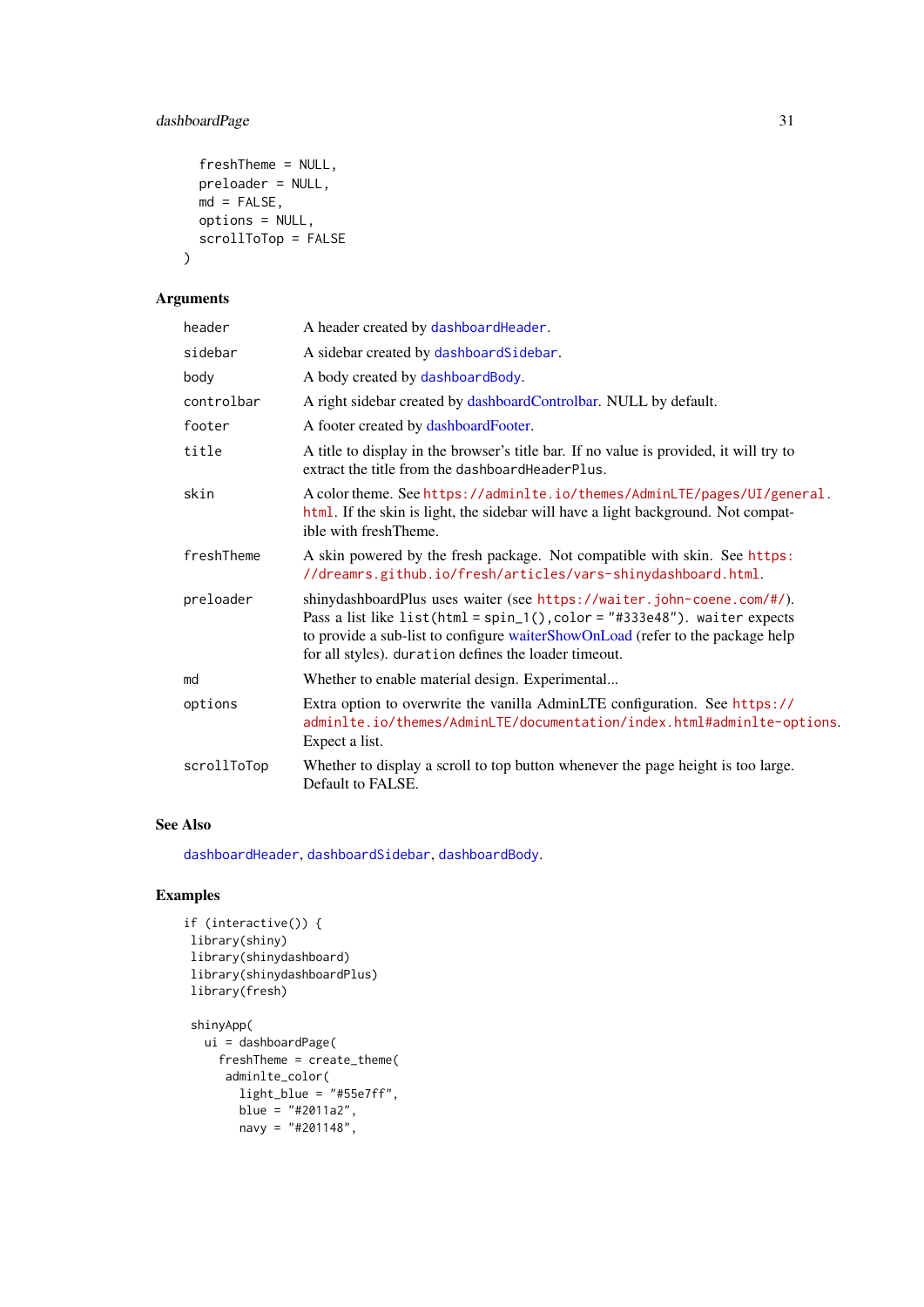```
red = "#ff34b3"),
  adminlte_sidebar(
    dark_bg = "#D8DEE9",dark\_hover_bg = "#81A1C1",dark\_color = "#2E3440"),
  adminlte_global(
    content_bg = "#FFF",
    box bg = "#D8DEE9".
    info_box_bg = "#D8DEE9")
 ),
 options = list(sidebarExpandOnHover = TRUE),
 header = dashboardHeader(),
 sidebar = dashboardSidebar(),
 body = dashboardBody(
  box(background = "red"),
  box(background = "blue"),
  box(background = "navy")
 ),
 controlbar = dashboardControlbar(),
 title = "DashboardPage"
),
server = function(input, output) \{ \}
```
<span id="page-31-1"></span>dashboardSidebar *Create a dashboard sidebar.*

## <span id="page-31-2"></span>Description

) }

A dashboard sidebar typically contains a [sidebarMenu](#page-0-0), although it may also contain a [sidebarSearchForm](#page-0-0), or other Shiny inputs.

[updateSidebar](#page-31-2) allows to toggle a [dashboardSidebar](#page-31-1) on the client.

## Usage

```
dashboardSidebar(
  ...,
  disable = FALSE,
  width = NULL,collapsed = FALSE,
  minified = TRUE,
  id = NULL)
```
updateSidebar(id, session = shiny::getDefaultReactiveDomain())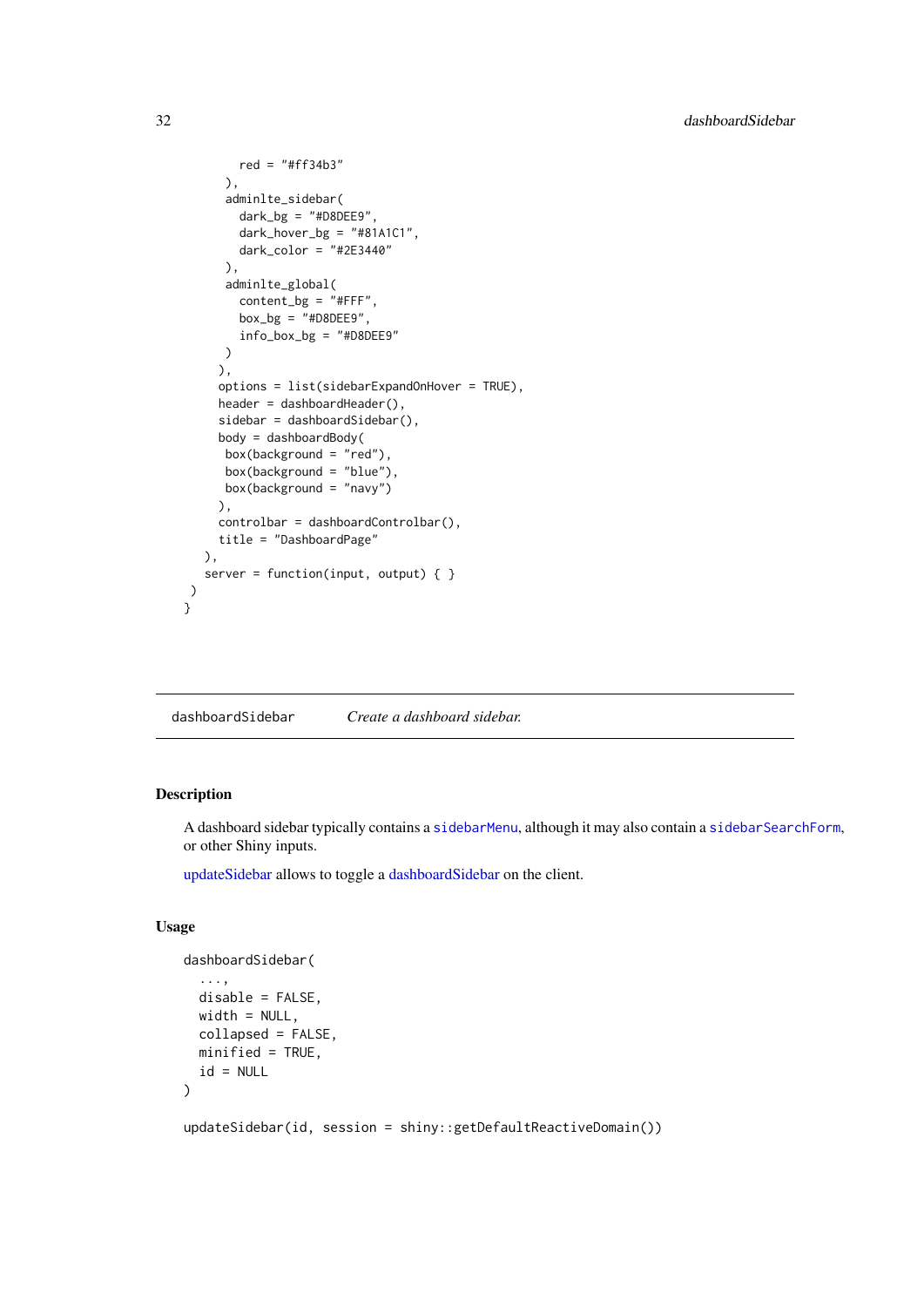#### dashboardSidebar 33

#### Arguments

| $\cdots$  | Items to put in the sidebar.                                                                                                                      |
|-----------|---------------------------------------------------------------------------------------------------------------------------------------------------|
| disable   | If TRUE, the sidebar will be disabled.                                                                                                            |
| width     | The width of the sidebar. This must either be a number which specifies the width<br>in pixels, or a string that specifies the width in CSS units. |
| collapsed | If TRUE, the sidebar will be collapsed on app startup.                                                                                            |
| minified  | Whether to slightly close the sidebar but still show item icons. Default to TRUE.                                                                 |
| id        | Sidebar id.                                                                                                                                       |
| session   | Shiny session object.                                                                                                                             |

## Examples

}

```
if (interactive()) {
library(shiny)
library(shinydashboard)
library(shinydashboardPlus)
shinyApp(
  ui = dashboardPage(
    header = dashboardHeader(),
    sidebar = dashboardSidebar(id = "sidebar"),
    body = dashboardBody(
      actionButton(inputId = "sidebarToggle", label = "Toggle Sidebar")
    )
  ),
  server = function(input, output, session) {
    observeEvent(input$sidebar, {
      if (input$sidebar) {
        showModal(modalDialog(
          title = "Alert",
          "The sidebar is opened.",
          easyClose = TRUE,
          footer = NULL
        ))
      }
    })
    observeEvent(input$sidebarToggle, {
      updateSidebar("sidebar")
    })
    observe({
      print(input$sidebar)
    })
  }
 )
```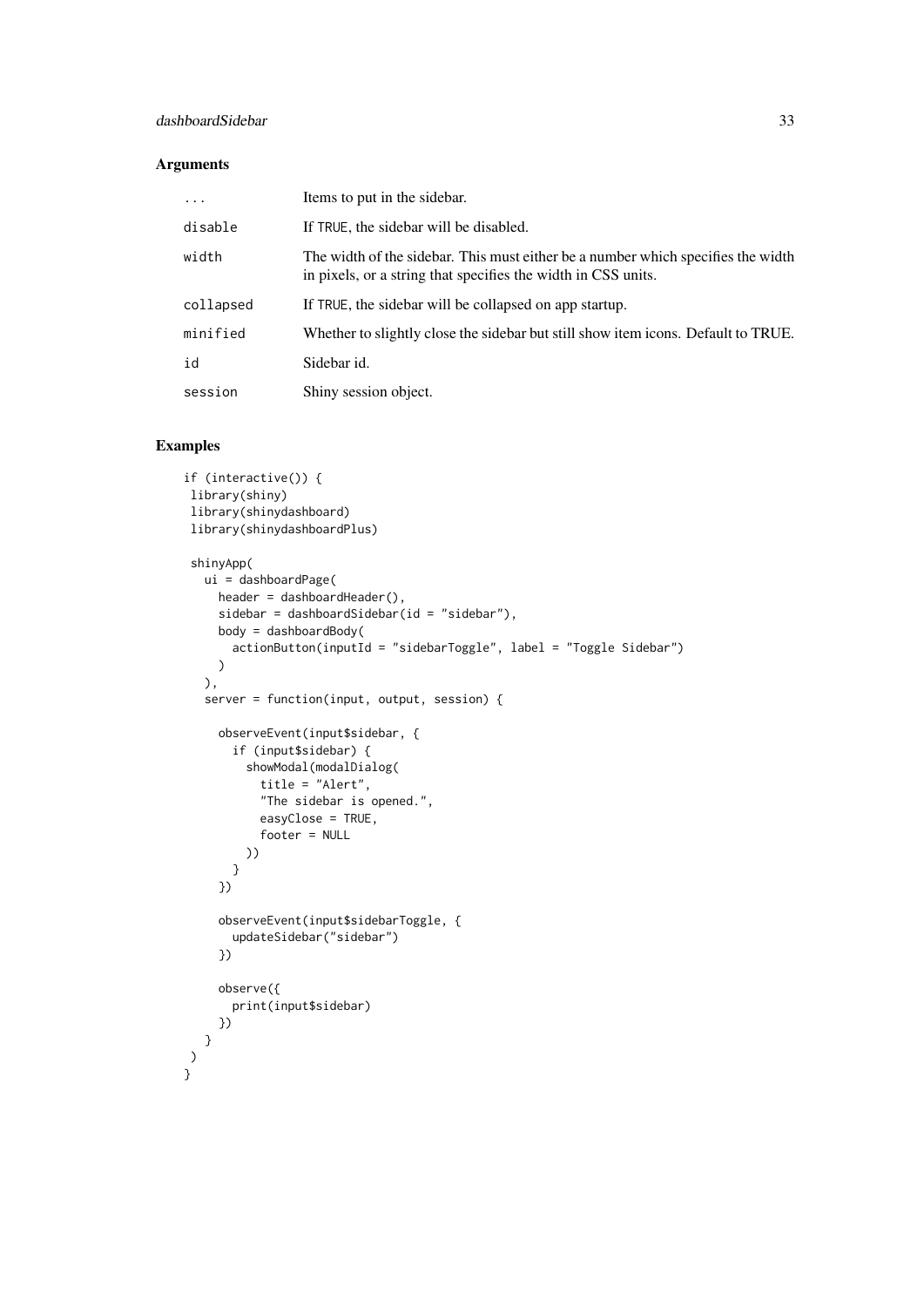<span id="page-33-1"></span><span id="page-33-0"></span>

#### Description

Create a dashboard user profile.

## Usage

```
dashboardUser(
  ...,
  name = NULL,image = NULL,
  title = NULL,
  subtitle = NULL,
  footer = NULL
)
```
## Arguments

|          | Body content. Slot for dashboard UserItem. |
|----------|--------------------------------------------|
| name     | User name.                                 |
| image    | User profile picture.                      |
| title    | A title.                                   |
| subtitle | A subtitle.                                |
| footer   | Footer is any.                             |

## See Also

[userOutput](#page-67-1) and [renderUser](#page-46-1) for dynamically-generating [dashboardUser](#page-33-1).

```
if (interactive()) {
library(shiny)
library(shinyWidgets)
library(shinydashboard)
library(shinydashboardPlus)
 shinyApp(
 ui = dashboardPage(
   header = dashboardHeader(userOutput("user")),
   sidebar = dashboardSidebar(),
   body = dashboardBody(),
   title = "DashboardPage"
  ),
  server = function(input, output) {
  output$user <- renderUser({
   dashboardUser(
      name = "Divad Nojnarg",
      image = "https://adminlte.io/themes/AdminLTE/dist/img/user2-160x160.jpg",
```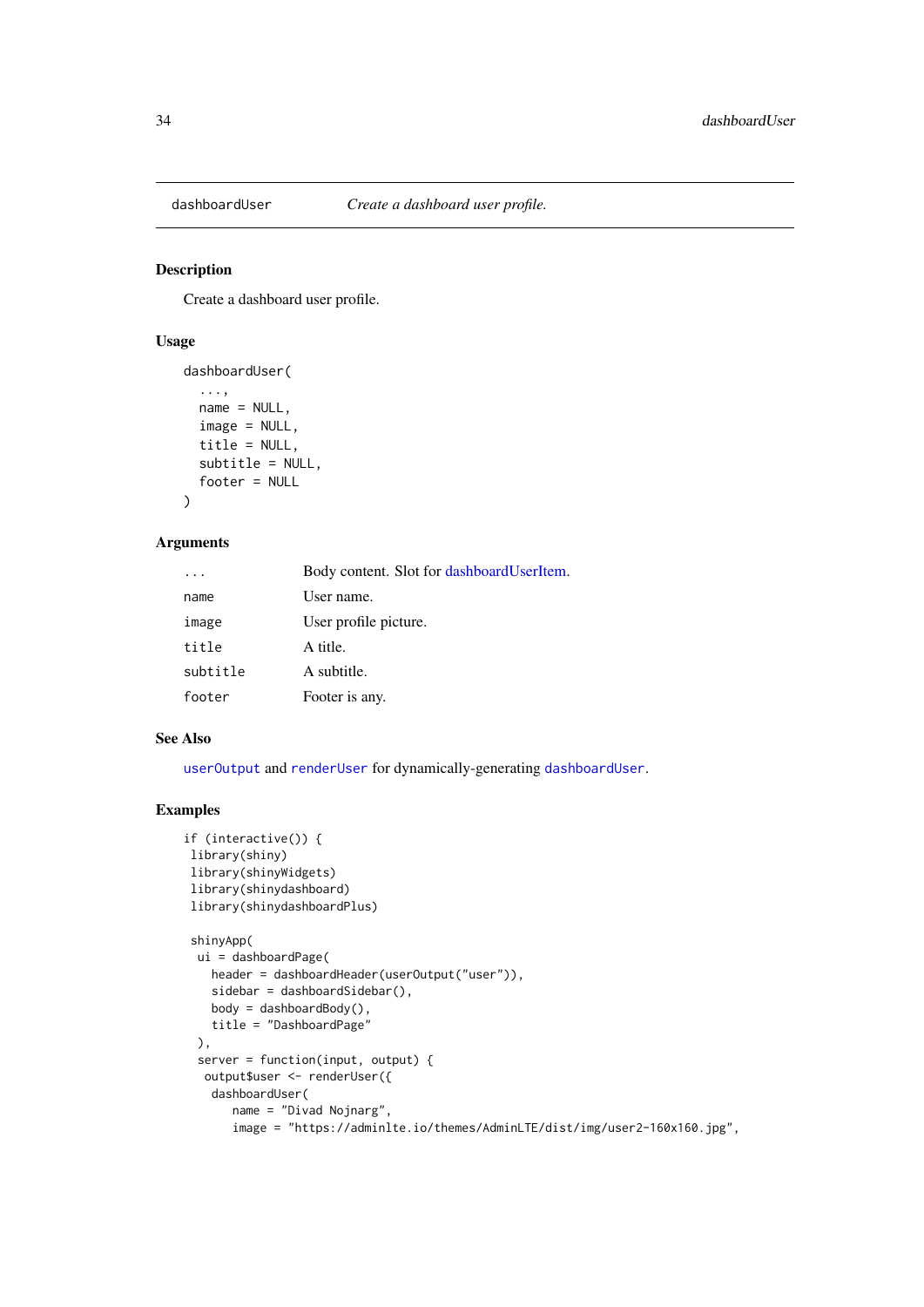#### <span id="page-34-0"></span>dashboardUserItem 35

```
title = "shinydashboardPlus",
    subtitle = "Author",
    footer = p("The footer", class = "text-center"),fluidRow(
     dashboardUserItem(
      width = 6,
      socialButton(
       href = "https://dropbox.com",
       icon = icon("dropbox")
      \rightarrow),
     dashboardUserItem(
      width = 6,
      socialButton(
       href = "https://github.com",
       icon = icon("github")
      )
      )
     )
    )
 })
}
```
<span id="page-34-2"></span>dashboardUserItem *Create a dashboard user profile item*

## Description

) }

This can be inserted in a [dashboardUser](#page-33-1).

## Usage

```
dashboardUserItem(item, width)
```
## Arguments

| item  | HTML Tag.                    |
|-------|------------------------------|
| width | Item width between 1 and 12. |

```
dropdownBlock Create a dropdown block to place in a dashboard header
```
#### Description

Create a dropdown block to place in a dashboard header

## Usage

```
dropdownBlock(..., id, icon = NULL, title = NULL, badgeStatus = "danger")
```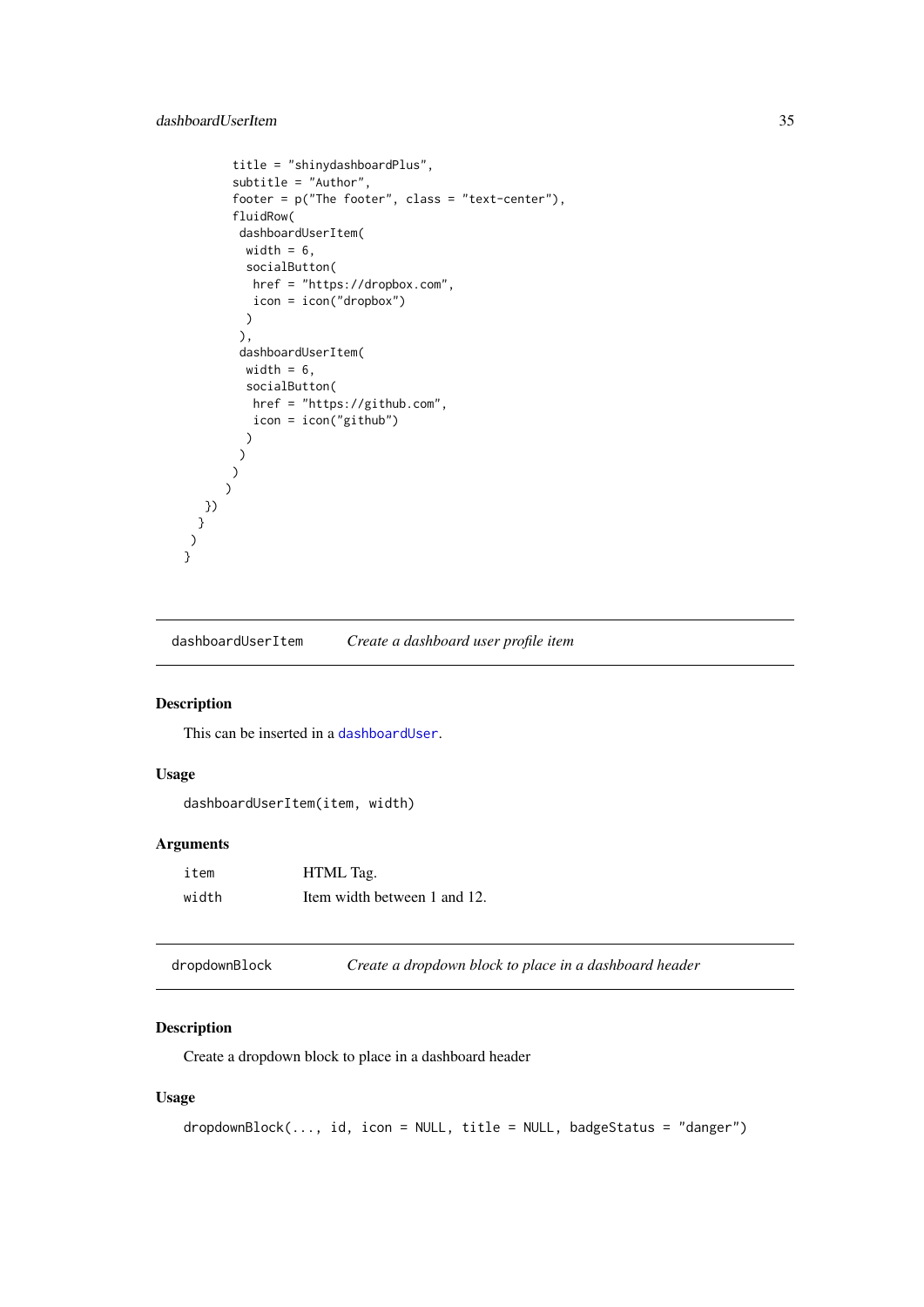<span id="page-35-0"></span> $36$  flipBox  $flipBox$ 

#### Arguments

|             | Items to put in the menu.                      |
|-------------|------------------------------------------------|
| id          | Dropdown block id.                             |
| icon        | An icon to display in the header. Expect icon. |
| title       | Dropdown block title.                          |
| badgeStatus | Dropdown badge status.                         |

## See Also

[dashboardHeader](#page-26-1) for example usage.

<span id="page-35-1"></span>flipBox *A flipBox based on the W3C example*

## <span id="page-35-2"></span>Description

[flipBox](#page-35-1) creates a box that flips from back to front and inversely [updateFlipBox](#page-35-2) programmatically toggles a [flipBox](#page-35-1) from the server.

## Usage

```
flipBox(id, front, back, trigger = c("click", "hover"), width = 6)
```
updateFlipBox(id, session = shiny::getDefaultReactiveDomain())

## Arguments

| id      | flipBox id.                                                            |
|---------|------------------------------------------------------------------------|
| front   | ui for the front of the flip box                                       |
| back    | ui for the back of the flip box                                        |
| trigger | How to trigger rotate effect. Either click or hover. Default to click. |
| width   | flipbox width. Between 1 and 12.                                       |
| session | Shiny session object.                                                  |

## Details

To access the state of the flipbox use the input alias input\$<id>. For example, if your flipBox's id is myawesomeflipbox, you can access its state via input\$myawesomeflipbox where TRUE corresponds to the front, FALSE to the back.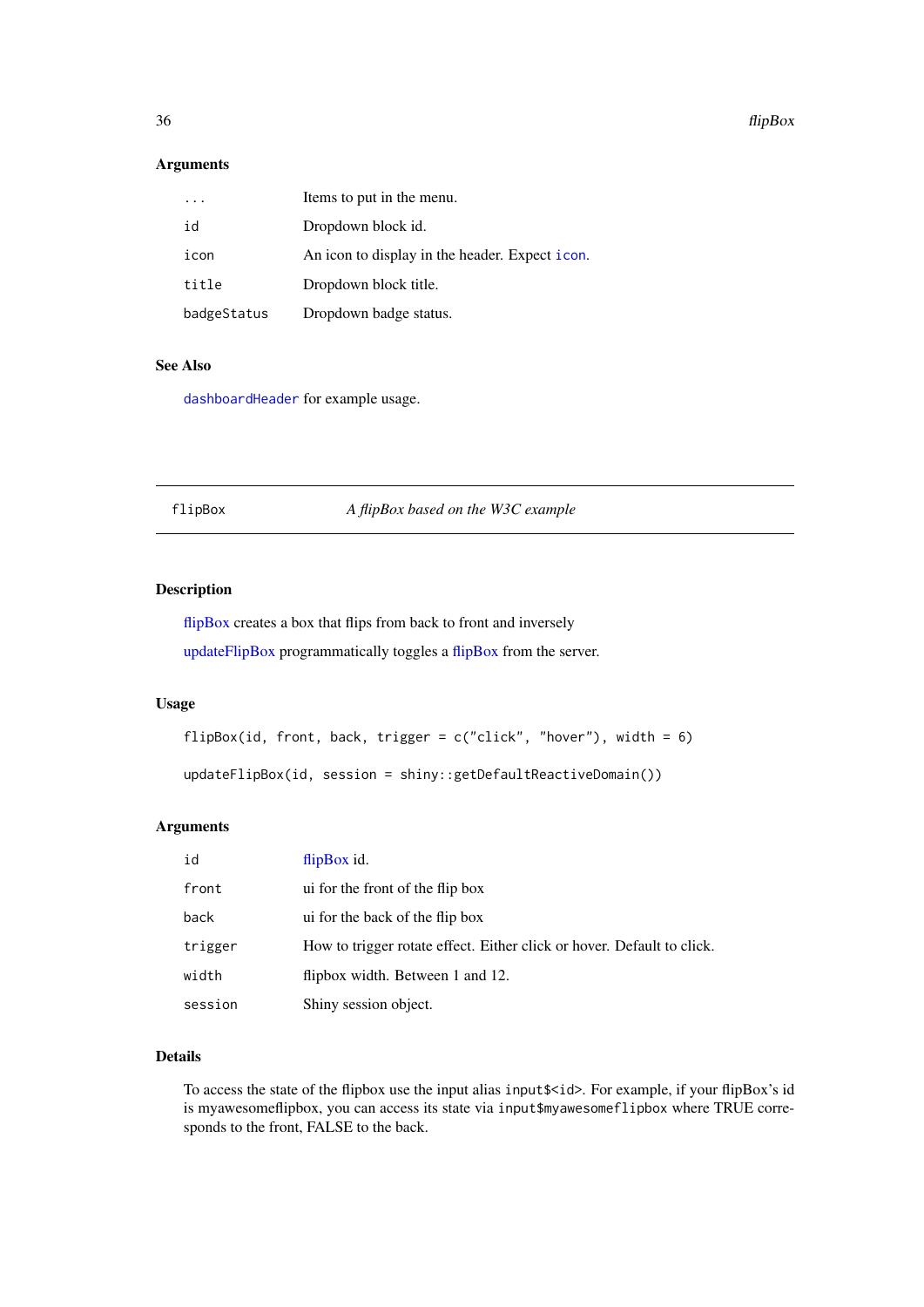#### flipBox 37

```
if (interactive()) {
library(shiny)
library(shinydashboard)
library(shinydashboardPlus)
 shinyApp(
 ui = dashboardPage(
   dashboardHeader(),
   dashboardSidebar(),
   dashboardBody(
     fluidRow(
       column(
          width = 6,
          uiOutput("active_side"),
          flipBox(
           id = "myflipbox",
           trigger = "hover",
           width = 12,
           front = div(class = "text-center",
             h1("Flip on hover"),
             img(
               src = "https://image.flaticon.com/icons/svg/149/149076.svg",
               height = "300px",
               width = "100%")
           ),
           back = div(class = "text-center",
             height = "300px",
             width = "100%",
             h1("Flip on hover"),
             p("More information....")
           \lambda)
       ),
       column(
         width = 6,
         uiOutput("active_side_2"),
         flipBox(
           id = "myflipbox2",
           width = 12,
           front = div(class = "text-center",
              h1("Flip on click"),
              img(
               src = "https://image.flaticon.com/icons/svg/149/149076.svg",
               height = "300px",
               width = "100%"
             )
           ),
           back = div(class = "text-center",
             height = "300px",
             width = "100%",
             h1("Flip on click"),
```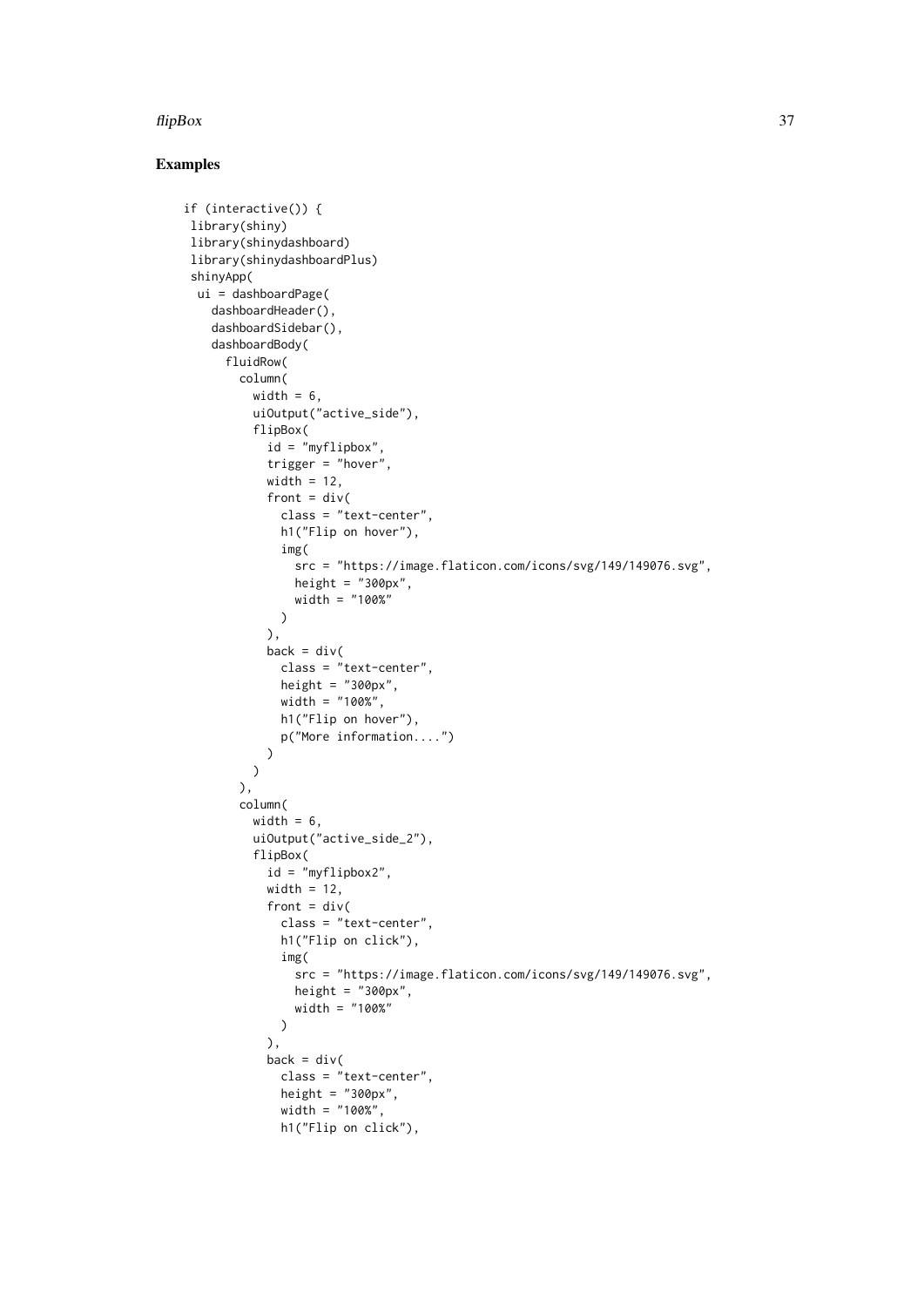```
p("More information....")
            \lambda\lambda)
     \lambda\lambda),
  server = function(input, output, session) {
    output$active_side <- renderUI({
      side <- if (input$myflipbox) "front" else "back"
      dashboardBadge(side, color = "blue")
    })
    output$active_side_2<- renderUI({
      side <- if (input$myflipbox2) "front" else "back"
      dashboardBadge(side, color = "blue")
    })
 }
)
}
if (interactive()) {
library(shiny)
library(shinydashboard)
library(shinydashboardPlus)
 shinyApp(
  ui = dashboardPage(
     dashboardHeader(),
     dashboardSidebar(),
     dashboardBody(
       actionButton("toggle", "Toggle flip box"),
       uiOutput("active_side"),
       flipBox(
         id = "myflipbox",
         front = div(class = "text-center",
           img(
             src = "https://image.flaticon.com/icons/svg/149/149076.svg",
             height = "300px",
             width = "100%"
           )
         ),
         back = div(class = "text-center",
           height = "300px",
           width = "100%",
           h1("Details...."),
           p("More information....")
        \rightarrow\lambda)
  ),
   server = function(input, output, session) {
   output$active_side <- renderUI({
     side <- if (input$myflipbox) "front" else "back"
     dashboardBadge(side, color = "blue")
```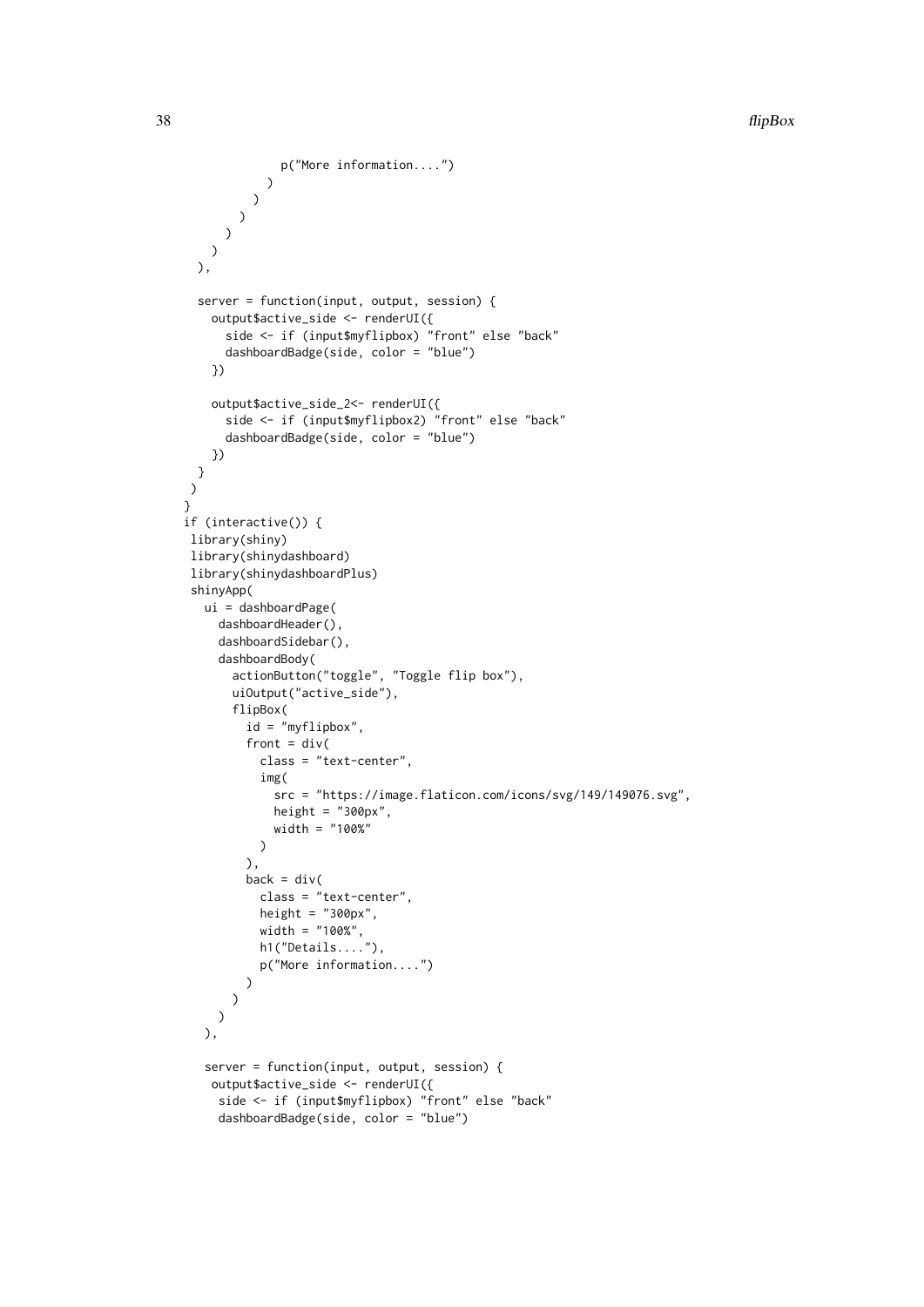#### <span id="page-38-0"></span>loadingState 39

```
})
    observeEvent(input$toggle, {
     updateFlipBox("myflipbox")
    })
   }
)
}
```
loadingState *AdminLTE2 loading state element*

# Description

When a section is still work in progress or a computation is running

#### Usage

loadingState()

## Note

Loading state can be programmatically used when a conputation is running for instance.

#### Author(s)

David Granjon, <dgranjon@ymail.com>

```
if (interactive()) {
library(shiny)
 library(shinydashboard)
library(shinydashboardPlus)
 shinyApp(
 ui = dashboardPage(
   dashboardHeader(),
   dashboardSidebar(),
   dashboardBody(
    box(
     title = "loading spinner",
     loadingState()
      )
   ),
    title = "Loading State"
 ),
 server = function(input, output) \{ \})
}
```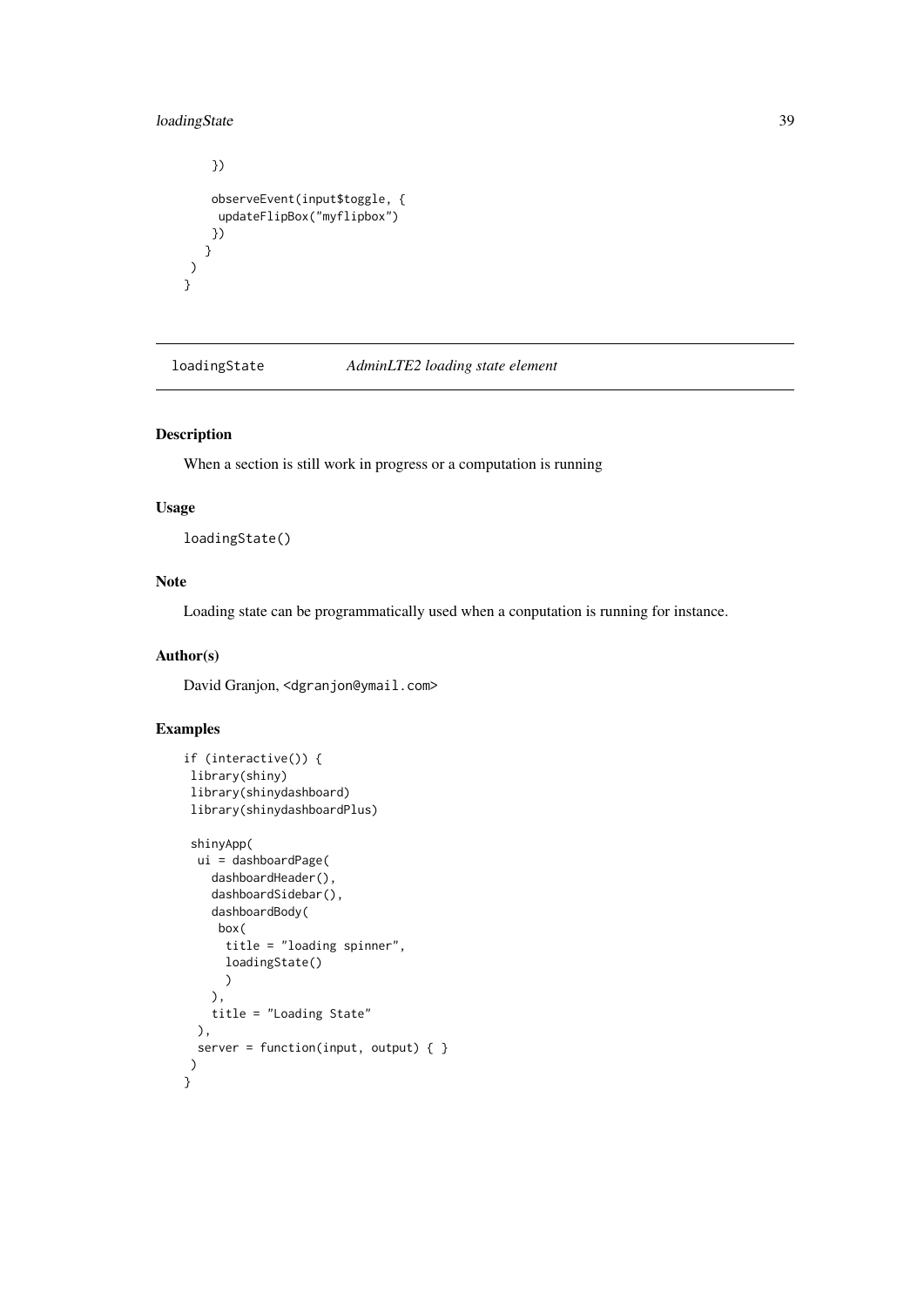<span id="page-39-2"></span>

## Description

Custom messageItem

## Usage

```
messageItem(
  from,
  message,
  icon = shiny::icon("user"),
  time = NULL,
  href = NULL,
  inputId = NULL)
```
## Arguments

| from    | Who the message is from.                                                                                                                                                                                                                                               |
|---------|------------------------------------------------------------------------------------------------------------------------------------------------------------------------------------------------------------------------------------------------------------------------|
| message | Text of the message.                                                                                                                                                                                                                                                   |
| icon    | An icon tag, created by icon.                                                                                                                                                                                                                                          |
| time    | String representing the time the message was sent. Any string may be used. For<br>example, it could be a relative date/time like "5 minutes", "today", or "12:30pm<br>yesterday", or an absolute time, like "2014-12-01 13:45". If NULL, no time will<br>be displayed. |
| href    | An optional URL to link to.                                                                                                                                                                                                                                            |
| inputId | If not NULL, this item behaves like an action button.                                                                                                                                                                                                                  |
|         |                                                                                                                                                                                                                                                                        |

<span id="page-39-0"></span>navPills *AdminLTE2 nav pill container*

## <span id="page-39-1"></span>Description

[navPills](#page-39-0) creates a container for nav elements. They are vertically stacked. To insert in [box.](#page-7-0) [updateNavPills](#page-39-1) allows to programmatically change the currently selected [navPillsItem](#page-39-1) on the client. [navPillsItem](#page-39-1) creates a nav pill item.

## Usage

```
navPills(..., id = NULL)updateNavPills(id, selected, session = shiny::getDefaultReactiveDomain())
navPillsItem(
  left = NULL,
```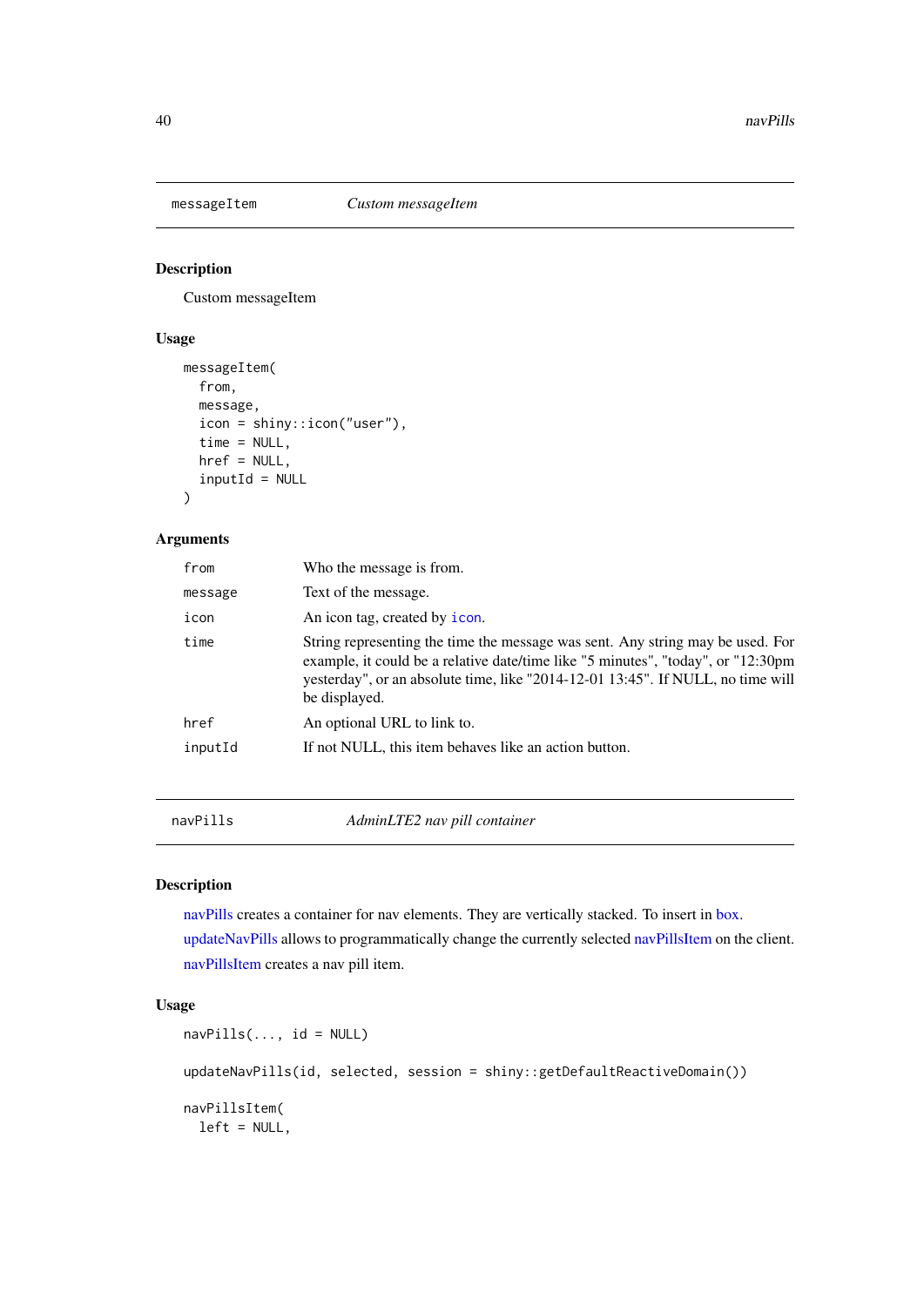#### <span id="page-40-0"></span>navPills 41

```
right = NULL,
  color = NULL,
  icon = NULL,
  selected = FALSE
)
```
# Arguments

| $\cdots$ | slot for navPillsItem.                                                                                                    |
|----------|---------------------------------------------------------------------------------------------------------------------------|
| id       | navPills unique id to target.                                                                                             |
| selected | Whether the item is active or not. FALSE by default.                                                                      |
| session  | Shiny session object.                                                                                                     |
| left     | pill left text.                                                                                                           |
| right    | pill right text.                                                                                                          |
| color    | pill color: see here for a list of valid colors https://adminlte.io/themes/<br>AdminLTE/pages/UI/general.html. See below: |
|          | • light-blue (primary status): #3c8dbc.                                                                                   |
|          | • red (danger status): #dd4b39.                                                                                           |
|          | • green (success status): #00a65a.                                                                                        |
|          | • aqua (info status): #00c0ef.                                                                                            |
|          | • yellow (warning status): #f39c12.                                                                                       |
|          | • blue: #0073b7.                                                                                                          |
|          | • navy: $\#001F3F$ .                                                                                                      |
|          | $\cdot$ teal: #39CCCC.                                                                                                    |
|          | • olive: #3D9970.                                                                                                         |
|          | • lime: $\#01FF70$ .                                                                                                      |
|          | • orange: $\#FF851B$ .                                                                                                    |
|          | • fuchsia: $\#F012BE$ .                                                                                                   |
|          | • purple: $#605ca8$ .                                                                                                     |
|          | $\bullet$ maroon: #D81B60.                                                                                                |
|          | • black: #111.                                                                                                            |
|          | • $gray: #d2d6de.$                                                                                                        |
| icon     | pill icon, if any.                                                                                                        |
|          |                                                                                                                           |

## Author(s)

David Granjon, <dgranjon@ymail.com>

```
# navPills
if (interactive()) {
library(shiny)
library(shinydashboard)
library(shinydashboardPlus)
shinyApp(
 ui = dashboardPage(
   dashboardHeader(),
```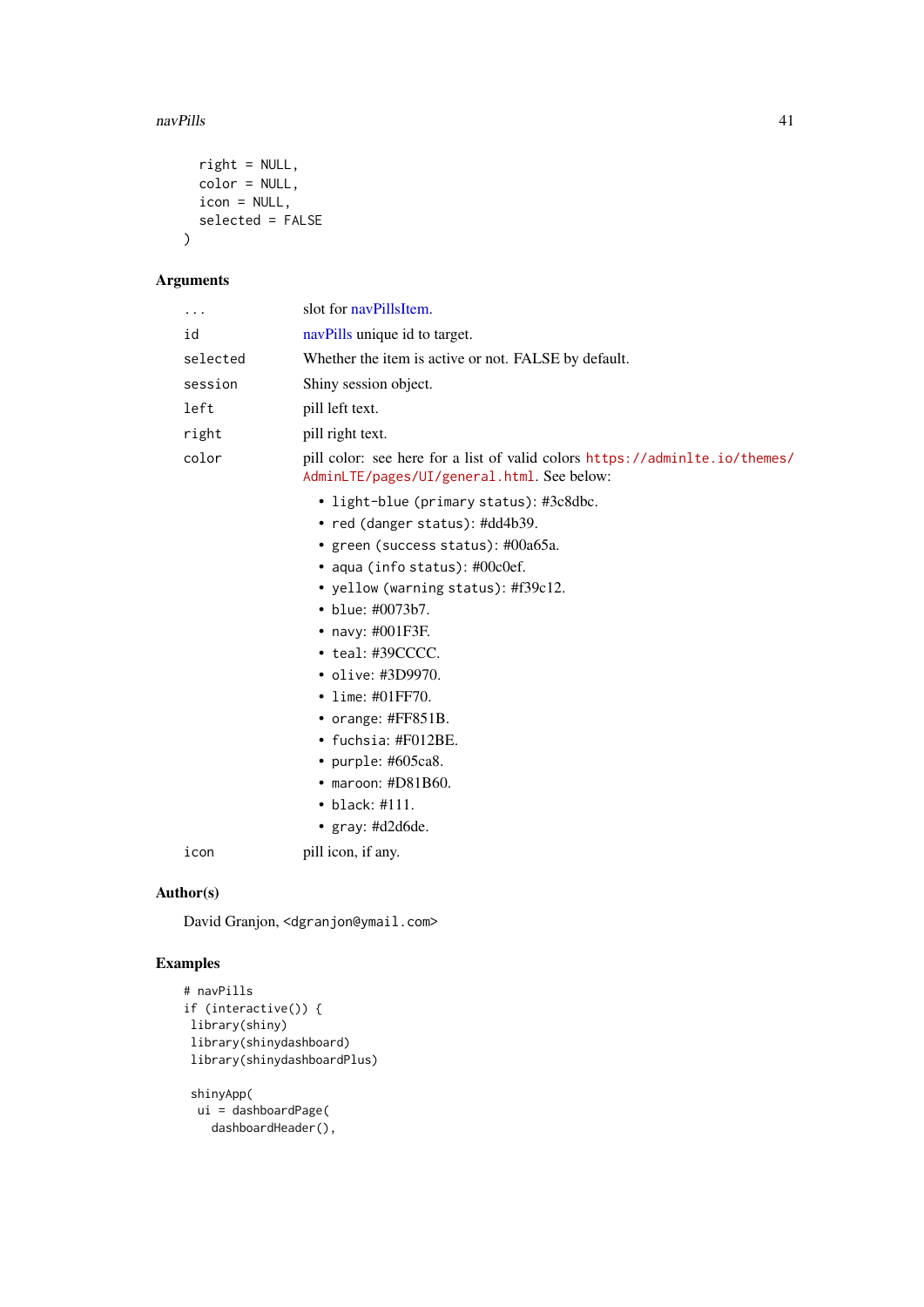```
dashboardSidebar(),
    dashboardBody(
    box(
     title = "Nav Pills",
      status = "info",
      "Box Body",
      footer = navPills(
       id = "pillItem",
       navPillsItem(
         left = "Item 1".color = "green",
         right = 10),
        navPillsItem(
         left = "Item 2",color = "red",
          icon = icon("angle-down"),
         right = "10%",
          active = TRUE
       )
     )
    )
    ),
    title = "Nav Pills"
  ),
  server = function(input, output) {
  observeEvent(input$pillItem, {
  showNotification(sprintf("You clicked on pill N° %s", input$pillItem), type = "message")
  })
 }
\lambda}
# update navPills
if (interactive()) {
library(shiny)
library(shinydashboard)
library(shinydashboardPlus)
 shinyApp(
 ui = dashboardPage(
    dashboardHeader(),
    dashboardSidebar(),
    dashboardBody(
     radioButtons("controller", "Controller", choices = c(1, 2, 3)),
    br(),
    box(
     title = "Nav Pills",
      status = "info",
      "Box Body",
      footer = navPills(
       inputId = "pills",
       navPillsItem(
         left = "Item 1",color = "green",
         right = 10
```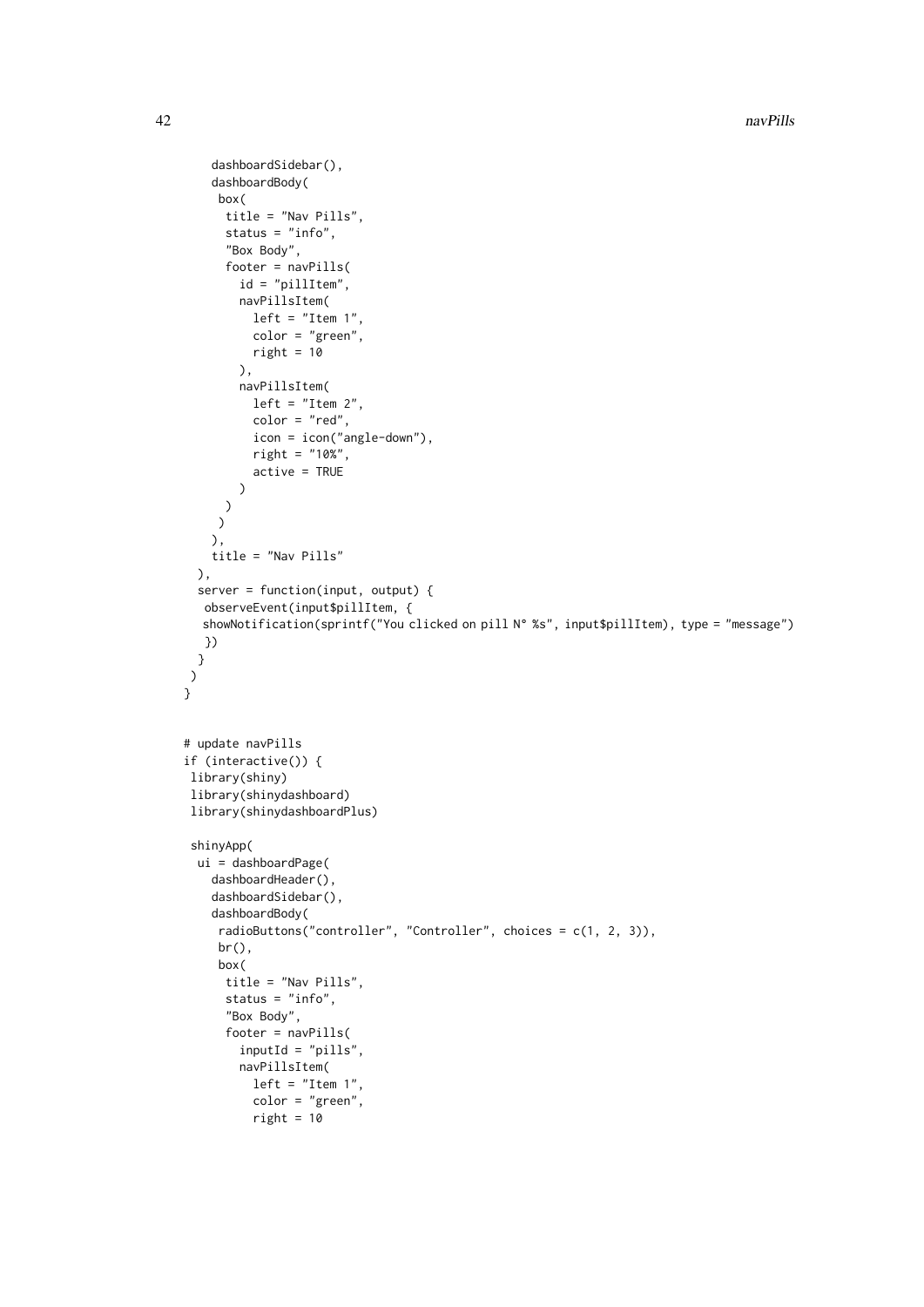```
),
        navPillsItem(
         left = "Item 2",color = "red",icon = icon("angle-down"),
         right = "10%"
        ),
        navPillsItem(
         left = "Item 3",color = "blue",
          icon = icon("angle-up"),
         right = "30%"
        )
     )
    \lambda),
    title = "Nav Pills"
  ),
  server = function(input, output, session) {
  observeEvent(input$controller, {
   updateNavPills(id = "pills", selected = input$controller)
   })
   observeEvent(input$pills, {
    showNotification(sprintf("You selected pill N° %s", input$pills), type = "message")
   })
  }
)
}
```
notificationItem *Custom notificationItem*

## Description

Custom notificationItem

## Usage

```
notificationItem(
  text,
  icon = shiny::icon("warning"),
  status = "success",
  href = NULL,
  inputId = NULL)
```

| text   | The notification text.                                                                                               |
|--------|----------------------------------------------------------------------------------------------------------------------|
| icon   | An icon tag, created by icon.                                                                                        |
| status | The status of the item This determines the item's background color. Valid sta-<br>tuses are listed in validStatuses. |
| href   | An optional URL to link to.                                                                                          |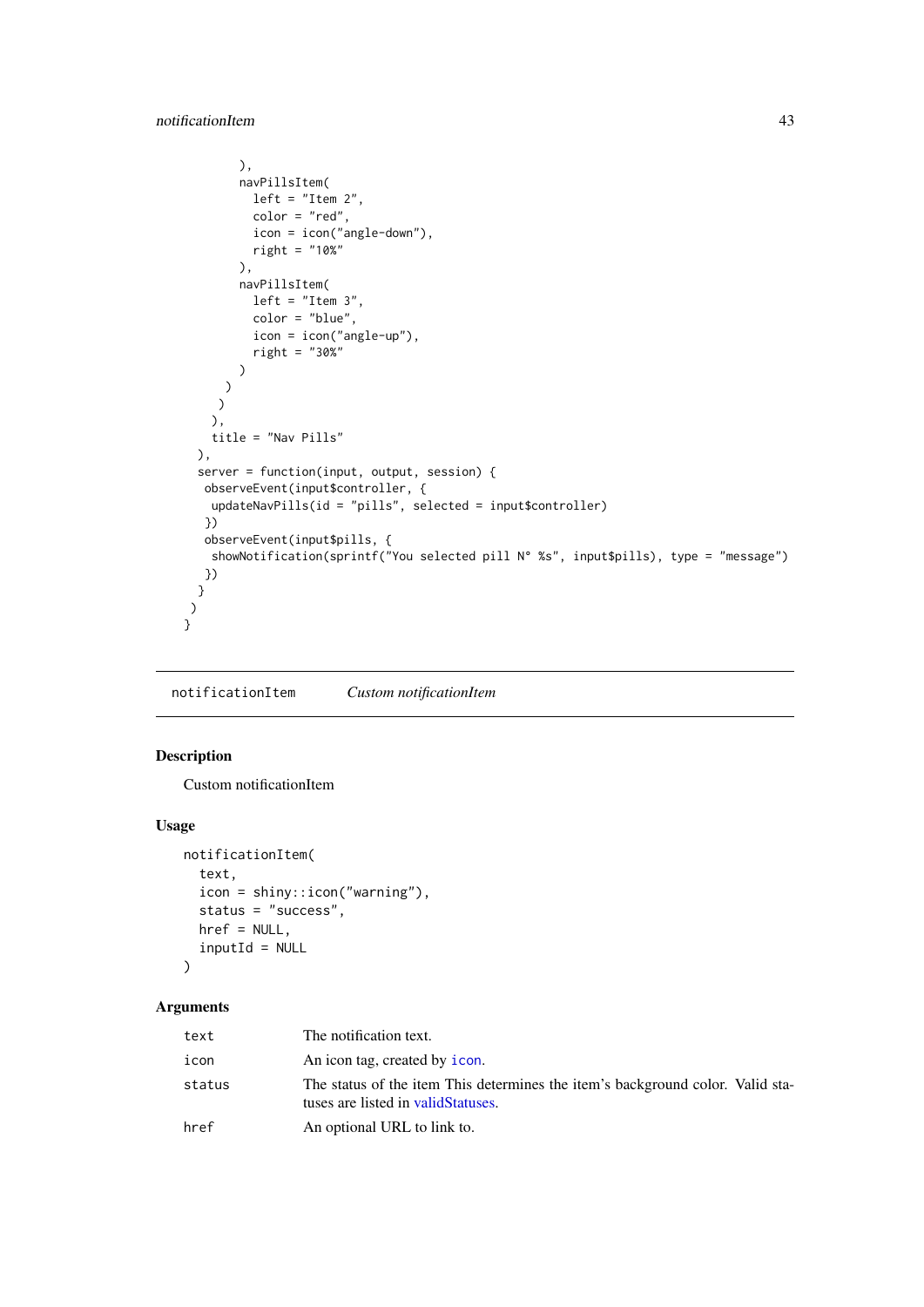<span id="page-43-2"></span>inputId If not NULL, this item behaves like an action button.

<span id="page-43-0"></span>

| productList | AdminLTE2 product list container productList creates a container to |  |
|-------------|---------------------------------------------------------------------|--|
|             | display commercial items in an elegant container. Insert in a box.  |  |

## <span id="page-43-1"></span>Description

[productListItem](#page-43-1) creates a product item to insert in [productList.](#page-43-0)

## Usage

```
productList(...)
```

```
productListItem(..., image = NULL, title = NULL, subtitle = NULL, color = NULL)
```
## Arguments

| $\cdots$ | product description.                                                                                                       |
|----------|----------------------------------------------------------------------------------------------------------------------------|
| image    | image url, if any.                                                                                                         |
| title    | product name.                                                                                                              |
| subtitle | product price.                                                                                                             |
| color    | price color: see here for a list of valid colors https://adminlte.io/themes/<br>AdminLTE/pages/UI/general.html. See below: |
|          | • light-blue (primary status): #3c8dbc.                                                                                    |
|          | • red (danger status): #dd4b39.                                                                                            |
|          | • green (success status): #00a65a.                                                                                         |
|          | • aqua (info status): $\#00c0ef$ .                                                                                         |
|          | • yellow (warning status): #f39c12.                                                                                        |
|          | • blue: #0073b7.                                                                                                           |
|          | • navy: $\text{\#001F3F.}$                                                                                                 |
|          | $\cdot$ teal: #39CCCC.                                                                                                     |
|          | • olive: #3D9970.                                                                                                          |
|          | • lime: $\#01FF70$ .                                                                                                       |
|          | • orange: $\#FF851B$ .                                                                                                     |
|          | • fuchsia: $#F012BE$ .                                                                                                     |
|          | • purple: $#605ca8$ .                                                                                                      |
|          | $\bullet$ maroon: #D81B60.                                                                                                 |
|          | • black: #111.                                                                                                             |
|          | • $gray: #d2d6de.$                                                                                                         |

# Author(s)

David Granjon, <dgranjon@ymail.com>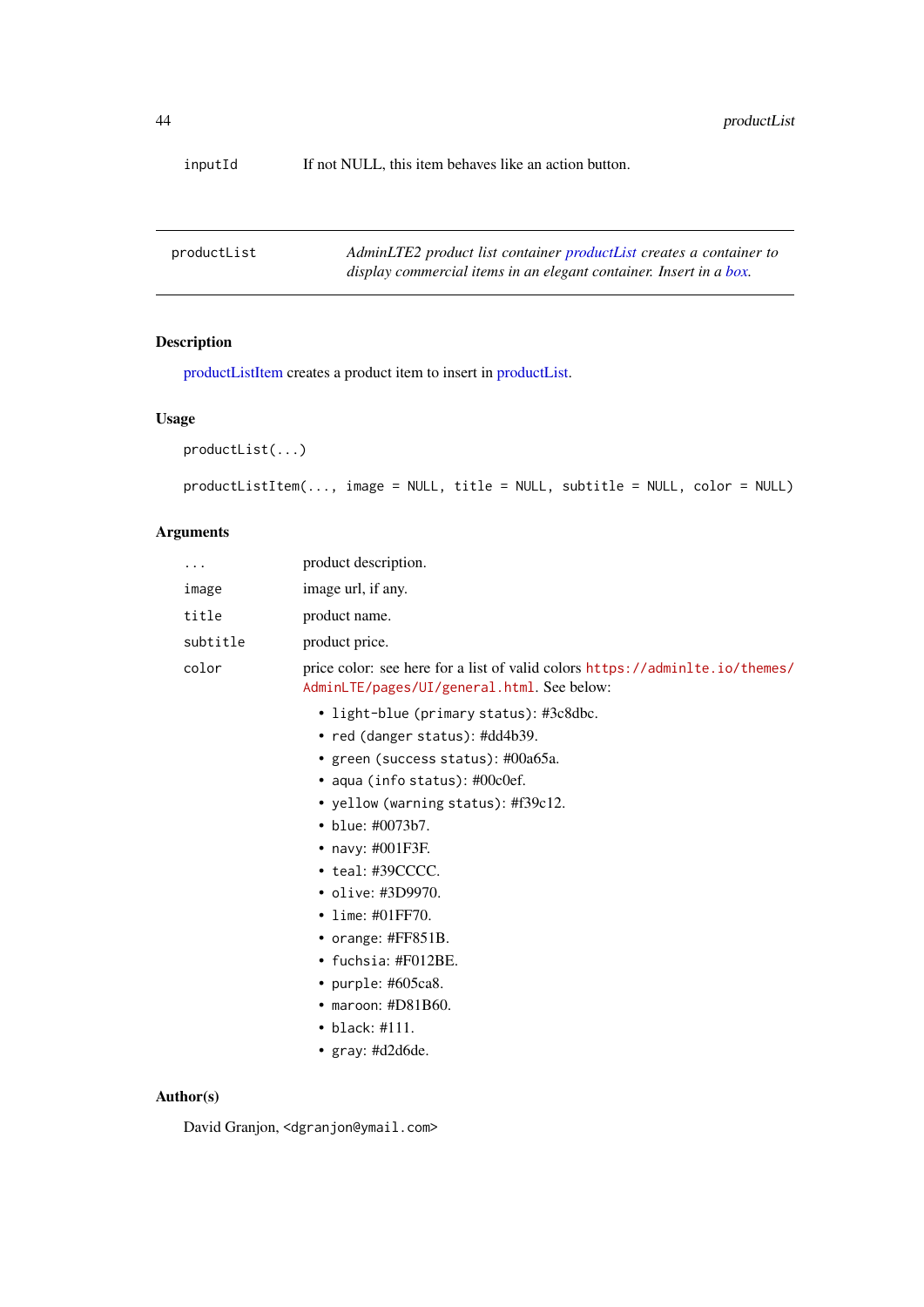#### <span id="page-44-0"></span>progressBar 45

#### Examples

```
# Box with productList
if (interactive()) {
library(shiny)
 library(shinydashboard)
 library(shinydashboardPlus)
 shinyApp(
 ui = dashboardPage(
    dashboardHeader(),
    dashboardSidebar(),
    dashboardBody(
     box(
      title = "Product List",
      status = "primary",
      productList(
        productListItem(
          image = "https://www.pngmart.com/files/1/Haier-TV-PNG.png",
          title = "Samsung TV",
          subtitle = "$1800",
          color = "yellow",
          "This is an amazing TV, but I don't like TV!"
        ),
        productListItem(
          image = "https://upload.wikimedia.org/wikipedia/commons/7/77/IMac_Pro.svg",
          title = "Imac 27",subtitle = "$4999",
          color = "red",
          "This is were I spend most of my time!"
        )
      \lambda\lambda),
   title = "Product List"
 ),
 server = function(input, output) \{ \})
}
```
progressBar *AdminLTE2 vertical progress bar*

#### Description

This creates a vertical progress bar.

#### Usage

```
progressBar(
  value,
  min = 0,
  max = 100,vertical = FALSE,
```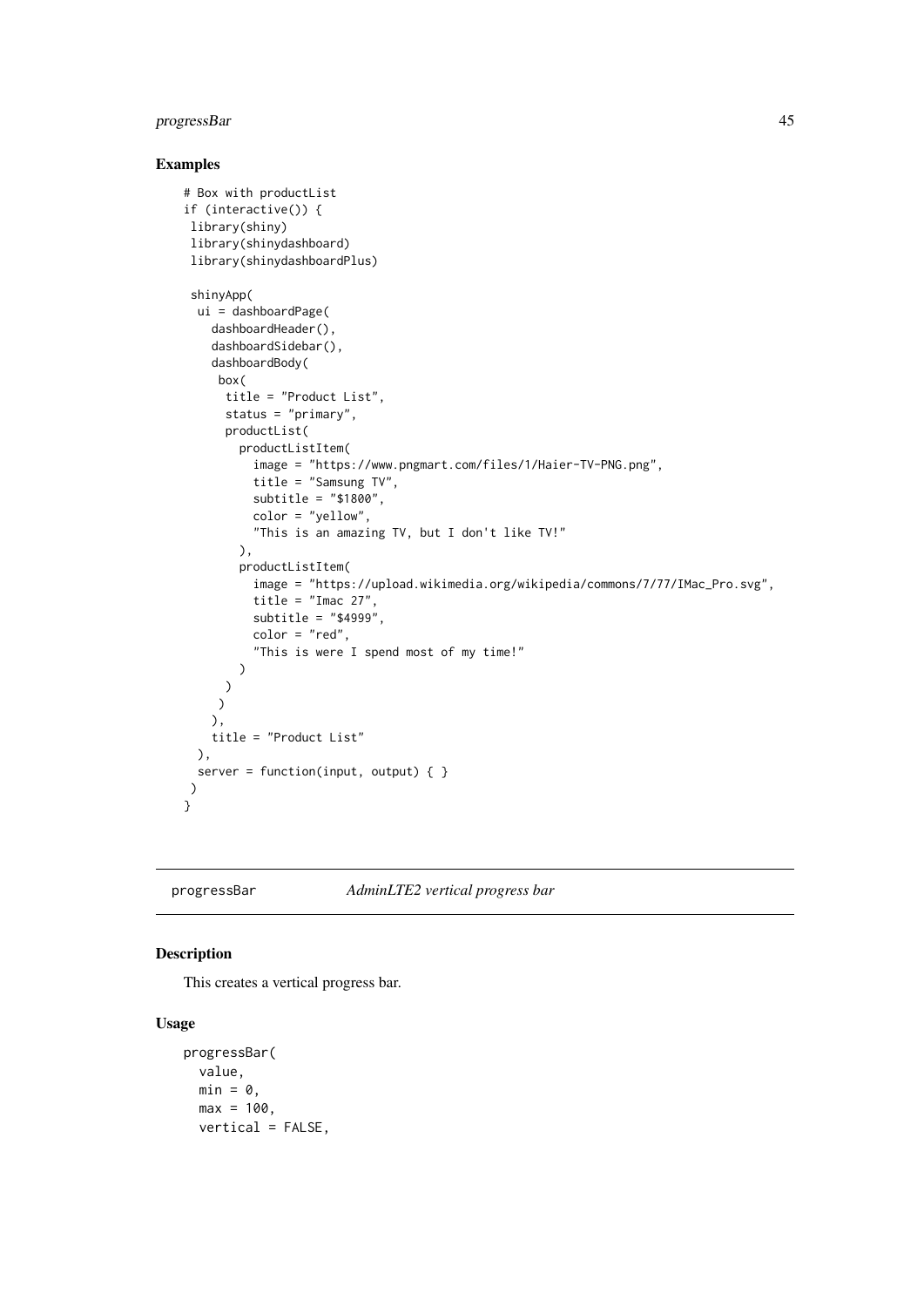```
striped = FALSE,
  animated = FALSE,
  status = "primary",
  size = NULL,
  label = NULL
)
```
## Arguments

| value    | Progress bar value. Must be between min and max.                                                                                   |
|----------|------------------------------------------------------------------------------------------------------------------------------------|
| min      | Progress bar minimum value (0 by default).                                                                                         |
| max      | Progress bar maximum value (100 by default).                                                                                       |
| vertical | Progress vertical layout. Default to FALSE                                                                                         |
| striped  | Whether the progress is striped or not. FALSE by default.                                                                          |
| animated | Whether the progress is active or not. FALSE by default. Works only if striped<br>is TRUE.                                         |
| status   | Progress bar status. "primary" by default or "warning", "info", "danger" or "suc-<br>cess". Valid statuses are defined as follows: |
|          | • primary: #3 $c8dbc$<br>• success: $\#00a65a$<br>$\cdot$ info: #00c0ef<br>• warning: #f39c12<br>• danger: #f56954                 |
| size     | Progress bar size. NULL by default: "sm", "xs" or "xxs" also available.                                                            |
| label    | Progress label. NULL by default.                                                                                                   |

# Author(s)

David Granjon, <dgranjon@ymail.com>

```
if (interactive()) {
library(shiny)
 library(shinydashboard)
 library(shinydashboardPlus)
 shinyApp(
   ui = dashboardPage(
    header = dashboardHeader(),
     sidebar = dashboardSidebar(),
     body = dashboardBody(
     box(
      title = "Horizontal",
       progressBar(
       value = 10,
       striped = TRUE,
       animated = TRUE,
       label = "10%"
       ),
       progressBar(
```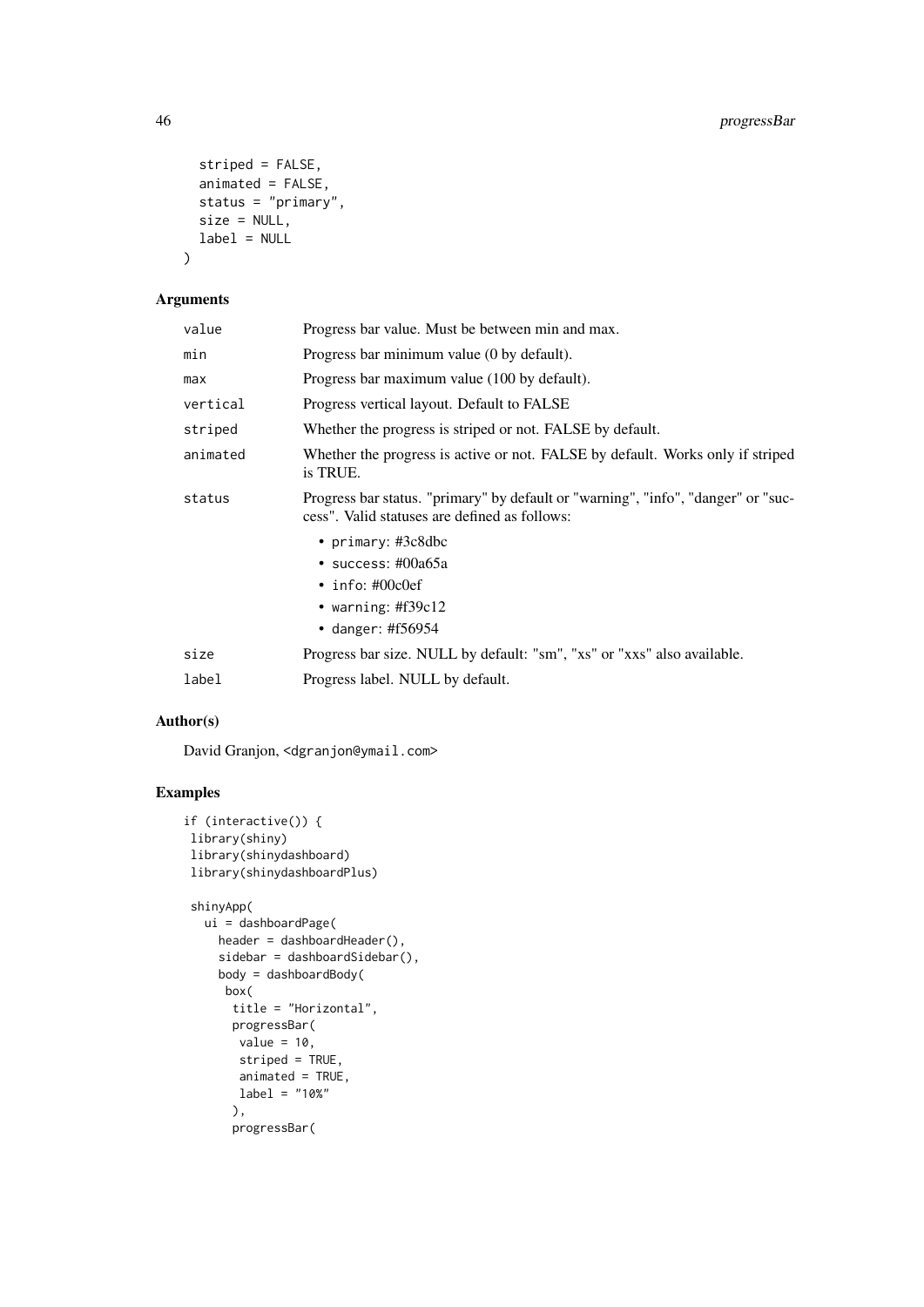#### <span id="page-46-1"></span>renderUser 47

```
value = 50.
        status = \sqrt{n} warning",
       size = "xs"),
       progressBar(
       value = 20,
       status = "danger",
       size = "sm"
      )),
      box(
      title = "Vertical",
      progressBar(
       value = 10,
       striped = TRUE,
       animated = TRUE,
       vertical = TRUE
       ),
       progressBar(
       value = 50,
        status = "warning",
       size = "xs".vertical = TRUE),
       progressBar(
       value = 20,
        status = "danger",
       size = "sm",vertical = TRUE
       )
      \lambda),
    title = "Progress bars"
   ),
   server = function(input, output) \{ \})
}
```
<span id="page-46-0"></span>renderUser *Create dynamic user output (server side)*

## Description

Create dynamic user output (server side)

#### Usage

```
renderUser(expr, env = parent.frame(), quoted = FALSE, outputArgs = list())
```

| expr | An expression that returns a Shiny tag object, $HTML($ ), or a list of such objects. |
|------|--------------------------------------------------------------------------------------|
| env  | The environment in which to evaluate expr.                                           |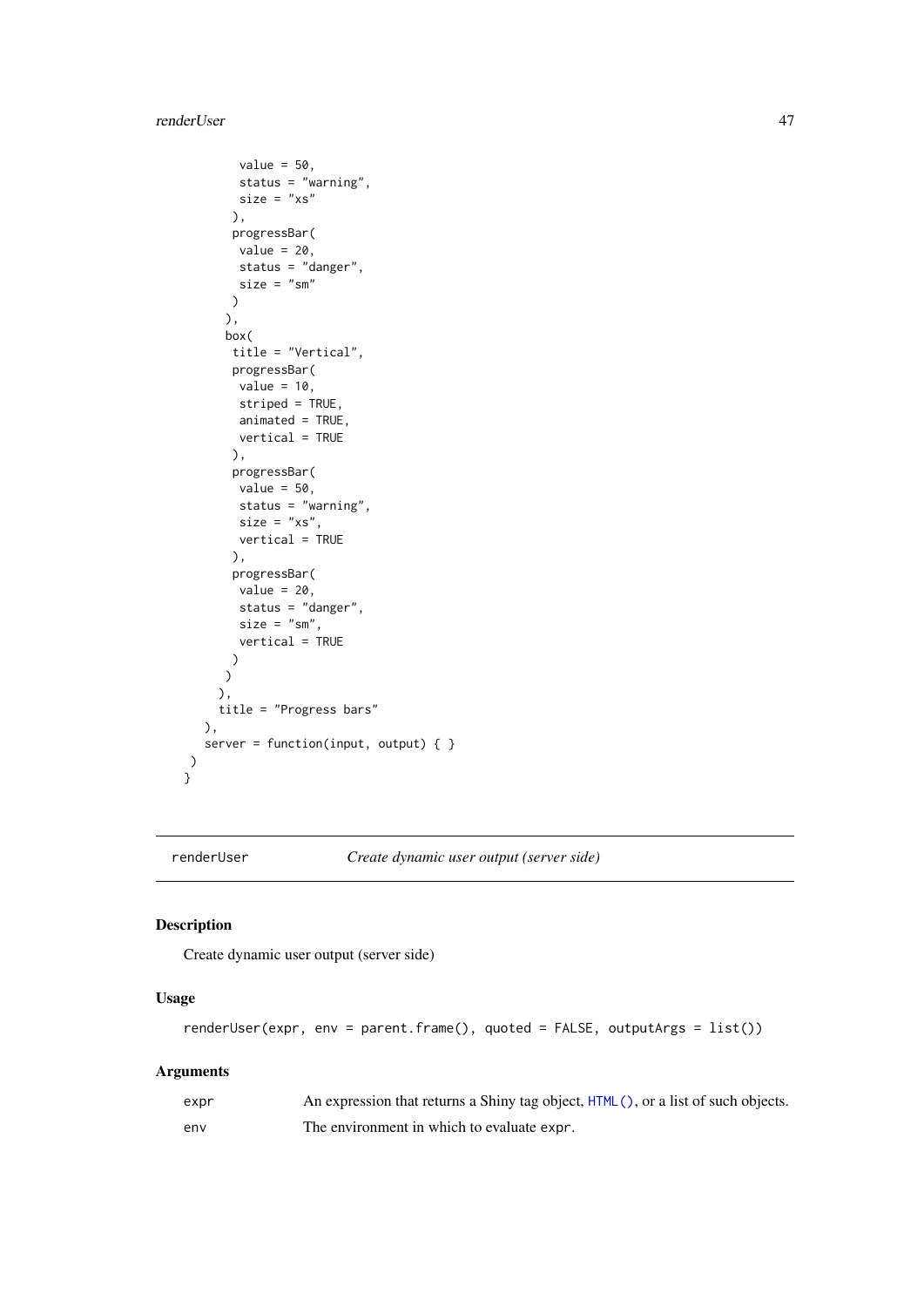<span id="page-47-0"></span>

| quoted     | Is expr a quoted expression (with $\text{quote}()$ )? This is useful if you want to save<br>an expression in a variable.                      |
|------------|-----------------------------------------------------------------------------------------------------------------------------------------------|
| outputArgs | A list of arguments to be passed through to the implicit call to ui0utput () when<br>render UI is used in an interactive R Markdown document. |

## See Also

[userOutput](#page-67-0) for the corresponding client side function and examples.

```
Other user outputs: userOutput()
```
shinydashboardPlus *shinydashboardPlus*

#### Description

Extend 'shinydashboard' with 'AdminLTE2' components. 'AdminLTE2' is a free 'Bootstrap 3' dashboard template available at <https://adminlte.io>. Customize boxes, add timelines and a lot more.

#### Author(s)

Maintainer: David Granjon <dgranjon@ymail.com>

Other contributors:

- RinteRface [copyright holder]
- Almasaeed Studio (AdminLTE2 theme for Bootstrap 3) [contributor, copyright holder]
- Guang Yang (ygdashboard original template) [contributor, copyright holder]
- Winston Chang (Functions from shinydashboard) [contributor, copyright holder]
- Victor Perrier <victor.perrier@dreamrs.fr> (improved the shinydashboardPlusGallery) [contributor]

#### See Also

Useful links:

- <https://github.com/RinteRface/shinydashboardPlus>
- <https://rinterface.com/shiny/shinydashboardPlus/>
- Report bugs at <https://github.com/RinteRface/shinydashboardPlus/issues>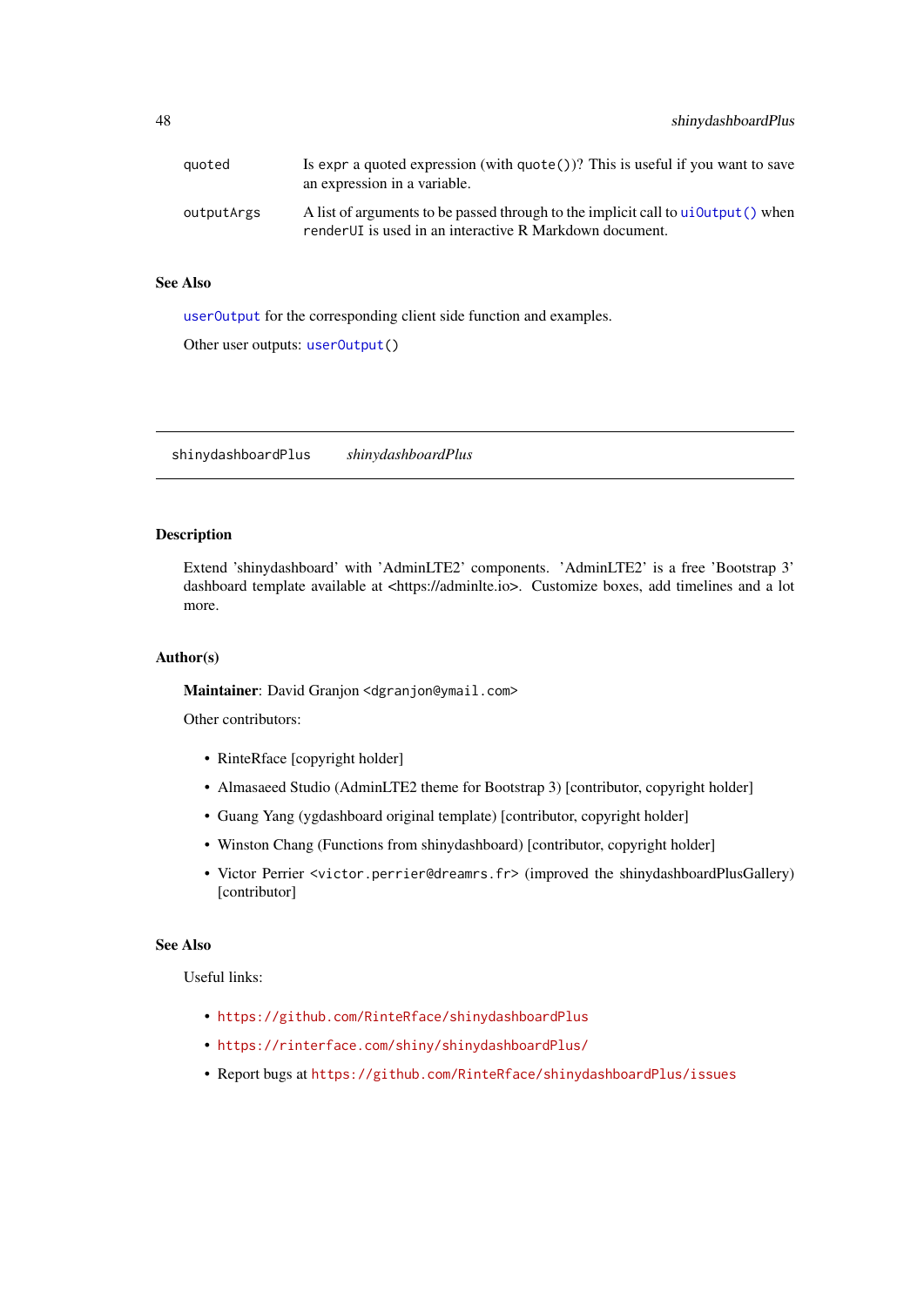<span id="page-48-0"></span>shinydashboardPlusGallery

*Launch the shinydashboardPlus Gallery*

#### Description

A gallery of all components available in shinydashboardPlus.

## Usage

```
shinydashboardPlusGallery()
```
## Examples

```
if (interactive()) {
```
shinydashboardPlusGallery()

}

skinSelector *AdminLTE2 skin selector*

## Description

This creates a skin selector element.

#### Usage

```
skinSelector()
```
#### Author(s)

David Granjon, <dgranjon@ymail.com>

```
if (interactive()) {
library(shiny)
library(shinydashboard)
library(shinydashboardPlus)
 shinyApp(
   ui = dashboardPage(
    header = dashboardHeader(),
    sidebar = dashboardSidebar(),
    body = dashboardBody(),
    controlbar = dashboardControlbar(skinSelector()),
    title = "Skin Selector"
   ),
   server = function(input, output) \{ \})
}
```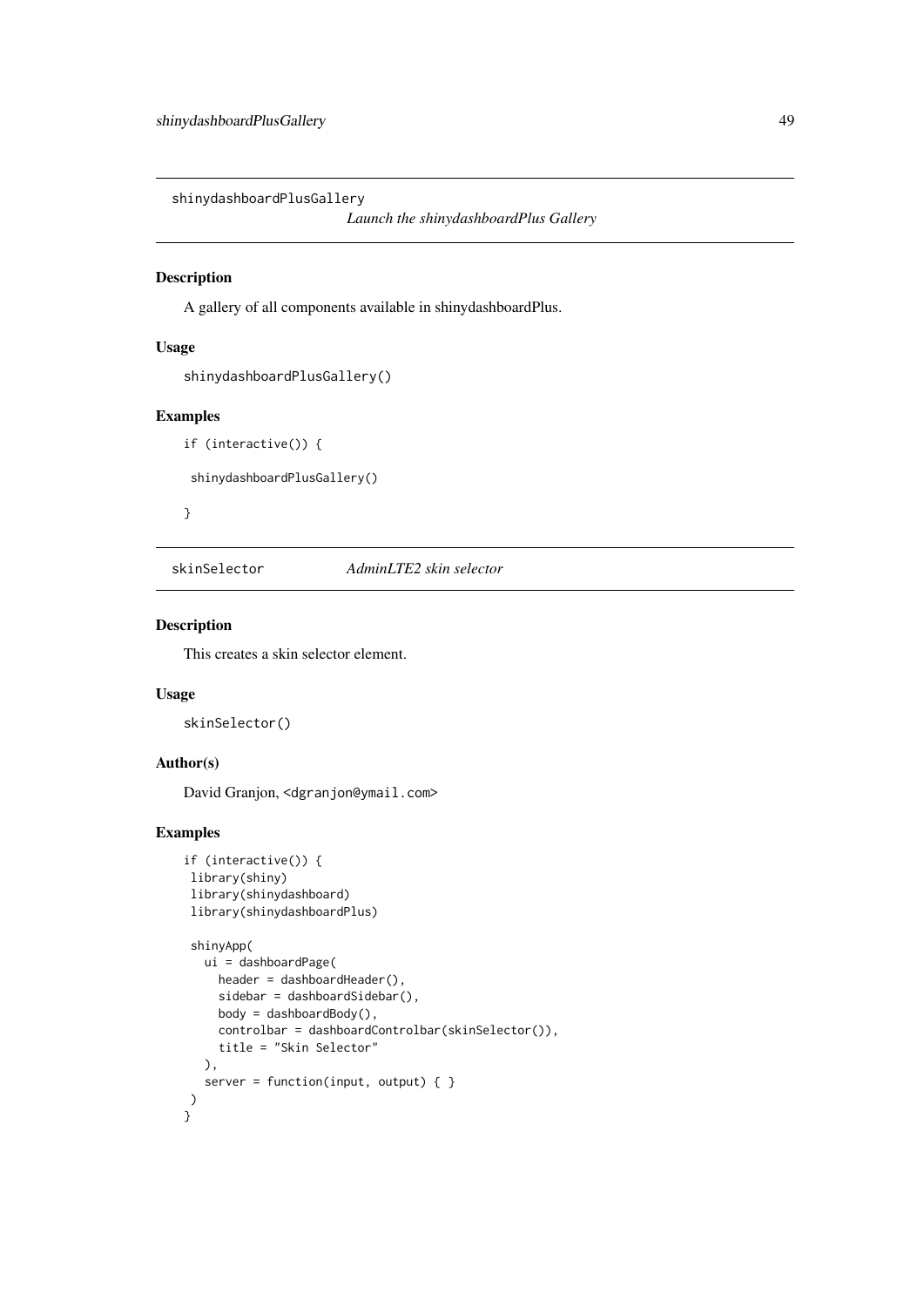<span id="page-49-2"></span>skinSelectorItem *AdminLTE2 skin selector item*

## Description

This creates an item to insert in a skin selector object.

#### Usage

```
skinSelectorItem(color)
```
#### Arguments

color Skin color: "blue", "black", "purple", "red", "green", "yellow" as well as "bluelight", "black-light", "purple-light", "red-light", "green-light" and "yellow-light".

## Author(s)

David Granjon, <dgranjon@ymail.com>

<span id="page-49-0"></span>

| socialBox | AdminLTE2 social box |  |
|-----------|----------------------|--|
|           |                      |  |

#### <span id="page-49-1"></span>Description

[socialBox](#page-49-0) creates a special box dedicated for social content.

[userBlock](#page-49-1) goes in the title of [socialBox.](#page-49-0)

[boxComment](#page-49-1) has to be inserted in the comment slot of [socialBox.](#page-49-0)

## Usage

```
socialBox(
  ...,
 title = NULL,
 footer = NULL,
 width = 6,
 height = NULL,collapsible = TRUE,
 collapsed = FALSE,
 closable = FALSE,
 boxToolSize = "sm",
 headerBorder = TRUE,
 label = NULL,dropdownMenu = NULL,
 sidebar = NULL,
  id = NULL)
userBlock(image, title, subtitle = NULL)
boxComment(..., image, title = NULL, date = NULL)
```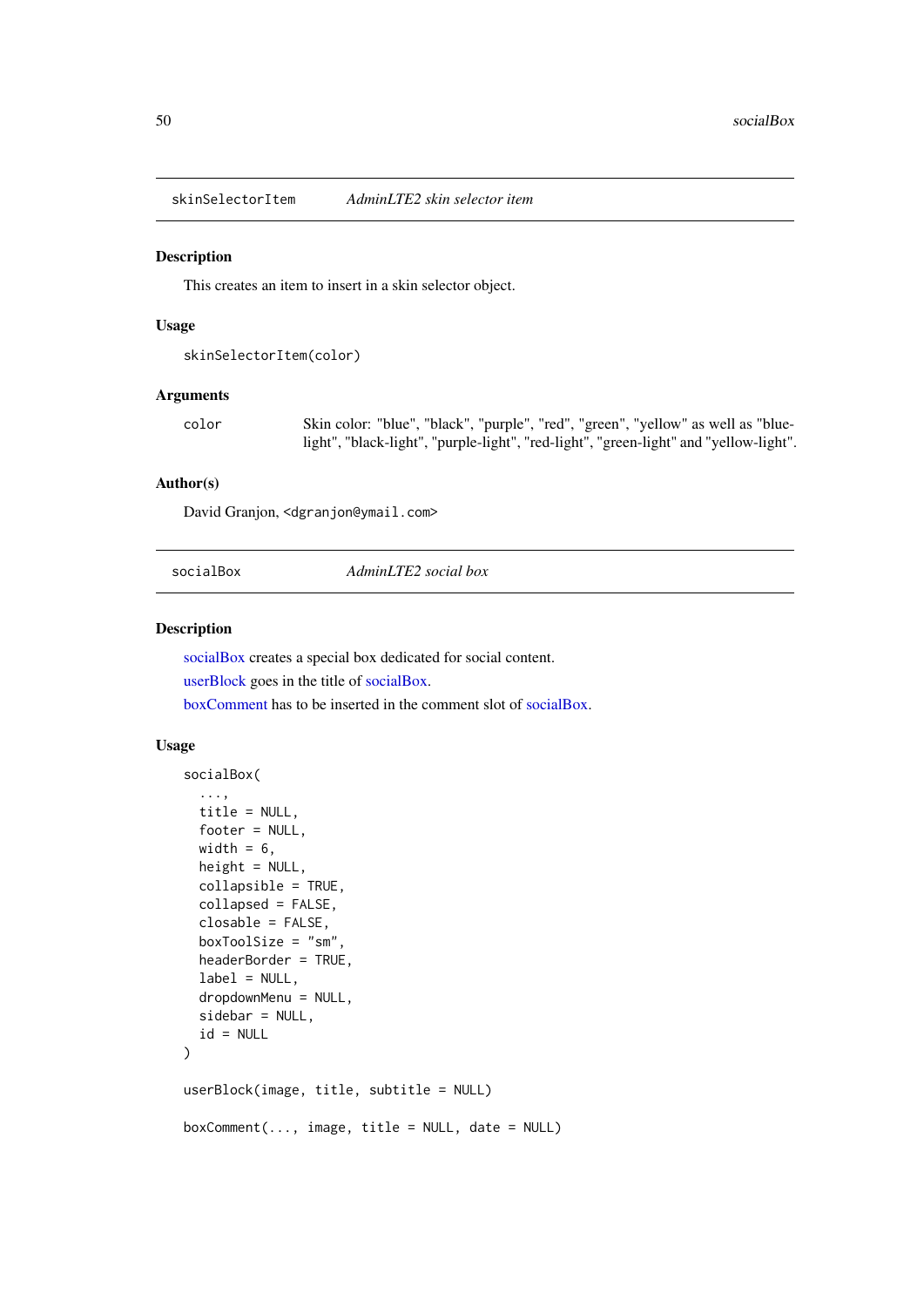#### <span id="page-50-0"></span>socialBox 51

#### Arguments

| $\cdots$     | comment content.                                                                                                                                                                                                                                                                                                 |
|--------------|------------------------------------------------------------------------------------------------------------------------------------------------------------------------------------------------------------------------------------------------------------------------------------------------------------------|
| title        | comment title.                                                                                                                                                                                                                                                                                                   |
| footer       | Optional footer text.                                                                                                                                                                                                                                                                                            |
| width        | The width of the box, using the Bootstrap grid system. This is used for row-<br>based layouts. The overall width of a region is 12, so the default valueBox<br>width of 4 occupies 1/3 of that width. For column-based layouts, use NULL for<br>the width; the width is set by the column that contains the box. |
| height       | The height of a box, in pixels or other CSS unit. By default the height scales<br>automatically with the content.                                                                                                                                                                                                |
| collapsible  | If TRUE, display a button in the upper right that allows the user to collapse the<br>box.                                                                                                                                                                                                                        |
| collapsed    | If TRUE, start collapsed. This must be used with collapsible=TRUE.                                                                                                                                                                                                                                               |
| closable     | If TRUE, display a button in the upper right that allows the user to close the box.                                                                                                                                                                                                                              |
| boxToolSize  | Size of the toolbox: choose among "xs", "sm", "md", "lg".                                                                                                                                                                                                                                                        |
| headerBorder | Whether to display a border between the header and body. TRUE by default.                                                                                                                                                                                                                                        |
| label        | Slot for boxLabel.                                                                                                                                                                                                                                                                                               |
| dropdownMenu | List of items in the boxtool dropdown menu. Use boxDropdown.                                                                                                                                                                                                                                                     |
| sidebar      | Slot for boxSidebar.                                                                                                                                                                                                                                                                                             |
| id           | If passed, the item will behave like an action button.                                                                                                                                                                                                                                                           |
| image        | author image, if any.                                                                                                                                                                                                                                                                                            |
| subtitle     | Any subtitle.                                                                                                                                                                                                                                                                                                    |
| date         | date of publication.                                                                                                                                                                                                                                                                                             |

## Author(s)

David Granjon, <dgranjon@ymail.com>

```
if (interactive()) {
library(shiny)
 library(shinydashboard)
 library(shinydashboardPlus)
 shinyApp(
   ui = dashboardPage(
     dashboardHeader(),
      dashboardSidebar(),
      dashboardBody(
        socialBox(
         title = userBlock(
            image = "https://adminlte.io/themes/AdminLTE/dist/img/user4-128x128.jpg",
            title = "Social Box",
            subtitle = "example-01.05.2018"
          ),
          "Some text here!",
          attachmentBlock(
            image = "https://adminlte.io/themes/AdminLTE/dist/img/photo1.png",
```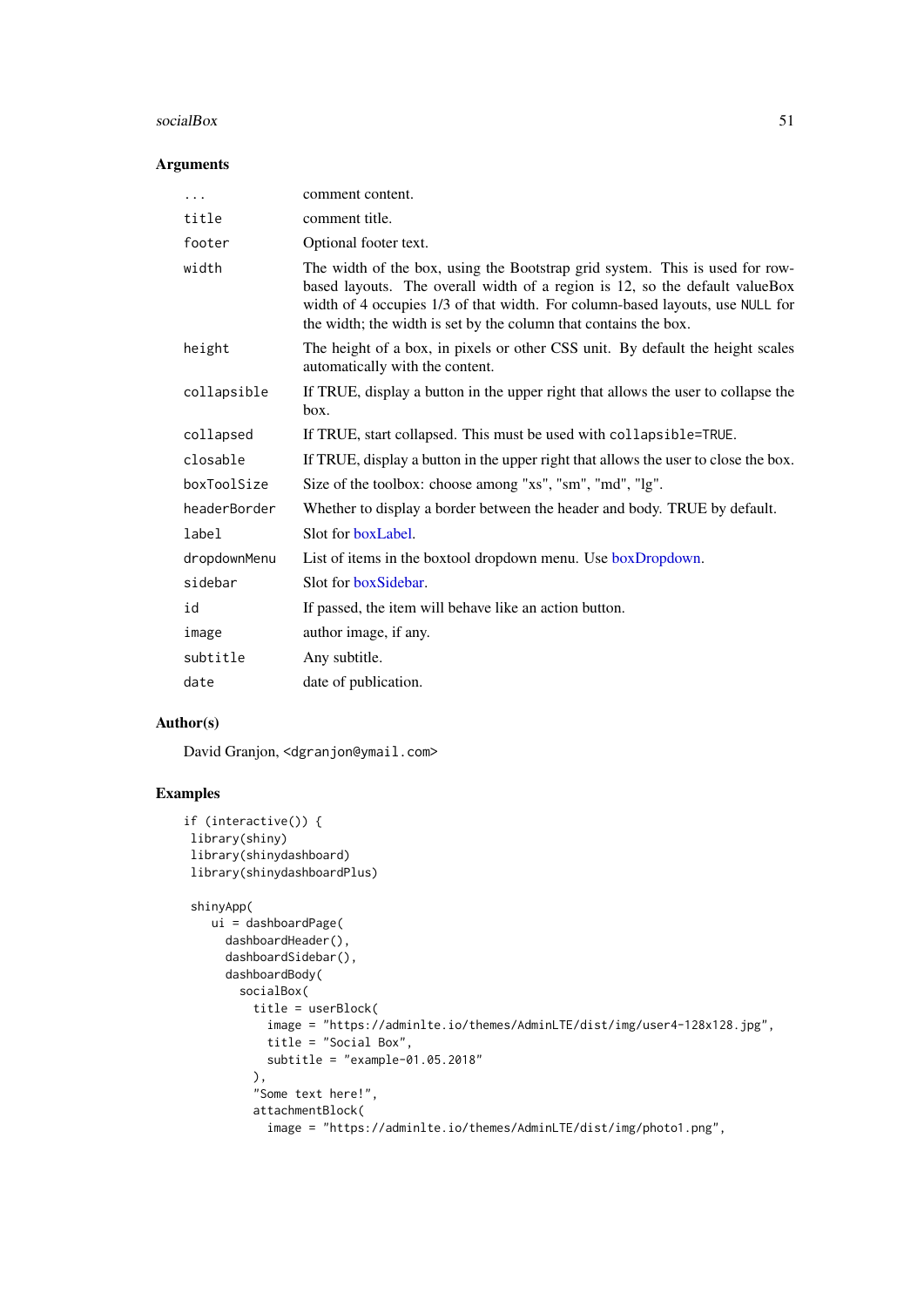```
title = "Test",
            href = "https://google.com",
            "This is the content"
          ),
          lapply(X = 1:10, FUN = function(i)boxComment(
              image = "https://adminlte.io/themes/AdminLTE/dist/img/user3-128x128.jpg",
              title = paste("Comment", i),
             date = "01.05.2018",
             paste0("The ", i, "-th comment")
           \lambda}),
          footer = "The footer here!"
        )
      ),
      controlbar = dashboardControlbar(),
     title = "socialBox"
   ),
    server = function(input, output) \{ \})
}
```
socialButton *AdminLTE2 social button*

## Description

Create a social button

#### Usage

```
socialButton(href, icon)
```
## Arguments

| href | External link.                                                            |
|------|---------------------------------------------------------------------------|
| icon | social network icon: see here for valid names https://adminlte.io/themes/ |
|      | AdminLTE/pages/UI/buttons.html.                                           |

# Author(s)

David Granjon, <dgranjon@ymail.com>

```
if (interactive()) {
library(shiny)
library(shinydashboard)
library(shinydashboardPlus)
 shinyApp(
 ui = dashboardPage(
    dashboardHeader(),
```
<span id="page-51-0"></span>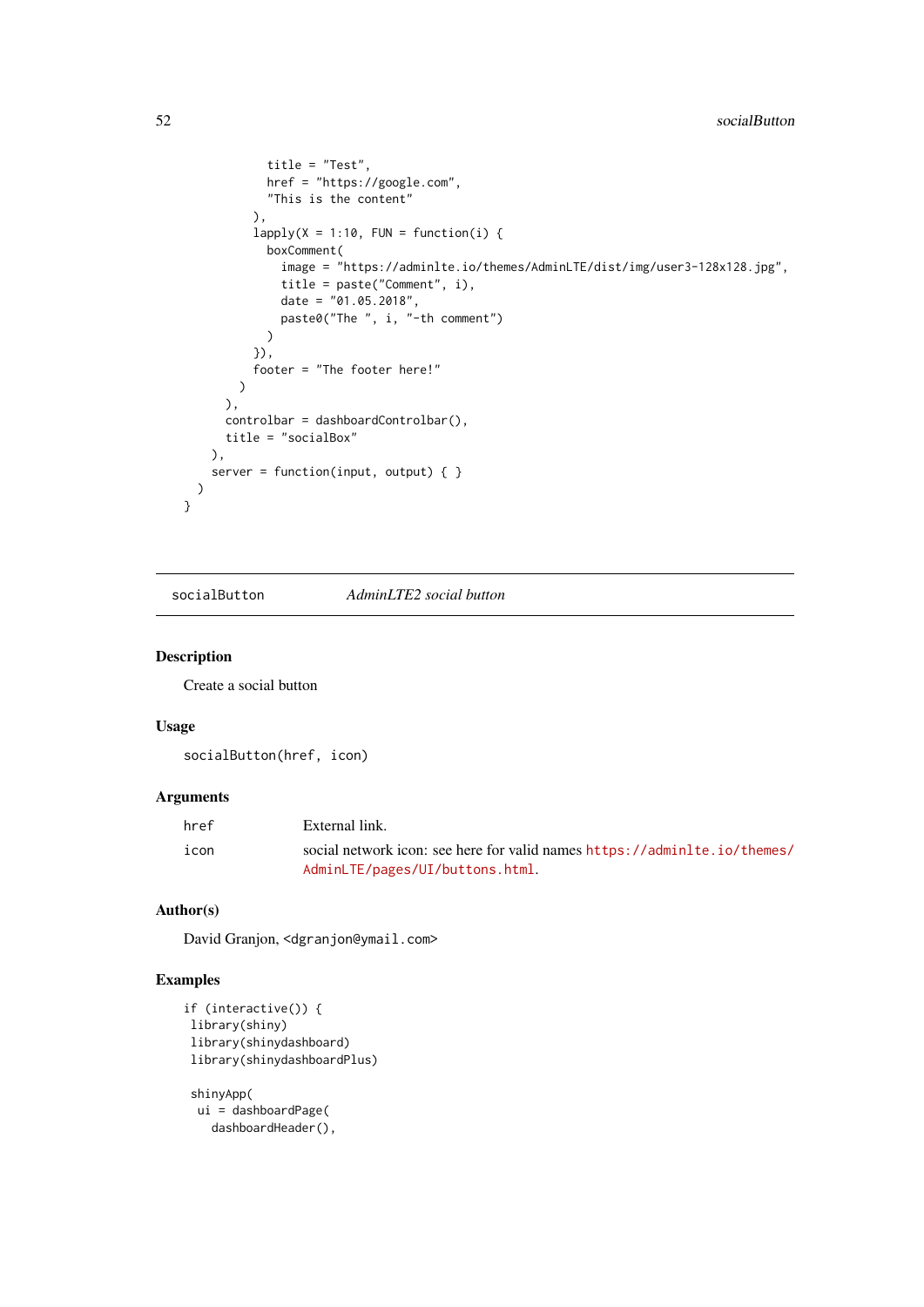#### <span id="page-52-0"></span>starBlock 53

```
dashboardSidebar(),
    dashboardBody(
     box(
     title = "Social Buttons",
      status = NULL,
      socialButton(
       href = "https://dropbox.com",
       icon = icon("dropbox")
      ),
      socialButton(
       href = "https://github.com",
        icon = icon("github")
      )
     \lambda),
    title = "Social Buttons"
  ),
 server = function(input, output) \{ \}\, \,}
```
starBlock *AdminLTE2 starBlock*

## Description

Create a starBlock item (ideal for rating)

## Usage

```
starBlock(value, max = 5, color = "yellow")
```

| value | Current score. Should be positive and lower or equal to max.   |
|-------|----------------------------------------------------------------|
| max   | Maximum number of stars by block.                              |
| color | Star color: see validColors() in the documentation. See below: |
|       | • light-blue (primary status): #3c8dbc.                        |
|       | • red (danger status): #dd4b39.                                |
|       | • green (success status): $\#00a65a$ .                         |
|       | • aqua (info status): $\text{\#00c0ef.}$                       |
|       | • yellow (warning status): #f39c12.                            |
|       | • blue: $\#0073b7$ .                                           |
|       | • navy: $\text{\#001F3F}$ .                                    |
|       | $\bullet$ teal: #39CCCC.                                       |
|       | • olive: #3D9970.                                              |
|       | • lime: $\#01FF70$ .                                           |
|       | • orange: $\#FF851B$ .                                         |
|       | • fuchsia: $\#F012BE$ .                                        |
|       |                                                                |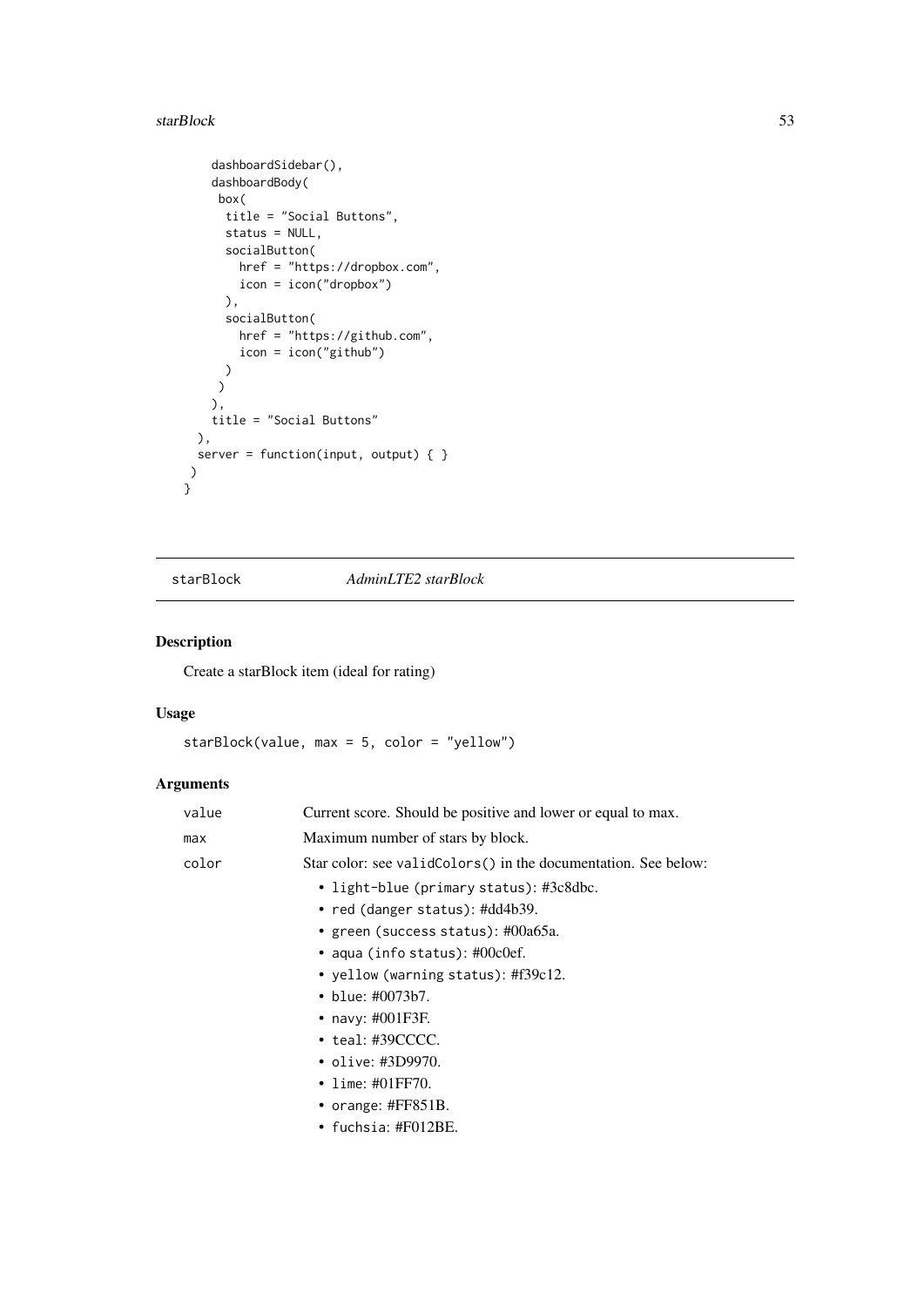<span id="page-53-0"></span>54 taskItem

- purple: #605ca8.
- maroon: #D81B60.
- black: #111.
- gray: #d2d6de.

# Author(s)

David Granjon, <dgranjon@ymail.com>

## Examples

```
if (interactive()) {
library(shiny)
library(shinydashboard)
library(shinydashboardPlus)
 shinyApp(
 ui = dashboardPage(
   dashboardHeader(),
   dashboardSidebar(),
   dashboardBody(
    box(
     title = "Star example",
     starBlock(5),
     starBlock(5, color = "olive"),
     starBlock(1, color = "maroon"),
     starBlock(3, color = "teal")
    )
   ),
   title = "starBlock"
  ),
 server = function(input, output) { }
)
}
```
taskItem *Custom taskItem*

## Description

Custom taskItem

## Usage

```
taskItem(text, value = 0, color = "aqua", href = NULL, inputId = NULL)
```

| The task text.                                                |
|---------------------------------------------------------------|
| A percent value to use for the bar.                           |
| A color for the bar. Valid colors are listed in valid Colors. |
| An optional URL to link to.                                   |
| If not NULL, this item behaves like an action button.         |
|                                                               |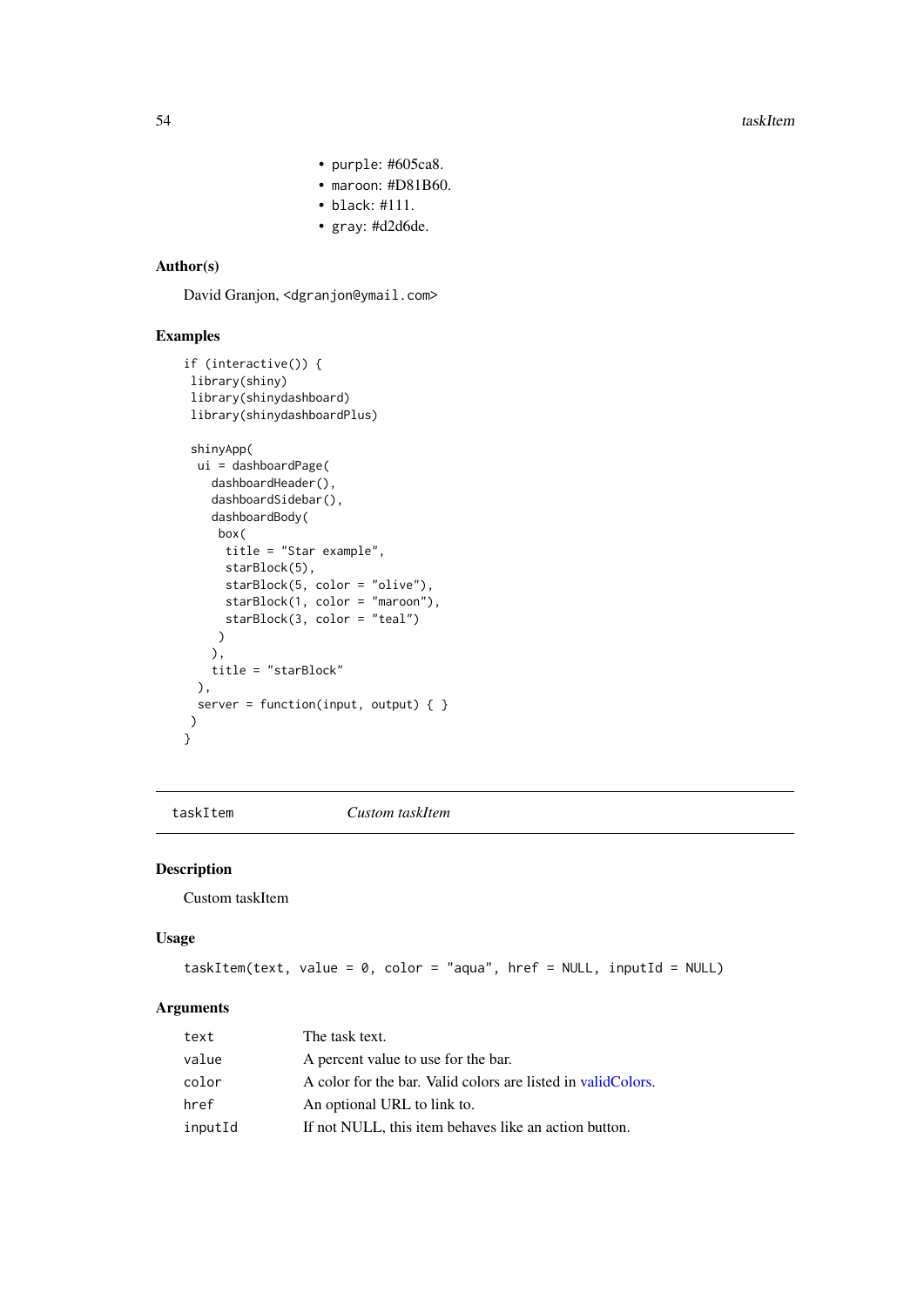#### <span id="page-54-2"></span>timelineBlock 55

## Examples

```
if (interactive()) {
library(shiny)
 library(shinydashboard)
library(shinydashboardPlus)
 shinyApp(
  ui = dashboardPage(
    dashboardHeader(
       dropdownMenu(
         type = "tasks",
         badgeStatus = "danger",
         taskItem(
           inputId = "mytask",value = 20,
           color = "aqua",
           text = "Click me!"
         ),
         taskItem(
           value = 40,
           color = "green",
           text = "Basic item"
         \lambda)
     ),
     dashboardSidebar(),
     dashboardBody(),
     title = "Dashboard example"
   ),
   server = function(input, output) {
     observeEvent(input$mytask, {
       showModal(modalDialog(
         title = "Important message",
         "This is an important message!"
       ))
    })
  }
 )
}
```
<span id="page-54-0"></span>timelineBlock *AdminLTE2 timeline block*

#### <span id="page-54-1"></span>Description

[timelineBlock](#page-54-0) creates a timeline block that may be inserted in a [box](#page-7-0) or outside.

[timelineLabel](#page-54-1) creates a timeline label element to highlight an event.

[timelineItem](#page-54-1) creates a timeline item that contains information for a given event like the title, description, date, ...

[timelineItemMedia](#page-54-1) create a specific container for images.

[timelineStart](#page-54-1) indicates a starting point.

[timelineEnd](#page-54-1) indicates an end point.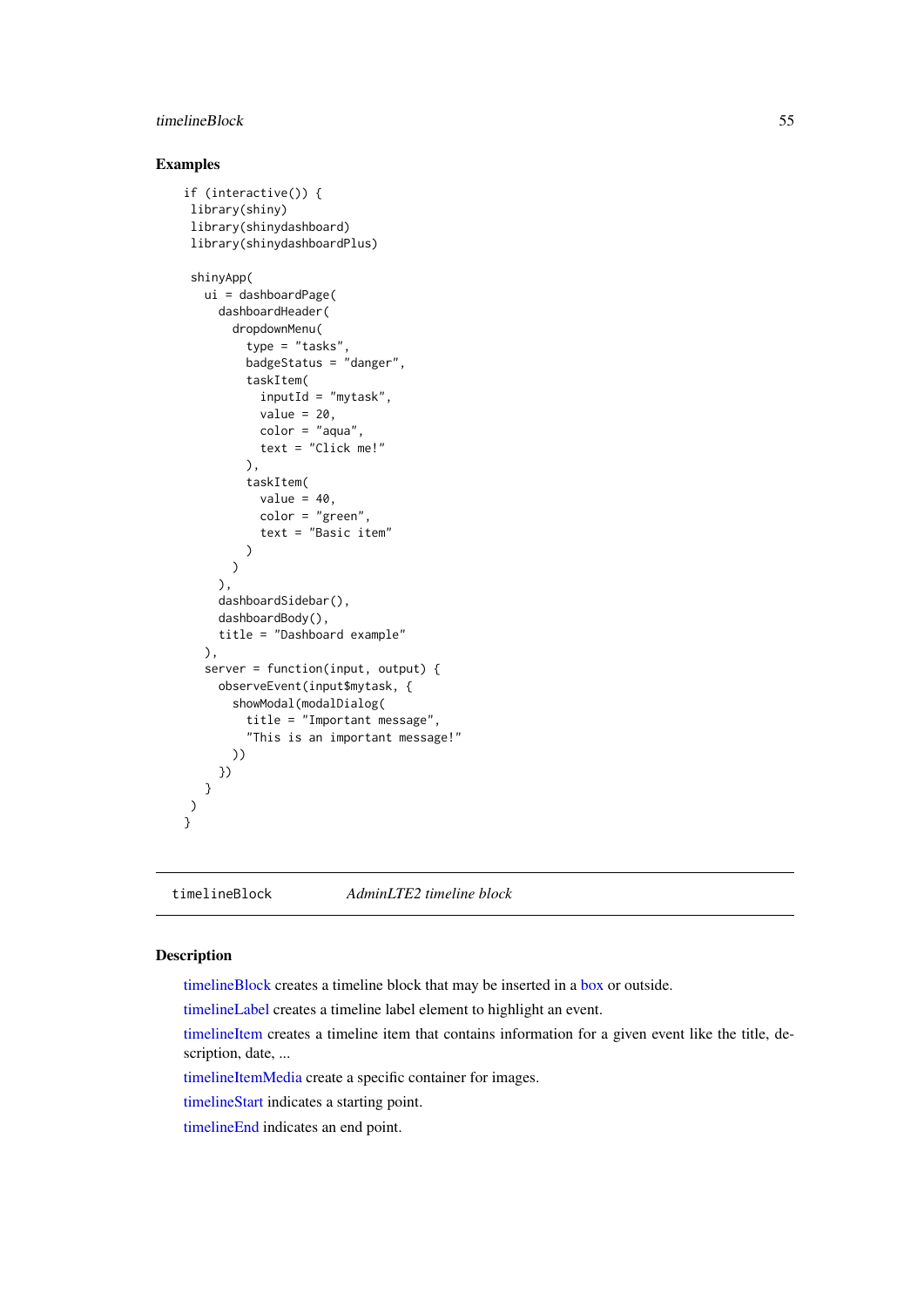## Usage

```
timelineBlock(..., reversed = TRUE, width = 6)
timelineLabel(..., color = NULL)
timelineItem(
 ...,
 icon = NULL,
 color = NULL,
 time = NULL,
 title = NULL,
 border = TRUE,
 footer = NULL
)
timelineItemMedia(image = NULL, height = NULL, width = NULL)
timelineStart(icon = shiny::icon("clock-o"), color = NULL)
timelineEnd(icon = shiny::icon("hourglass-end"), color = NULL)
```

| .        | any element.                                                                                                              |
|----------|---------------------------------------------------------------------------------------------------------------------------|
| reversed | Whether the timeline is reversed or not.                                                                                  |
| width    | media width in pixels.                                                                                                    |
| color    | item color: see here for a list of valid colors https://adminite.io/themes/<br>AdminLTE/pages/UI/general.html. See below: |
|          | • light-blue (primary status): #3c8dbc.                                                                                   |
|          | • red (danger status): #dd4b39.                                                                                           |
|          | • green (success status): #00a65a.                                                                                        |
|          | • aqua (info status): #00c0ef.                                                                                            |
|          | • yellow (warning status): #f39c12.                                                                                       |
|          | • blue: #0073b7.                                                                                                          |
|          | • navy: $\#001F3F$ .                                                                                                      |
|          | $\bullet$ teal: #39CCCC.                                                                                                  |
|          | • olive: #3D9970.                                                                                                         |
|          | • lime: $\#01FF70$ .                                                                                                      |
|          | • orange: $\#FF851B$ .                                                                                                    |
|          | • fuchsia: $\#F012BE$ .                                                                                                   |
|          | • purple: #605ca8.                                                                                                        |
|          | $\bullet$ maroon: #D81B60.                                                                                                |
|          | $\bullet$ black: #111.                                                                                                    |
|          | • $gray: #d2d6de.$                                                                                                        |
| icon     | item icon. Expect icon.                                                                                                   |
| time     | item date or time.                                                                                                        |
| title    | item title.                                                                                                               |

<span id="page-55-0"></span>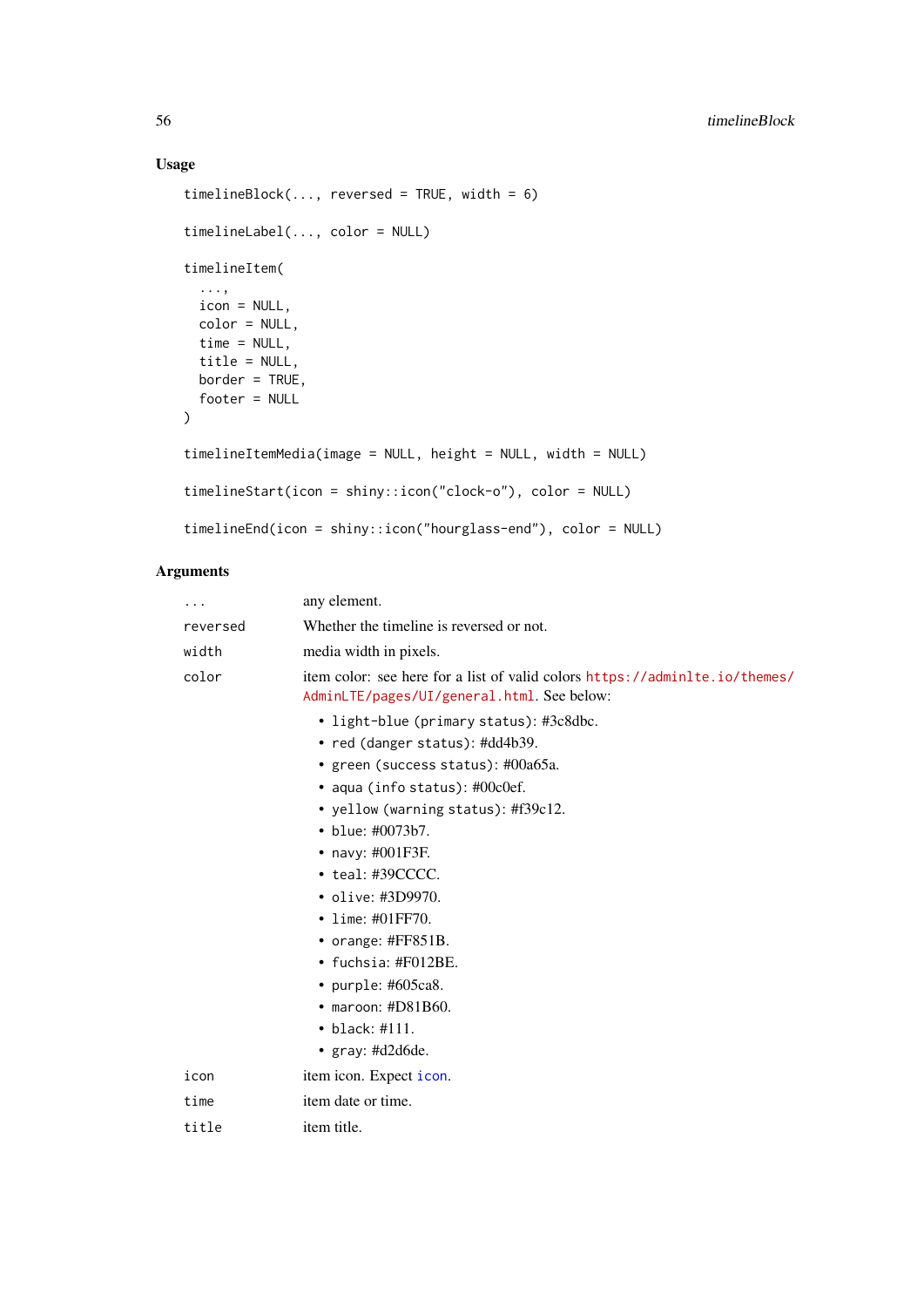#### timelineBlock 57

| border | Whether to display a border between the header and the body. TRUE by default. |
|--------|-------------------------------------------------------------------------------|
| footer | item footer if any.                                                           |
| image  | media url or path.                                                            |
| height | media height in pixels.                                                       |

## Author(s)

David Granjon, <dgranjon@ymail.com>

```
if (interactive()) {
library(shiny)
library(shinydashboard)
library(shinydashboardPlus)
 shinyApp(
 ui = dashboardPage(
   dashboardHeader(),
   dashboardSidebar(),
   dashboardBody(
    h3("When Reversed = TRUE, can be displayed inside a box"),
    box(
     title = "Timeline",
     status = "info",
     timelineBlock(
      width = 12,
      timelineEnd(color = "red"),
      timelineLabel(2018, color = "teal"),
      timelineItem(
       title = "Item 1",
       icon = icon("gears"),
       color = "olive",
       time = "now",
       footer = "Here is the footer",
       "This is the body"
      ),
      timelineItem(
       title = "Item 2",
       border = FALSE
      ),
      timelineLabel(2015, color = "orange"),
      timelineItem(
       title = "Item 3",
       icon = icon("paint-brush"),
       color = "maroon",
       timelineItemMedia(image = "https://placehold.it/150x100"),
       timelineItemMedia(image = "https://placehold.it/150x100")
      ),
      timelineStart(color = "purple")
     )
    ),
    h3("When Reversed = FALSE, can be displayed out of a box"),
    timelineBlock(
      reversed = FALSE,
      timelineEnd(color = "red"),
```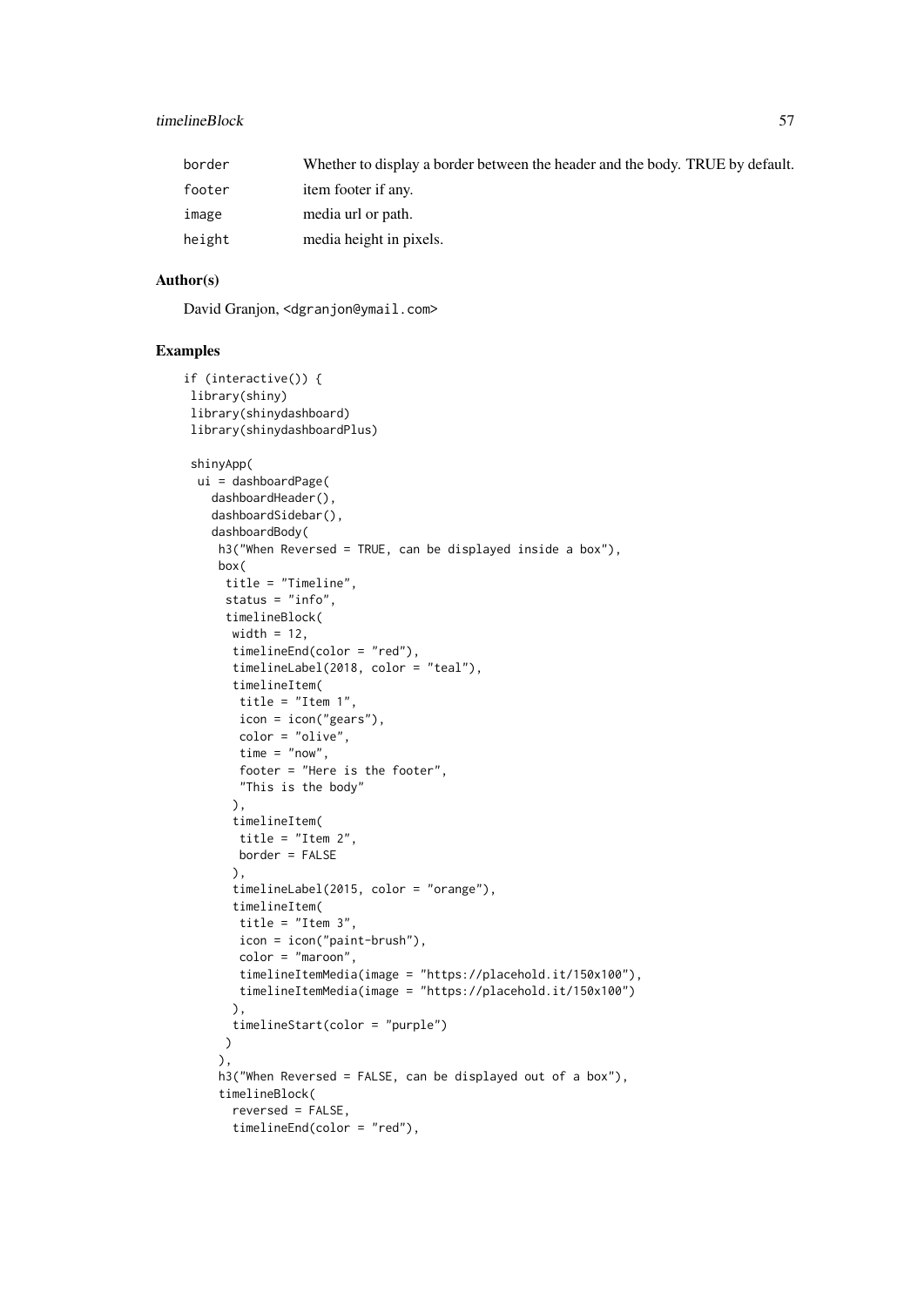```
timelineLabel(2018, color = "teal"),
       timelineItem(
       title = "Item 1",
        icon = icon("gears"),
        color = "olive",time = "now",
        footer = "Here is the footer",
        "This is the body"
       ),
       timelineItem(
       title = "Item 2",
       border = FALSE
       ),
       timelineLabel(2015, color = "orange"),
       timelineItem(
       title = "Item 3",
       icon = icon("paint-brush"),
        color = "maroon",
        timelineItemMedia(image = "https://placehold.it/150x100"),
        timelineItemMedia(image = "https://placehold.it/150x100")
       ),
       timelineStart(color = "purple")
    \lambda),
    title = "timelineBlock"
  ),
  server = function(input, output) { }
)
}
```
#### todoList *AdminLTE2 todo list container*

#### <span id="page-57-0"></span>Description

Create a todo list container. May be included in [box.](#page-7-0) [todoListItem](#page-57-0) creates a todo list item.

## Usage

todoList(..., sortable = TRUE)

todoListItem(..., checked = FALSE, label = NULL)

| $\cdot$  | any element such as labels,                    |
|----------|------------------------------------------------|
| sortable | Whether the list elements are sortable or not. |
| checked  | Whether the list item is checked or not.       |
| label    | item label.                                    |

<span id="page-57-1"></span>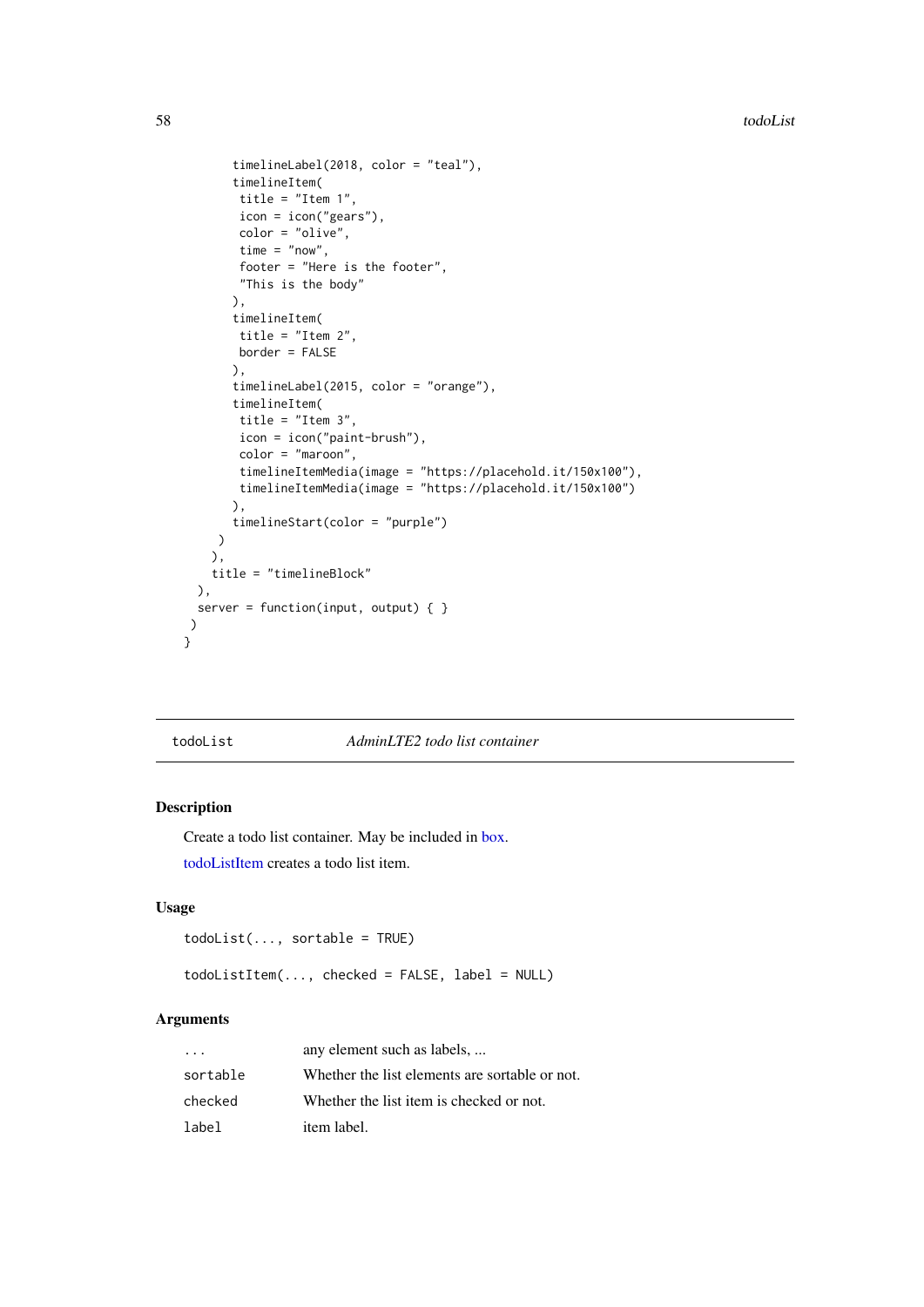#### todoList 59

#### Author(s)

David Granjon, <dgranjon@ymail.com>

```
if (interactive()) {
library(shiny)
library(shinydashboard)
library(shinyjqui)
library(shinydashboardPlus)
 shinyApp(
 ui = dashboardPage(
    dashboardHeader(),
    dashboardSidebar(),
   dashboardBody(
    box(
      "Sortable todo list demo",
      status = "warning",
      todoList(
        todoListItem(
          label = "Design a nice theme",
          "Some text here"
        ),
        todoListItem(
          label = "Make the theme responsive",
          "Some text here"
        ),
        todoListItem(
          checked = TRUE,
         label = "Let theme shine like a star"
        )
       )
      ),
      box(
      "Simple todo list demo",
      status = "warning",
      todoList(
      sortable = FALSE,
       todoListItem(
         label = "Design a nice theme",
          "Some text here"
       ),
        todoListItem(
          label = "Make the theme responsive",
          "Some text here"
        ),
        todoListItem(
          checked = TRUE,
          label = "Let theme shine like a star"
        )
       \lambda)
   ),
    title = "Todo Lists"
  ),
```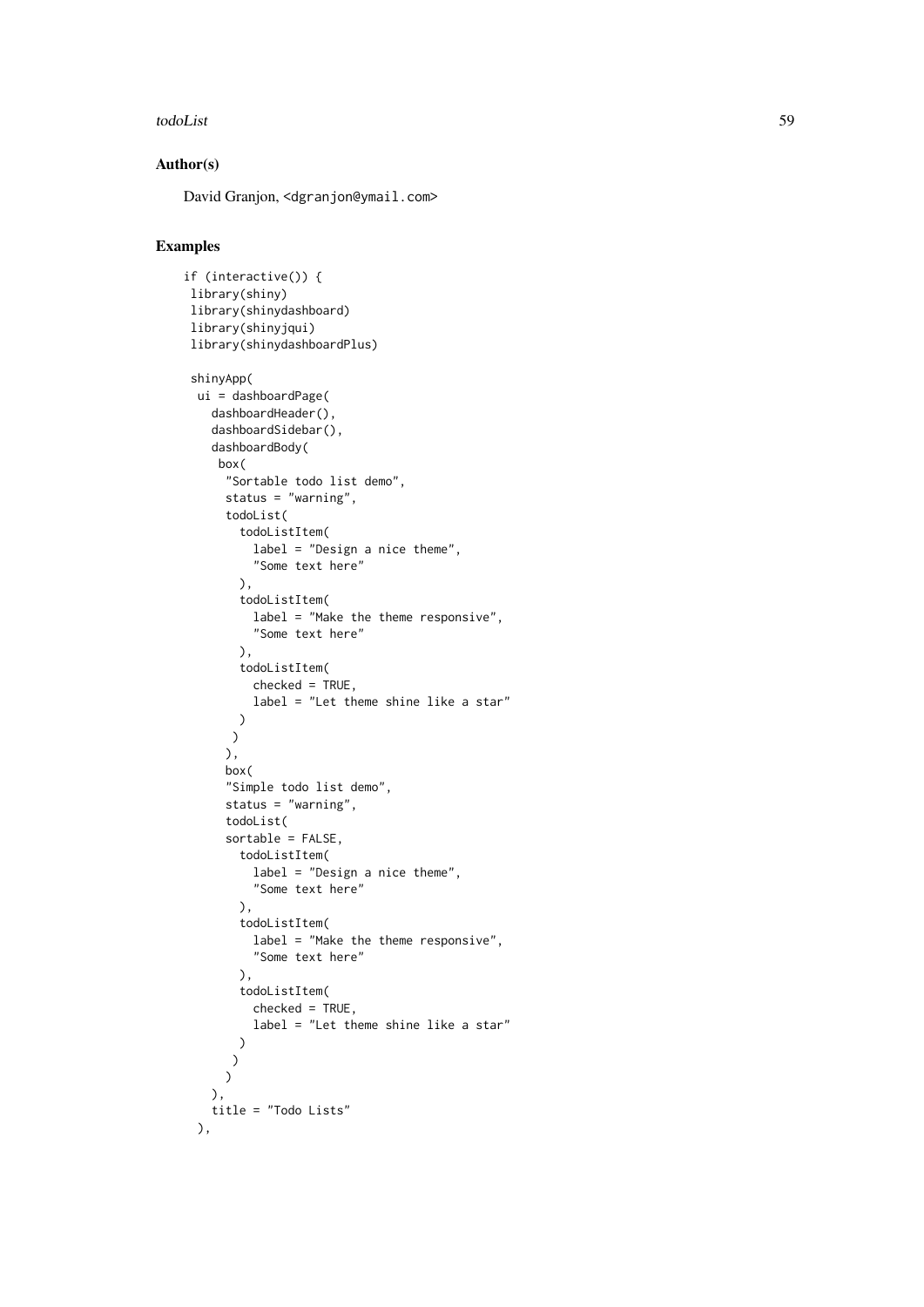```
server = function(input, output) \{ \})
}
```
#### <span id="page-59-0"></span>userBox *AdminLTE2 user box*

#### <span id="page-59-1"></span>Description

[userBox](#page-59-0) creates a user card.

[userDescription](#page-59-1) creates a customized title tag for [userBox.](#page-59-0)

## Usage

```
userBox(
  ...,
  title = NULL,
  footer = NULL,status = NULL,
  background = NULL,
  width = 6,
  height = NULL,collapsible = TRUE,
  collapsed = FALSE,
  closable = FALSE,
  gradient = FALSE,
  boxToolSize = "sm",
  headerBorder = TRUE,
  label = NULL,dropdownMenu = NULL,
  sidebar = NULL,
  id = NULL)
userDescription(
  title,
  subtitle = NULL,
  image,
  backgroundImage = NULL,
  type = c(1, 2),imageElevation = NULL
)
```

| $\cdots$ | any element such as description Block.                                                                          |
|----------|-----------------------------------------------------------------------------------------------------------------|
| title    | User card title.                                                                                                |
| footer   | Optional footer text.                                                                                           |
| status   | The status of the item This determines the item's background color. Valid sta-<br>tuses are defined as follows: |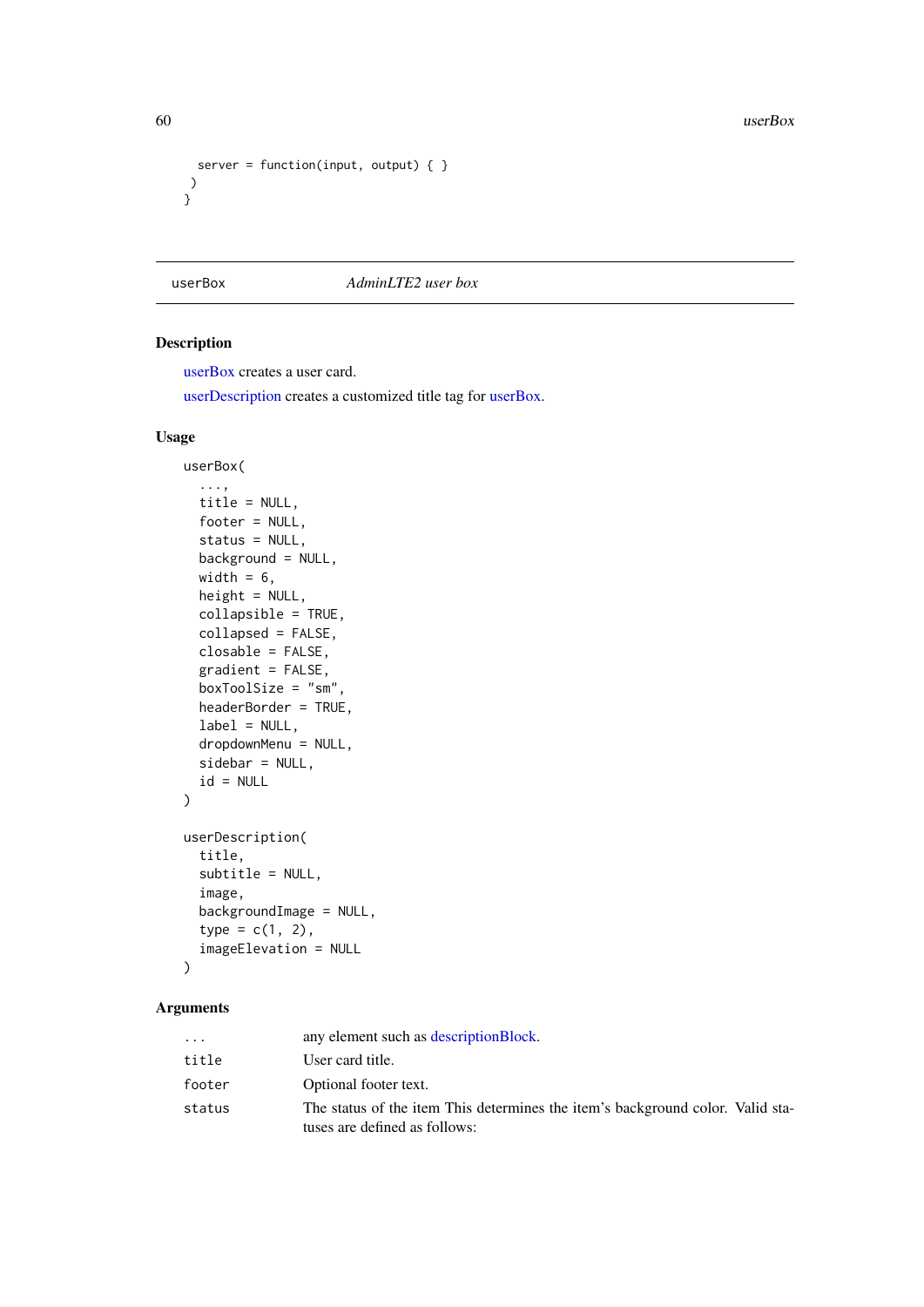#### <span id="page-60-0"></span> $userBox$  61

- primary: #3c8dbc
- success: #00a65a
- info: #00c0ef
- warning: #f39c12
- danger: #f56954
- navy: #001F3F
- teal: #39CCCC
- purple: #605ca8
- orange: #ff851b
- maroon: #D81B60
- black: #111111

Only primary, success, info, warning and danger are compatible with solid-Header!

background If NULL (the default), the background of the box will be white. Otherwise, a color string. Valid colors are listed in [validColors.](#page-0-0) See below:

- light-blue (primary status): #3c8dbc.
- red (danger status): #dd4b39.
- green (success status): #00a65a.
- aqua (info status): #00c0ef.
- yellow (warning status): #f39c12.
- blue: #0073b7.
- navy: #001F3F.
- teal: #39CCCC.
- olive: #3D9970.
- lime: #01FF70.
- orange: #FF851B.
- fuchsia: #F012BE.
- purple: #605ca8.
- maroon: #D81B60.
- black: #111.
- gray: #d2d6de.

width The width of the box, using the Bootstrap grid system. This is used for rowbased layouts. The overall width of a region is 12, so the default valueBox width of 4 occupies 1/3 of that width. For column-based layouts, use NULL for the width; the width is set by the column that contains the box.

- height The height of a box, in pixels or other CSS unit. By default the height scales automatically with the content.
- collapsible If TRUE, display a button in the upper right that allows the user to collapse the box.
- collapsed If TRUE, start collapsed. This must be used with collapsible=TRUE.
- closable If TRUE, display a button in the upper right that allows the user to close the box.
- gradient Whether to allow gradient effect for the background color. Default to FALSE.
- boxToolSize Size of the toolbox: choose among "xs", "sm", "md", "lg".

headerBorder Whether to display a border between the header and body. TRUE by default. label Slot for [boxLabel.](#page-16-0)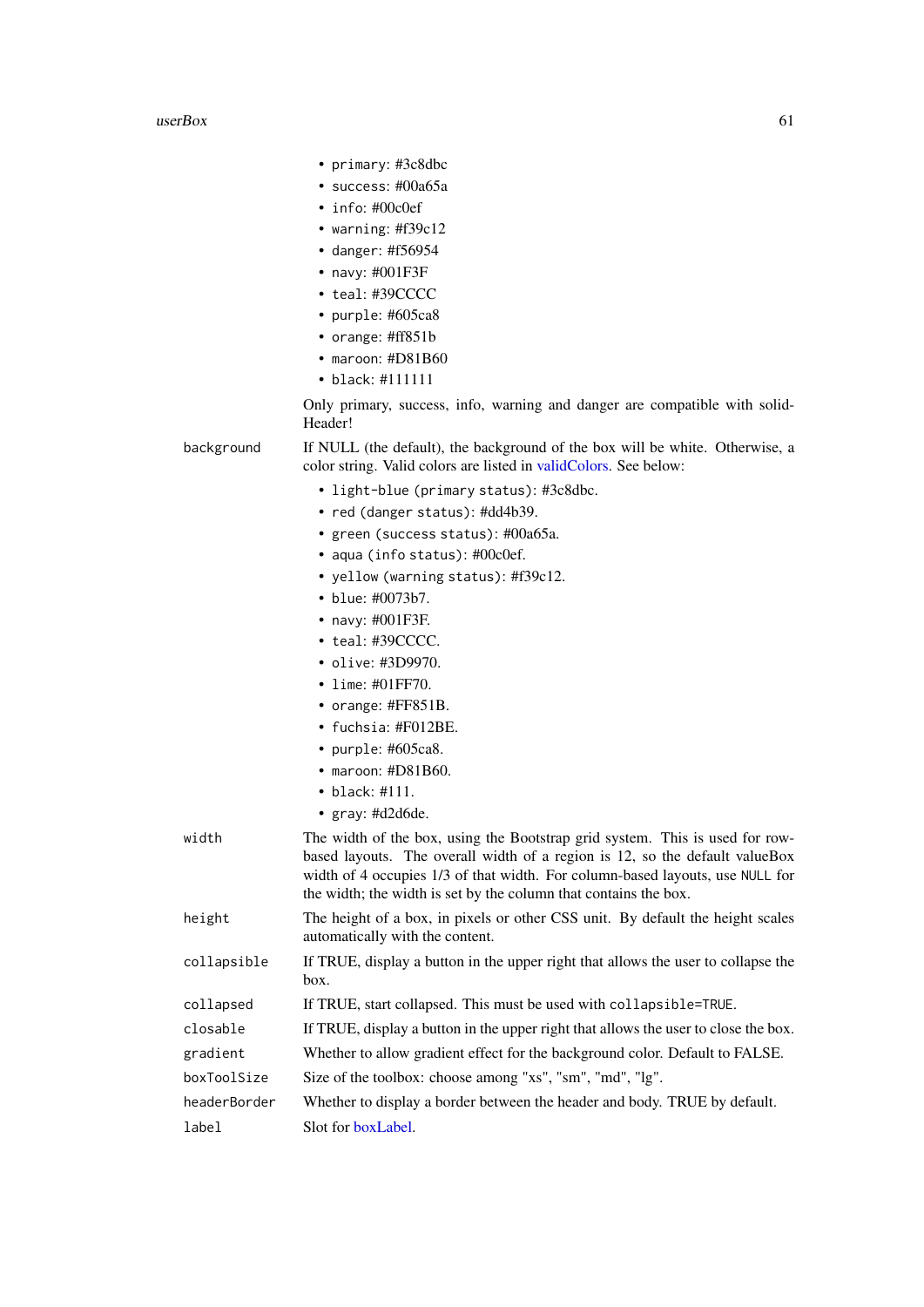<span id="page-61-0"></span> $62$  userBox

| dropdownMenu    | List of items in the boxtool dropdown menu. Use boxDropdown.                                                    |
|-----------------|-----------------------------------------------------------------------------------------------------------------|
| sidebar         | Slot for boxSidebar.                                                                                            |
| id              | If passed, the item will behave like an action button.                                                          |
| subtitle        | User card subtitle.                                                                                             |
| image           | User image url or path.                                                                                         |
| backgroundImage |                                                                                                                 |
|                 | image url, if any. Background needs to be TRUE.                                                                 |
| type            | User card type. Either 1 or 2. 1 corresponds to a centered user image, while 2 is<br>a left aligned user image. |
|                 | imageElevation User card image elevation (numeric). NULL by default.                                            |

## Author(s)

David Granjon, <dgranjon@ymail.com>

```
if (interactive()) {
library(shiny)
 library(shinydashboard)
library(shinydashboardPlus)
 shinyApp(
   ui = dashboardPage(
     header = dashboardHeader(),
     sidebar = dashboardSidebar(),
     controlbar = dashboardControlbar(),
     footer = dashboardFooter(),
     title = "test",
     body = dashboardBody(
       userBox(
         title = userDescription(
           title = "Nadia Carmichael",
           subtitle = "lead Developer",
           type = 2,
           image = "https://adminlte.io/themes/AdminLTE/dist/img/user7-128x128.jpg",
         ),
          status = "primary",
          gradient = TRUE,
         background = "light-blue",
         boxToolSize = "xl",
          "Some text here!",
          footer = "The footer here!"
       ),
       userBox(
         title = userDescription(
           title = "Alexander Pierce",
           subtitle = "Founder & CEO",
           type = 1,
           image = "https://adminlte.io/themes/AdminLTE/dist/img/user1-128x128.jpg",
          ),
          status = "purple",
          closable = TRUE,
          "Some text here!",
```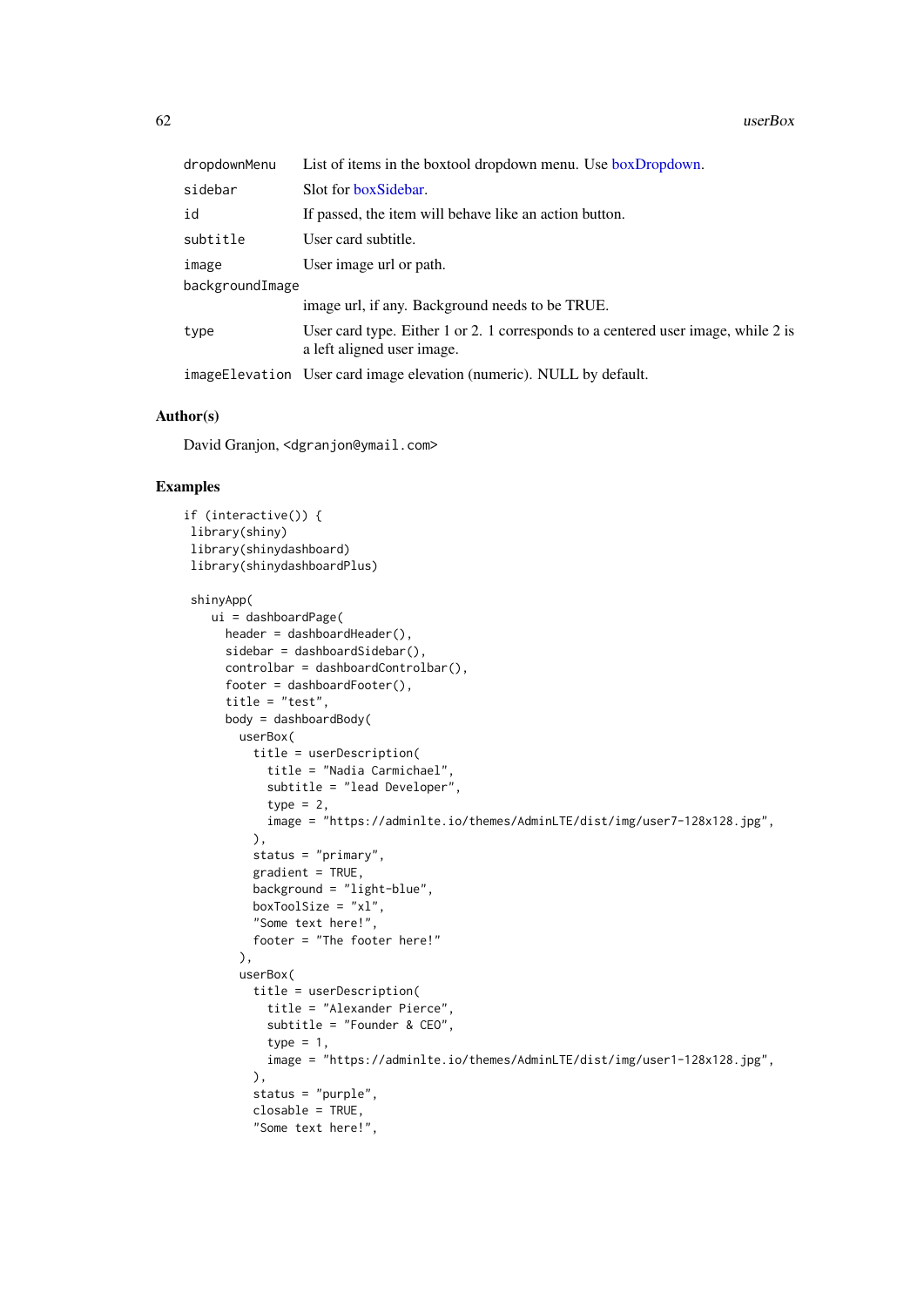#### <span id="page-62-2"></span> $userList$  63

```
footer = "The footer here!"
        ),
        userBox(
          title = userDescription(
            title = "Elizabeth Pierce",
            subtitle = "Web Designer",
            image = "https://adminlte.io/themes/AdminLTE/dist/img/user3-128x128.jpg",
        backgroundImage = "https://cdn.statically.io/img/wallpaperaccess.com/full/1119564.jpg",
          ),
          status = "teal",
          closable = TRUE,
          maximizable = TRUE,
          "Some text here!",
          footer = "The footer here!"
        )
     )
    ),
    server = function(input, output) \{\}\lambda}
```
<span id="page-62-0"></span>userList *AdminLTE2 user list container*

## <span id="page-62-1"></span>Description

[userList](#page-62-0) creates a user list container to be inserted in a [box.](#page-7-0) [userListItem](#page-62-1) creates a user list item.

## Usage

```
userList(...)
```
userListItem(image, title, subtitle = NULL)

## Arguments

|          | slot for userListItem. |
|----------|------------------------|
| image    | image url or path.     |
| title    | Item title.            |
| subtitle | Item subtitle.         |

## Author(s)

David Granjon, <dgranjon@ymail.com>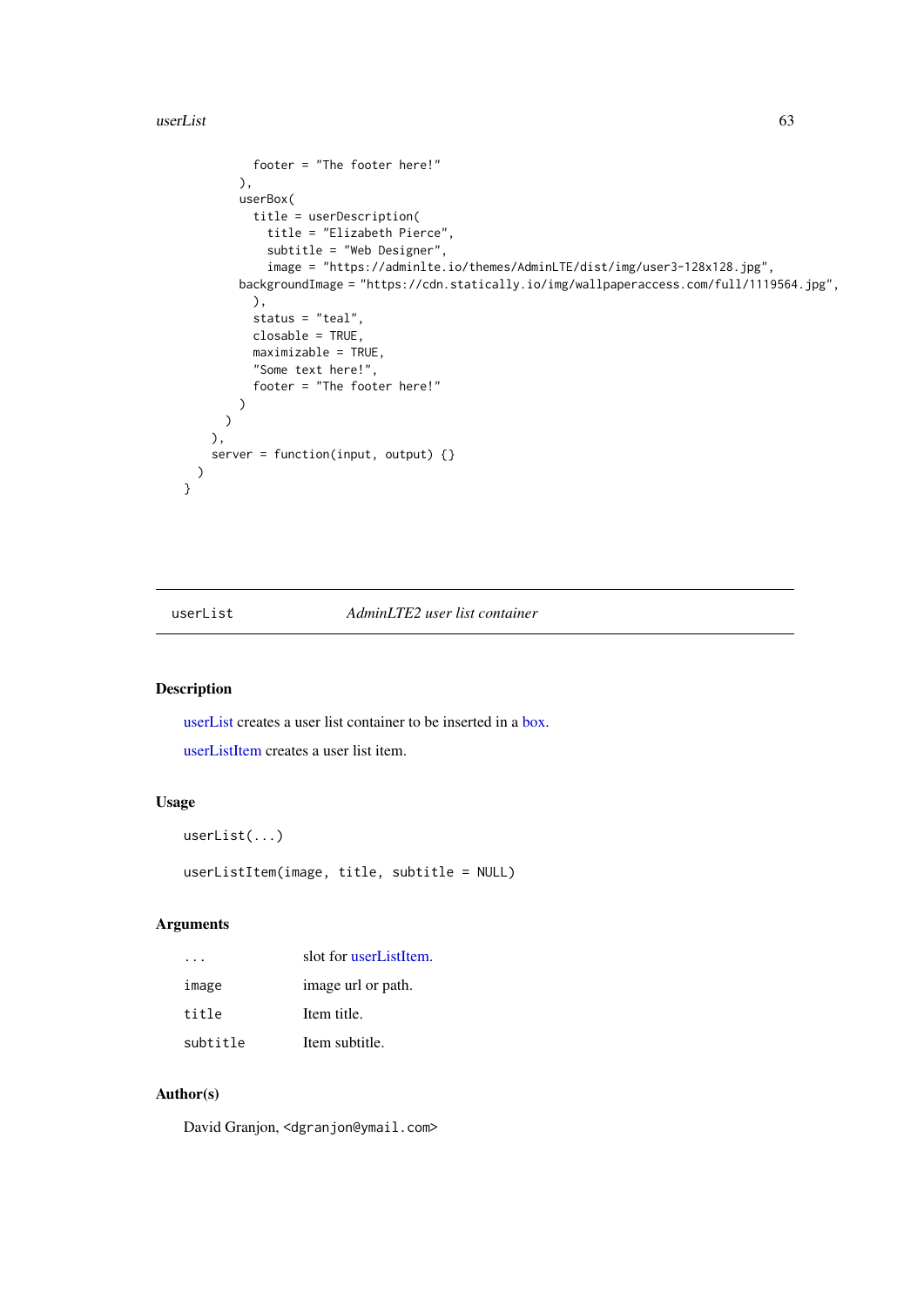## Examples

```
if (interactive()) {
library(shiny)
library(shinydashboard)
library(shinydashboardPlus)
 shinyApp(
 ui = dashboardPage(
   dashboardHeader(),
   dashboardSidebar(),
   dashboardBody(
    box(
      title = "User List example",
      status = "success",
      userList(
       userListItem(
          image = "https://adminlte.io/themes/AdminLTE/dist/img/user1-128x128.jpg",
          title = "Shiny",
          subtitle = "Package 1"
        ),
        userListItem(
          image = "https://adminlte.io/themes/AdminLTE/dist/img/user7-128x128.jpg",
          title = "Tidyverse",
          subtitle = "Package 2"
        ),
        userListItem(
          image = "https://adminlte.io/themes/AdminLTE/dist/img/user5-128x128.jpg",
          title = "tidyr",
          subtitle = "Package 3"
        )
      )
    \lambda),
   title = "User List"
  ),
 server = function(input, output) \{ \}\lambda}
```
<span id="page-63-0"></span>userMessages *AdminLTE2 user message container*

#### <span id="page-63-1"></span>Description

[userMessages](#page-63-0) creates a user message container. Maybe inserted in a [box.](#page-7-0)

[userMessage](#page-63-1) creates a user message html element.

[updateUserMessages](#page-63-1) allows to interact with a [userMessages](#page-63-0) container, such as sending, removing or editing messages.

<span id="page-63-2"></span>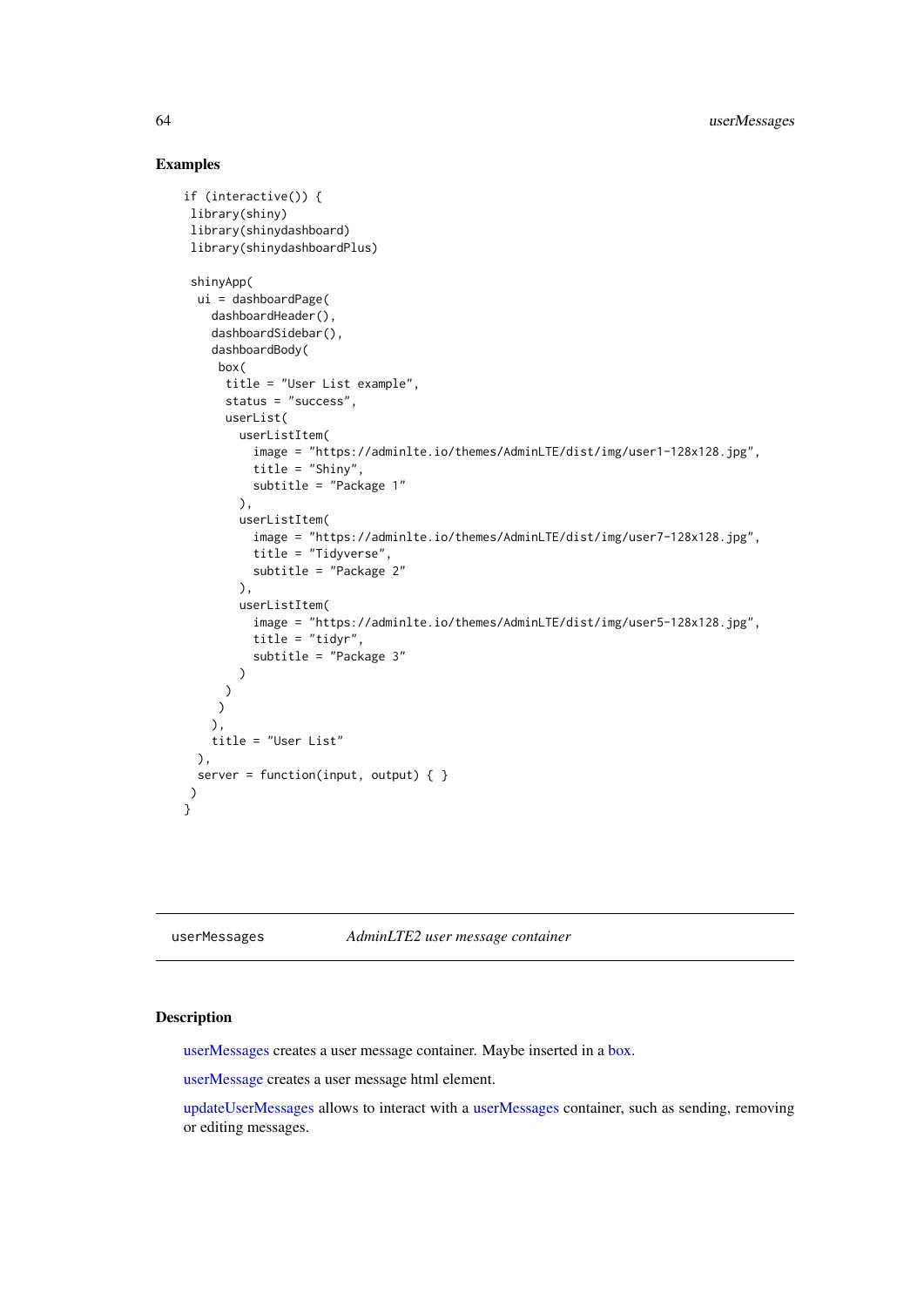## userMessages 65

# Usage

```
userMessages(..., id = NULL, status, width = 4, height = NULL)
userMessage(
  ...,
  author,
 date = NULL,
 image = NULL,
  type = c("sent", "received")
)
updateUserMessages(
  id,
  action = c("add", "remove", "update"),
  index = NULL,
 content = NULL,
  session = shiny::getDefaultReactiveDomain()
\lambda
```
# Arguments

| $\cdots$ | Message text.                                                                                                                                                   |
|----------|-----------------------------------------------------------------------------------------------------------------------------------------------------------------|
| id       | userMessages to target.                                                                                                                                         |
| status   | Messages status. See here for a list of valid colors https://adminlte.io/<br>themes/AdminLTE/pages/UI/general.html. Valid statuses are defined as fol-<br>lows: |
|          | • primary: $\#3c8dbc$                                                                                                                                           |
|          | • success: $\#00a65a$                                                                                                                                           |
|          | $\cdot$ info: #00 $c$ 0ef                                                                                                                                       |
|          | • warning: $\text{\#f39c12}$                                                                                                                                    |
|          | • danger: #f56954                                                                                                                                               |
| width    | Container width: between 1 and 12.                                                                                                                              |
| height   | Container height.                                                                                                                                               |
| author   | Message author.                                                                                                                                                 |
| date     | Message date.                                                                                                                                                   |
| image    | Message author image path or url.                                                                                                                               |
| type     | Message type: c("sent", "received").                                                                                                                            |
| action   | Action to perform: add, remove or update.                                                                                                                       |
| index    | Index of item to update or remove.                                                                                                                              |
| content  | New message content in a list. For actions like add and update only! See exam-<br>ple.                                                                          |
| session  | Shiny session object.                                                                                                                                           |

# Author(s)

David Granjon, <dgranjon@ymail.com>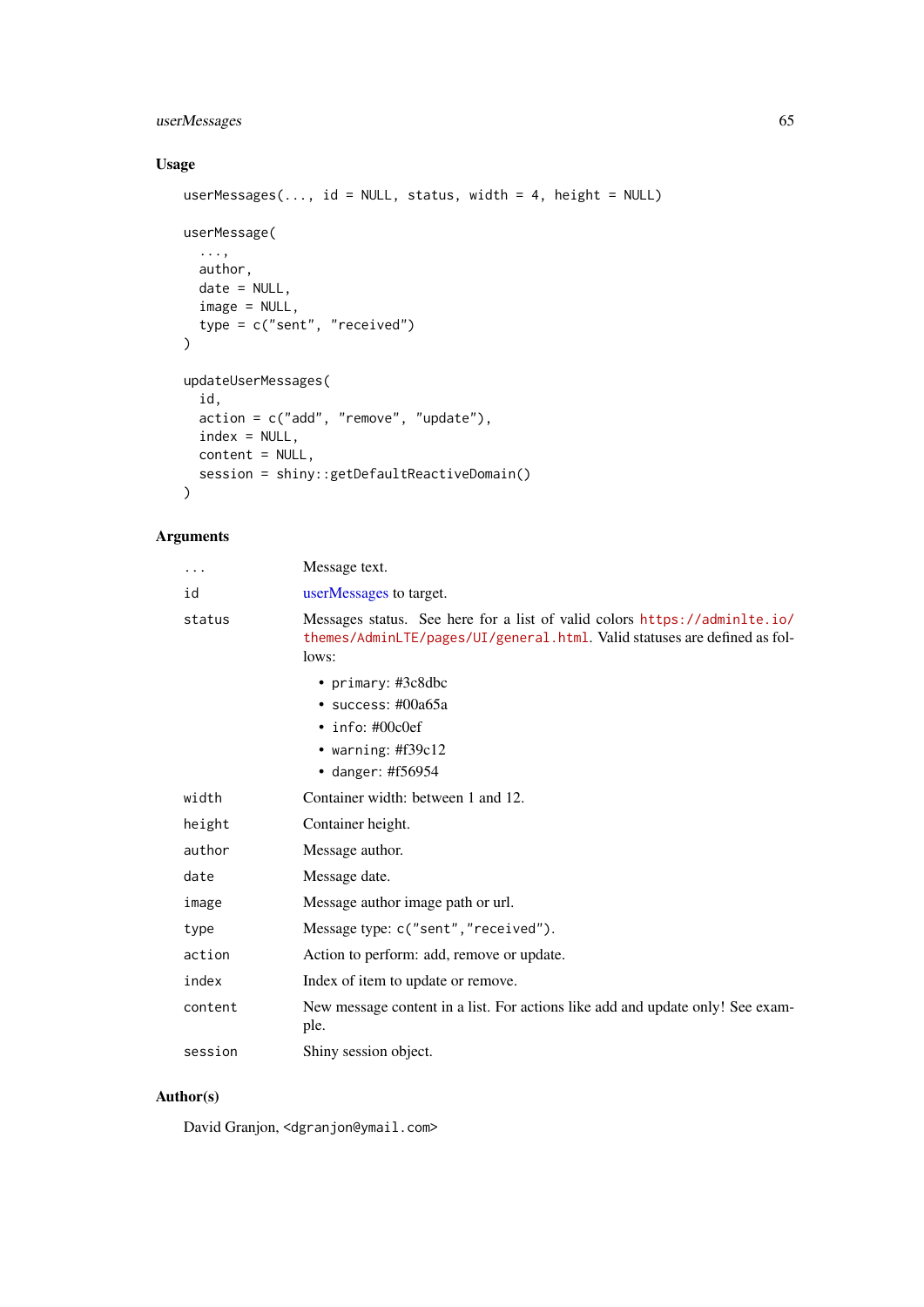```
if (interactive()) {
library(shiny)
library(shinydashboard)
library(shinydashboardPlus)
 shinyApp(
 ui = dashboardPage(
   dashboardHeader(),
   dashboardSidebar(),
   dashboardBody(
    box(
     title = "Box with messages",
     solidHeader = TRUE,
     status = "warning",
     userMessages(
      width = 12,
      status = "success",
       userMessage(
         author = "Alexander Pierce",
         date = "20 Jan 2:00 pm",
        image = "https://adminlte.io/themes/AdminLTE/dist/img/user1-128x128.jpg",
         type = "sent",
         "Is this template really for free? That's unbelievable!"
       ),
       userMessage(
         author = "Sarah Bullock",
         date = "23 Jan 2:05 pm",
        image = "https://adminlte.io/themes/AdminLTE/dist/img/user3-128x128.jpg",
         type = "received",
         "You better believe it!"
      )
     \lambda),
    userMessages(
      width = 6,
       status = "danger",
       userMessage(
        author = "Alexander Pierce",
         date = "20 Jan 2:00 pm",
         image = "https://adminlte.io/themes/AdminLTE/dist/img/user1-128x128.jpg",
         type = "received",
         "Is this template really for free? That's unbelievable!"
       ),
       userMessage(
         author = "Sarah Bullock",
         date = "23 Jan 2:05 pm",
         image = "https://adminlte.io/themes/AdminLTE/dist/img/user3-128x128.jpg",
         type = "sent","You better believe it!"
      )
     )
   ),
   title = "user Message"
  ),
  server = function(input, output) \{ \}
```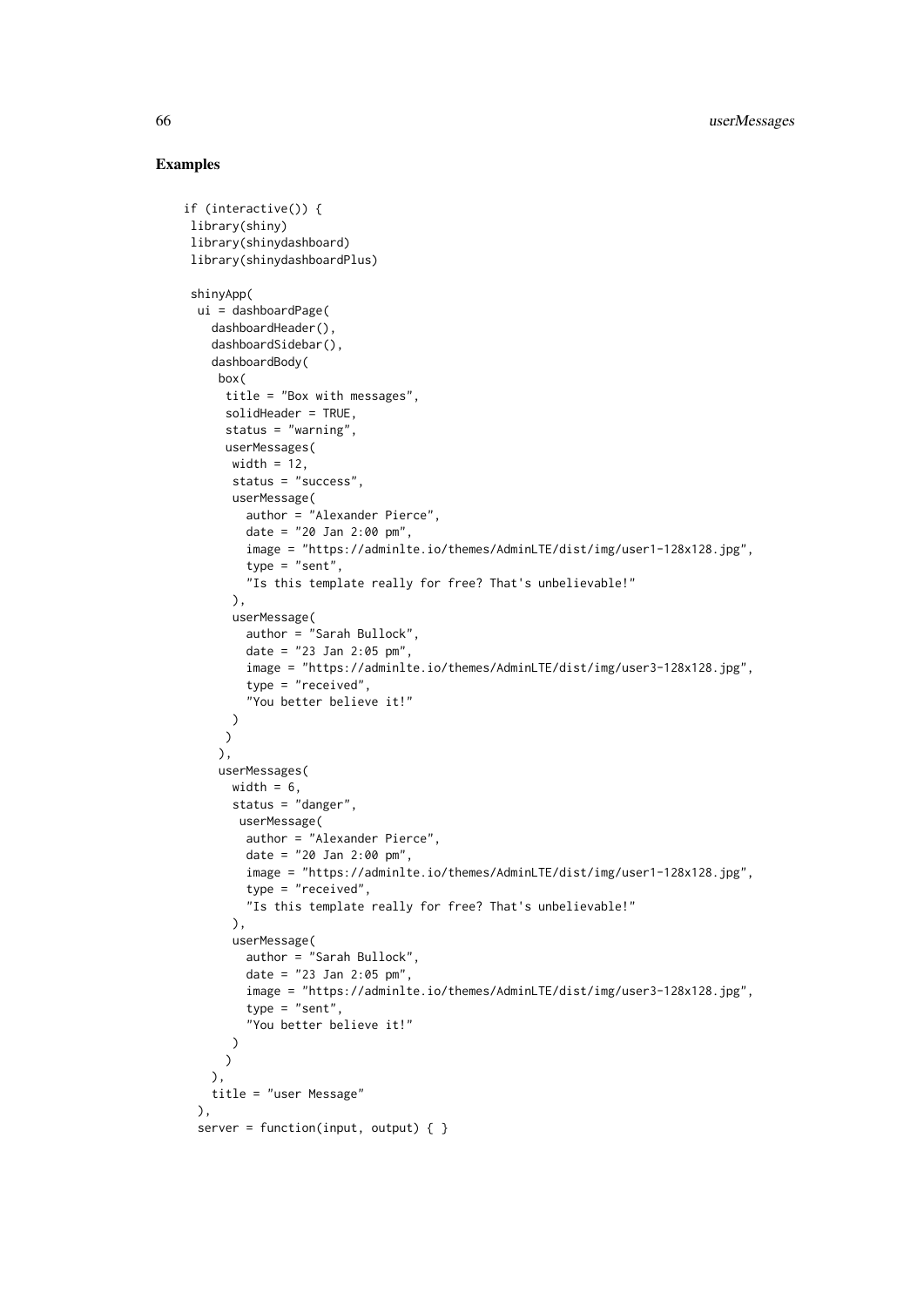userMessages 67

```
)
}
if (interactive()) {
library(shiny)
library(shinydashboard)
library(shinydashboardPlus)
 shinyApp(
 ui = dashboardPage(
    dashboardHeader(),
    dashboardSidebar(),
    dashboardBody(
      fluidRow(
        actionButton("remove", "Remove message"),
        actionButton("add", "Add message"),
        actionButton("update", "Update message")
      ),
      numericInput("index", "Message index:", 1, min = 1, max = 3),
      br(),
      br().
      userMessages(
        width = 6.
        status = "danger",
        id = "message",
        userMessage(
          author = "Alexander Pierce",
          date = "20 Jan 2:00 pm",
          image = "https://adminlte.io/themes/AdminLTE/dist/img/user1-128x128.jpg",
          type = "received",
          "Is this template really for free? That's unbelievable!"
        ),
        userMessage(
          author = "Sarah Bullock",
          date = "23 Jan 2:05 pm",
          image = "https://adminlte.io/themes/AdminLTE/dist/img/user3-128x128.jpg",
          type = "sent",
          "You better believe it!"
        \rightarrow)
    ),
    title = "user Message"
  ),
  server = function(input, output, session) {
    observeEvent(input$remove, {
      updateUserMessages("message", action = "remove", index = input$index)
    })
    observeEvent(input$add, {
      updateUserMessages(
        "message",
        action = "add",
        content = list(
         author = "David",
         date = "Now",
       image = "https://i.pinimg.com/originals/f1/15/df/f115dfc9cab063597b1221d015996b39.jpg",
         type = "received",
         text = tagList(
```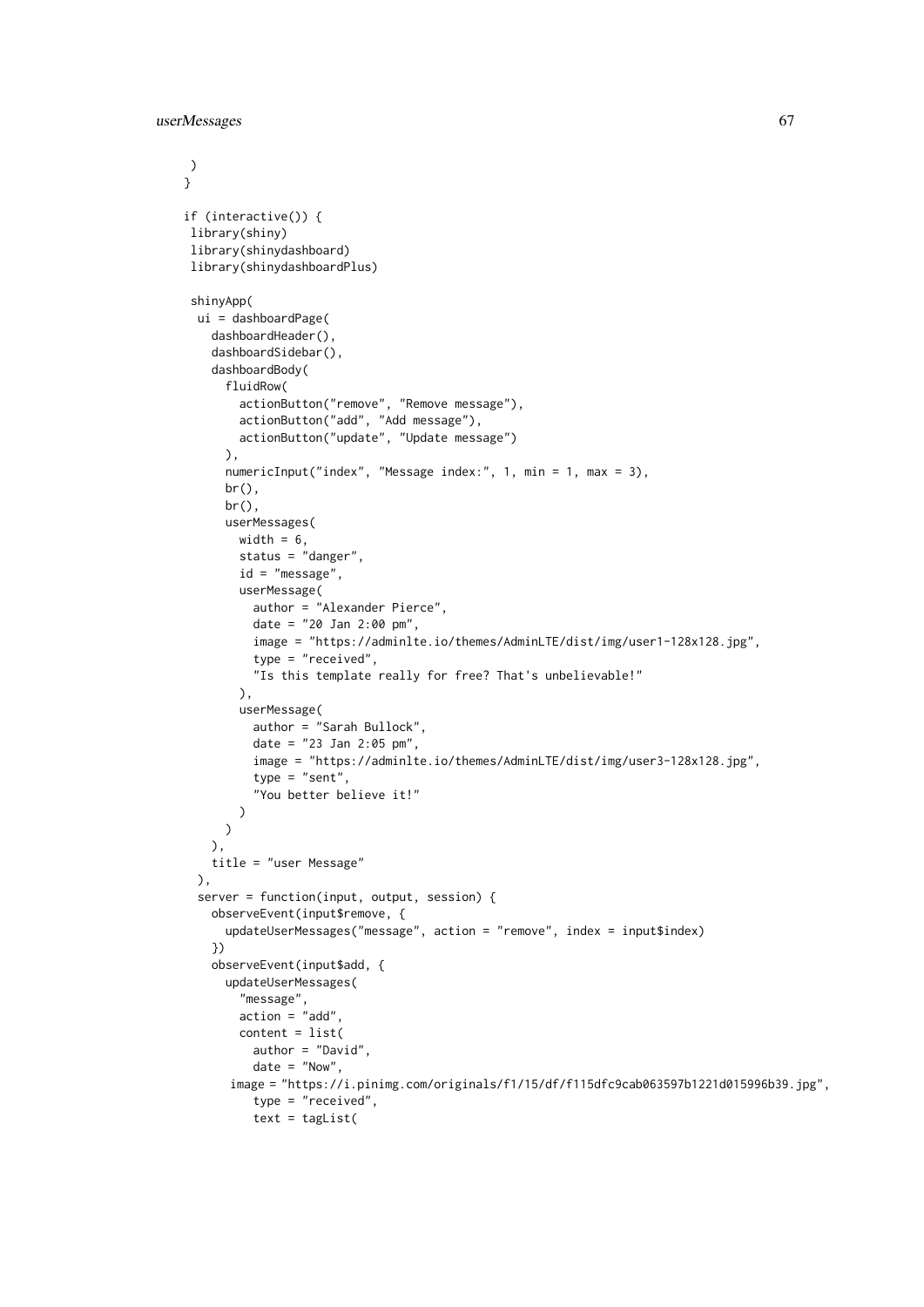```
sliderInput(
            "obs",
            "Number of observations:",
            min = 0,
            max = 1000,value = 500
           ),
           plotOutput("distPlot")
          \lambda)
     )
    })
    output$distPlot <- renderPlot({
    hist(rnorm(input$obs))
    })
    observeEvent(input$update, {
      updateUserMessages(
        "message",
        action = "update",
        index = input$index,
        content = list(text = tagList(appButton(
          inputId = "reload",
          label = "Click me!",
           icon = icon("sync"),
          dashboardBadge(1, color = "orange")
          )
         \lambda)
      )
    })
    observeEvent(input$reload, {
     showNotification("Yeah!", duration = 1, type = "default")
    })
 }
)
}
```
<span id="page-67-0"></span>

| user0utput | Create a dynamic user output (client side) |  |
|------------|--------------------------------------------|--|
|------------|--------------------------------------------|--|

## Description

This can be used as a placeholder for dynamically-generated [dashboardUser](#page-33-0).

# Usage

```
userOutput(id, tag = shiny::tags$li)
```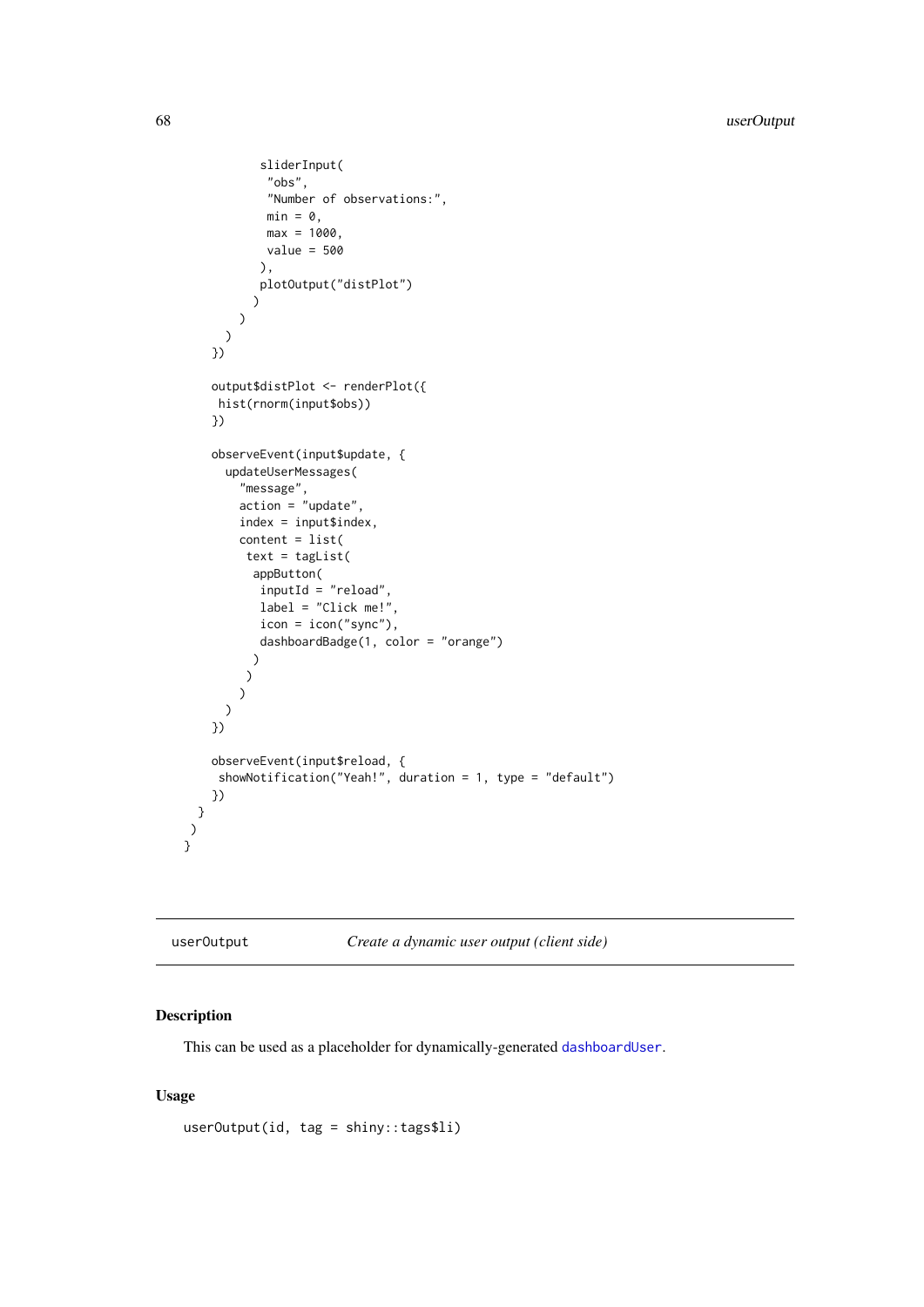#### <span id="page-68-2"></span>userPost 69

#### Arguments

| id  | Output variable name.                      |
|-----|--------------------------------------------|
| tag | A tag function, like tags\$11 or tags\$ul. |

## See Also

[renderUser](#page-46-0) for the corresponding server side function and examples. Other user outputs: [renderUser\(](#page-46-0))

<span id="page-68-0"></span>userPost *AdminLTE2 user post*

## <span id="page-68-1"></span>Description

[userPost](#page-68-0) creates a user post. This content may be inserted in a [box.](#page-7-0) [userPostTagItems](#page-68-1) creates a container to host [userPostTagItem.](#page-68-1) [userPostTagItem](#page-68-1) creates a user post tool item [userPostMedia](#page-68-1) creates a container to include an image in [userPost.](#page-68-0)

## Usage

```
userPost(
  ...,
  id = NULL,image,
  author,
  description = NULL,
  collapsible = TRUE,
  collapsed = FALSE
\lambdauserPostTagItems(...)
userPostTagItem(..., side = "left")
userPostMedia(image, height = NULL, width = NULL)
```

| tool content such as label, button,                                                           |
|-----------------------------------------------------------------------------------------------|
| unique id of the post.                                                                        |
| image path or url                                                                             |
| post author.                                                                                  |
| post description.                                                                             |
| If TRUE, display a button in the upper right that allows the user to collapse the<br>comment. |
| Whether the comment is collapsed when the application starts, FALSE by de-<br>fault.          |
|                                                                                               |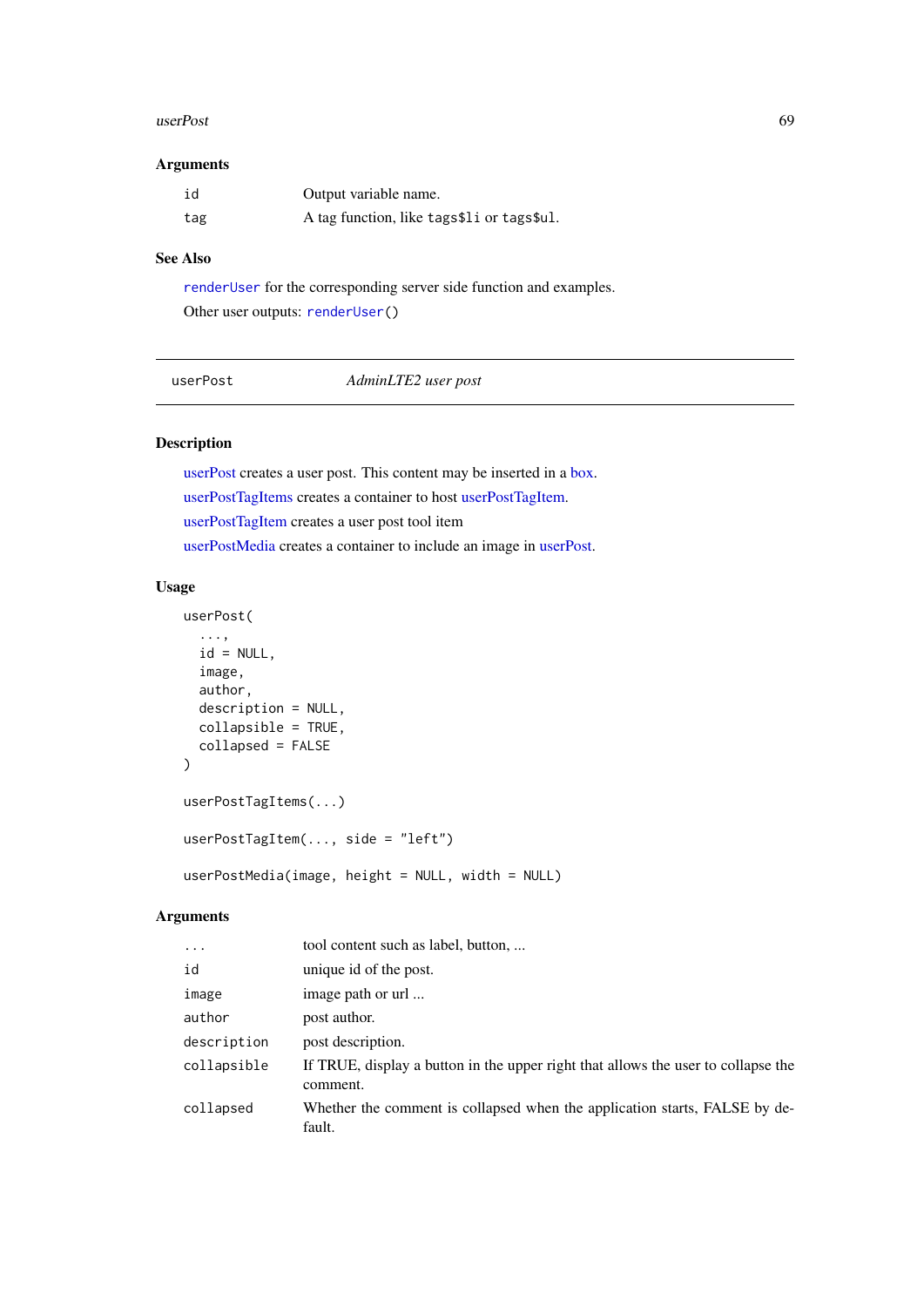70 userPost and the contract of the contract of the contract of the contract of the contract of the contract of the contract of the contract of the contract of the contract of the contract of the contract of the contract o

| side   | tool item orientation: "left" of "right", "left" by default. |
|--------|--------------------------------------------------------------|
| height | media height in pixels.                                      |
| width  | media width in pixels.                                       |

#### Author(s)

David Granjon, <dgranjon@ymail.com>

```
if (interactive()) {
library(shiny)
library(shinydashboard)
library(shinydashboardPlus)
 shinyApp(
 ui = dashboardPage(
   dashboardHeader(),
   dashboardSidebar(),
   dashboardBody(
    box(
     title = "Box with user comment",
     status = "primary",
     userPost(
      id = 1,
      image = "https://adminlte.io/themes/AdminLTE/dist/img/user1-128x128.jpg",
      author = "Jonathan Burke Jr.",
      description = "Shared publicly - 7:30 PM today",
      "Lorem ipsum represents a long-held tradition for designers,
      typographers and the like. Some people hate it and argue for
      its demise, but others ignore the hate as they create awesome
      tools to help create filler text for everyone from bacon
      lovers to Charlie Sheen fans.",
      collapsible = FALSE,
      userPostTagItems(
       userPostTagItem(dashboardLabel("item 1", status = "info")),
       userPostTagItem(dashboardLabel("item 2", status = "danger"), side = "right")
      \lambda),
     userPost(
      id = 2.
      image = "https://adminlte.io/themes/AdminLTE/dist/img/user6-128x128.jpg",
      author = "Adam Jones",
      userPostMedia(image = "https://adminlte.io/themes/AdminLTE/dist/img/photo2.png"),
      userPostTagItems(
       userPostTagItem(dashboardLabel("item 1", status = "success")),
       userPostTagItem(dashboardLabel("item 2", status = "danger"), side = "right")
      )
     )
    )
   ),
   title = "userPost"
 ),
 server = function(input, output) \{ \})
}
```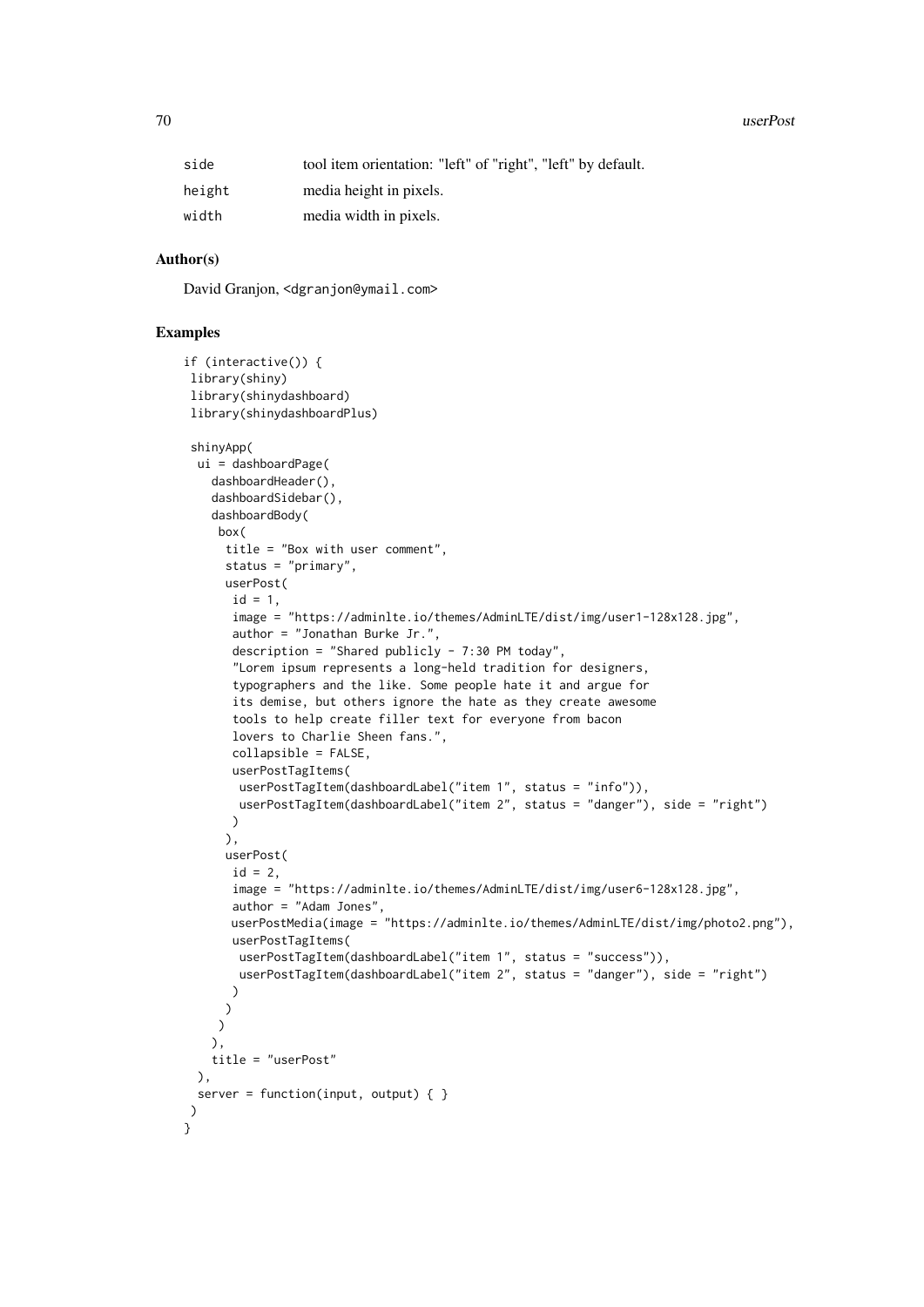userPost 71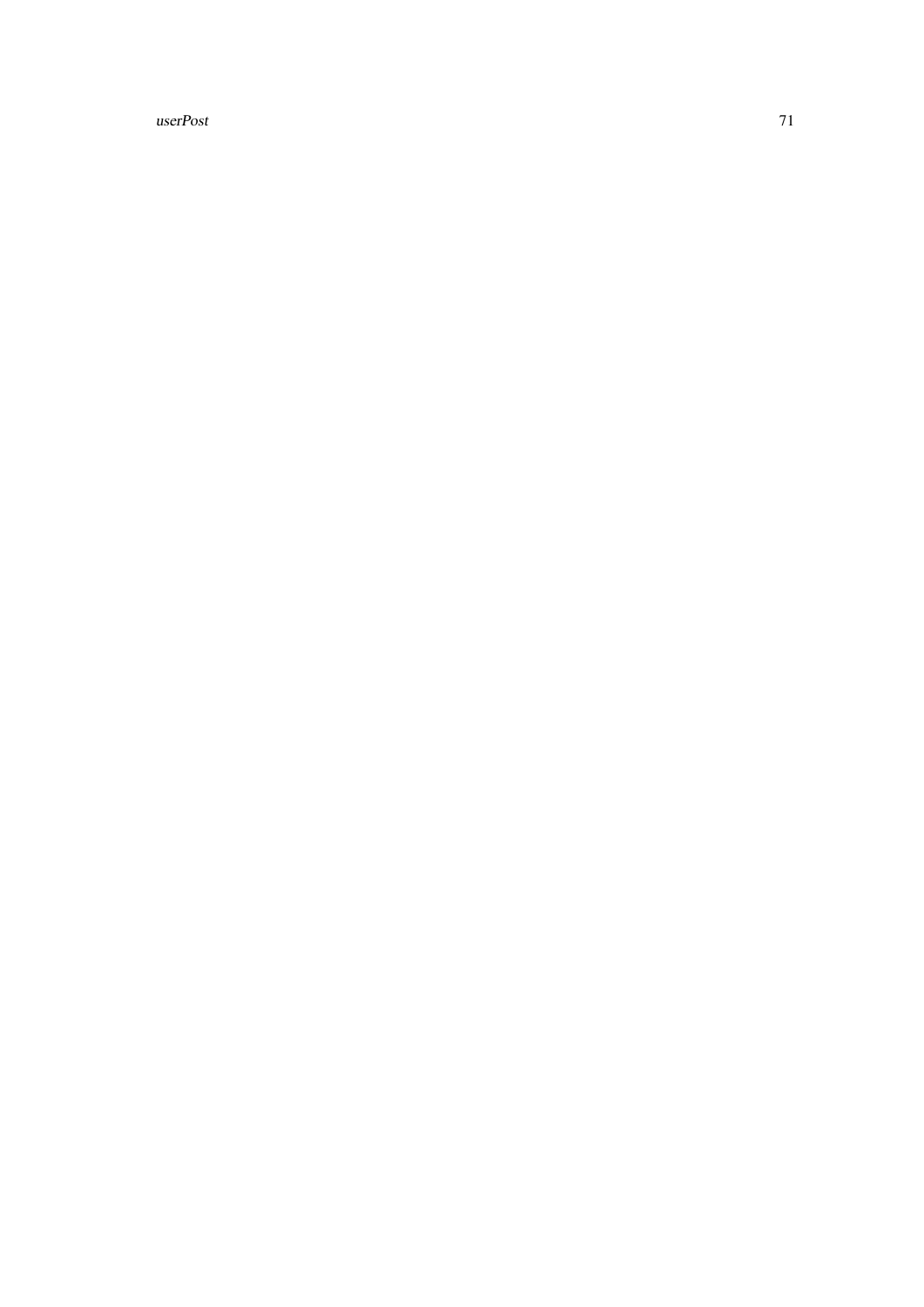# Index

accordion, *[2](#page-1-0)*, [2](#page-1-0) accordionItem, *[2,](#page-1-0) [3](#page-2-0)* accordionItem *(*accordion*)*, [2](#page-1-0) actionButton, *[21](#page-20-0)* appButton, [5](#page-4-0) attachmentBlock, *[6](#page-5-0)*, [6](#page-5-0)

blockQuote, [7](#page-6-0) box, *[6](#page-5-0)*, *[8](#page-7-2)*, [8,](#page-7-2) *[17](#page-16-1)*, *[19](#page-18-1)*, *[40](#page-39-2)*, *[44](#page-43-2)*, *[55](#page-54-2)*, *[58](#page-57-1)*, *[63,](#page-62-2) [64](#page-63-2)*, *[69](#page-68-2)* boxComment, *[50](#page-49-2)* boxComment *(*socialBox*)*, [50](#page-49-2) boxDropdown, *[8](#page-7-2)*, *[10](#page-9-0)*, *[51](#page-50-0)*, *[62](#page-61-0)* boxDropdown *(*box*)*, [8](#page-7-2) boxDropdownItem, *[8](#page-7-2)* boxDropdownItem *(*box*)*, [8](#page-7-2) boxLabel, *[10](#page-9-0)*, *[17](#page-16-1)*, [17,](#page-16-1) *[51](#page-50-0)*, *[61](#page-60-0)* boxPad, *[8](#page-7-2)* boxPad *(*box*)*, [8](#page-7-2) boxProfile, *[17](#page-16-1)*, [17](#page-16-1) boxProfileItem, *[17,](#page-16-1) [18](#page-17-0)* boxProfileItem *(*boxProfile*)*, [17](#page-16-1) boxSidebar, *[10](#page-9-0)*, *[19](#page-18-1)*, [19,](#page-18-1) *[51](#page-50-0)*, *[62](#page-61-0)*

carousel, *[20](#page-19-0)*, [20](#page-19-0) carouselItem, *[20](#page-19-0)* carouselItem *(*carousel*)*, [20](#page-19-0) controlbarItem, *[23,](#page-22-0) [24](#page-23-0)* controlbarItem *(*dashboardControlbar*)*, [22](#page-21-0) controlbarMenu, *[23](#page-22-0)* controlbarMenu *(*dashboardControlbar*)*, [22](#page-21-0)

dashboardBadge, [21](#page-20-0) dashboardBody, *[31](#page-30-0)* dashboardControlbar, [22,](#page-21-0) *[23](#page-22-0)*, *[31](#page-30-0)* dashboardFooter, [26,](#page-25-0) *[31](#page-30-0)* dashboardHeader, [27,](#page-26-0) *[31](#page-30-0)*, *[36](#page-35-0)* dashboardLabel, [29](#page-28-0) dashboardPage, *[28](#page-27-0)*, [30](#page-29-0) dashboardSidebar, *[21](#page-20-0)*, *[31,](#page-30-0) [32](#page-31-0)*, [32](#page-31-0) dashboardUser, *[34](#page-33-1)*, [34,](#page-33-1) *[35](#page-34-0)*, *[68](#page-67-1)* dashboardUserItem, *[34](#page-33-1)*, [35](#page-34-0) descriptionBlock, *[8,](#page-7-2) [9](#page-8-0)*, *[60](#page-59-2)* descriptionBlock *(*box*)*, [8](#page-7-2) dropdownBlock, *[28](#page-27-0)*, [35](#page-34-0)

dropdownDivider, *[8](#page-7-2)* dropdownDivider *(*box*)*, [8](#page-7-2) dropdownMenu, *[28](#page-27-0)* flipBox, *[36](#page-35-0)*, [36](#page-35-0) HTML(), *[47](#page-46-1)* icon, *[10](#page-9-0)*, *[12](#page-11-0)*, *[19](#page-18-1)*, *[36](#page-35-0)*, *[40](#page-39-2)*, *[43](#page-42-0)*, *[56](#page-55-0)* icon(), *[5](#page-4-0)* lapply, *[20](#page-19-0)* loadingState, [39](#page-38-0) messageItem, [40](#page-39-2) navbarPage(), *[24](#page-23-0)* navPills, *[40](#page-39-2)*, [40,](#page-39-2) *[41](#page-40-0)* navPillsItem, *[40,](#page-39-2) [41](#page-40-0)* navPillsItem *(*navPills*)*, [40](#page-39-2) notificationItem, [43](#page-42-0) productList, *[44](#page-43-2)*, [44](#page-43-2) productListItem, *[44](#page-43-2)* productListItem *(*productList*)*, [44](#page-43-2) progressBar, [45](#page-44-0) renderUser, *[34](#page-33-1)*, [47,](#page-46-1) *[69](#page-68-2)* shinydashboardPlus, [48](#page-47-0) shinydashboardPlus-package *(*shinydashboardPlus*)*, [48](#page-47-0) shinydashboardPlusGallery, [49](#page-48-0) sidebarMenu, *[32](#page-31-0)* sidebarSearchForm, *[32](#page-31-0)* skinSelector, [49](#page-48-0) skinSelectorItem, [50](#page-49-2) socialBox, *[50](#page-49-2)*, [50](#page-49-2) socialButton, [52](#page-51-0) starBlock, [53](#page-52-0) taskItem, [54](#page-53-0) timelineBlock, *[55](#page-54-2)*, [55](#page-54-2) timelineEnd, *[55](#page-54-2)*

timelineEnd *(*timelineBlock*)*, [55](#page-54-2)